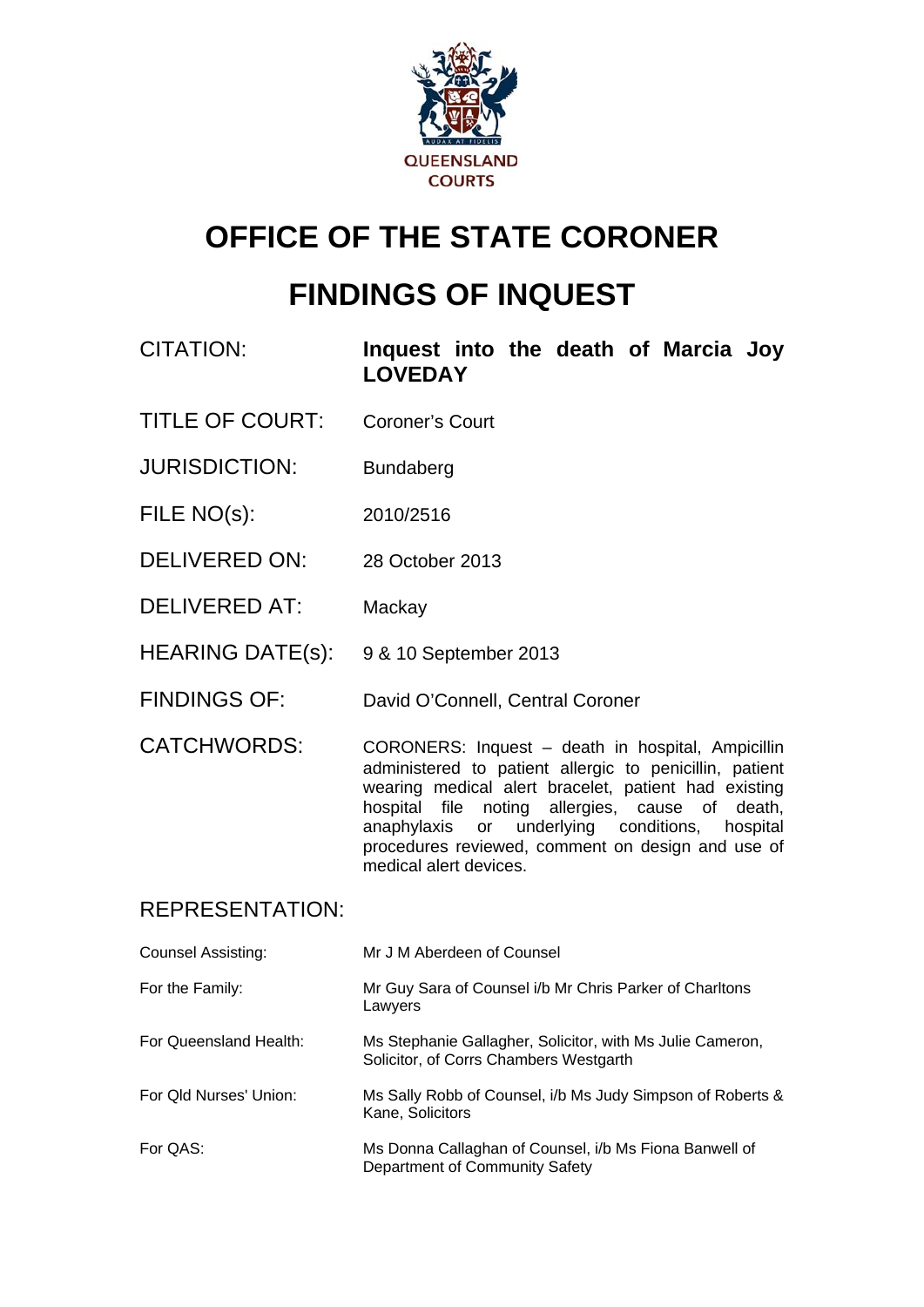# *Introduction*

- [1] This is an inquest into the death of Marcia Joy Loveday. Mrs Loveday was a frequent patient<sup>[1](#page-1-0)</sup>, over a number of years, of the Bundaberg Base Hospital. Her hospital records noted her known allergy to penicillin. She wore a *MedicAlert®* brand bracelet designed to notify persons to her known allergies.
- [2] On 19 July 2010, she was in deteriorating health and was transported by ambulance to the Bundaberg Base Hospital, where she was admitted through the Accident & Emergency Department. Shortly after admission she was administered IV penicillin although she had a known<sup>[2](#page-1-1)</sup> allergy to penicillin. Within minutes of this injection she allegedly suffered an allergic reaction, known as an anaphylaxis, was then administered appropriate treatment, but a few days later she passed away.
- [3] It is unclear whether she died as a result of the alleged anaphylaxis or her underlying conditions which caused her to present to the hospital. In addition, I will also explore the issue of notification of known allergies in an Emergency Department setting, and the system of *MedicAlert* bracelets, better described as 'medical identification products'.

# **Tasks to be performed**

- [4] My first, and primary task under the *Coroners Act 2003* is to make findings as to who the deceased person is, how, when, where, and what, caused them to die $3$ . In Mrs Loveday's case there is no real contest as to who, when, and where she died<sup>[4](#page-1-3)</sup>, my real task is to determine how and what caused her to die.
- [5] Central to these issues are the questions of how Mrs Loveday's known allergy to penicillin was not made known to, or enquired about by, medical personnel in the Accident & Emergency Department (notwithstanding Mrs Loveday was a long-standing patient of the Bundaberg Base Hospital and her allergy to penicillin was on that hospital's records), she wore an 'alert' bracelet, and I need to consider what role the *MedicAlert* bracelet (or any such similar bracelet) has in such circumstances.
- [6] Accordingly the List of Issues for this Inquest are:-
	- 1. The information required by section 45(2) of the *Coroners Act 2003*, namely, when, where, and how Mrs Loveday died, and what caused her death.

<span id="page-1-0"></span><sup>&</sup>lt;sup>1</sup> Recent recorded attendances at Bundaberg Base Hospital (UR No. 011556) were 1987, 1990, 1995, 1996, 2002, 2005, 2006, 2007, and 2010. Certain of these years had more than one attendance. Her first attendance is recorded as 1971 for the birth of one of her children.  $2$  This allergy was recorded on her hospital records

<span id="page-1-4"></span><span id="page-1-2"></span><span id="page-1-1"></span> $3$  Coroners Act 2003 s. 45(2)(a) – (e) inclusive

<span id="page-1-3"></span> $4$  See paragraphs [55] and [56] of these Findings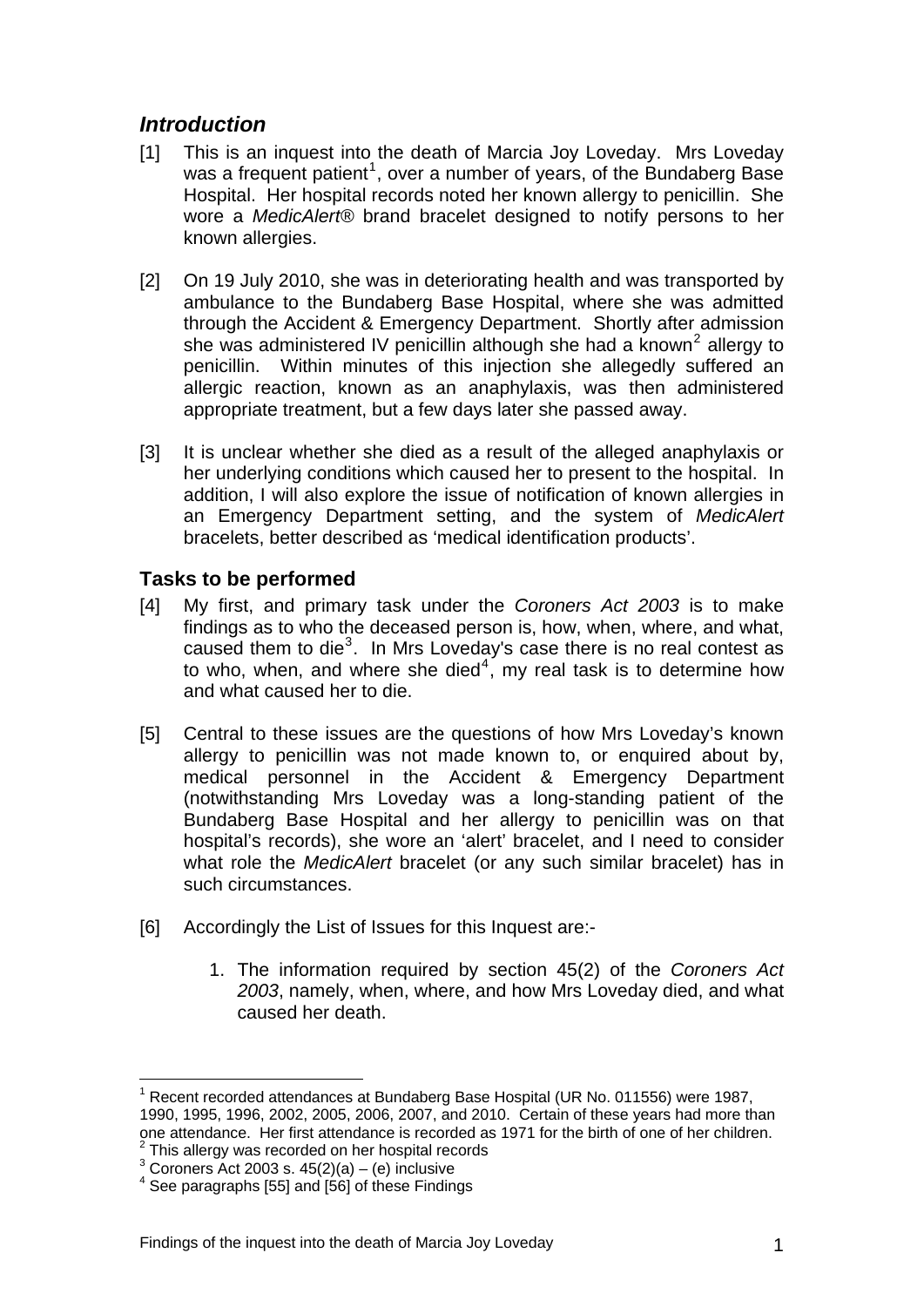- 2. Why Mrs Loveday's *MedicAlert®* bracelet was not observed and recognised prior to the intravenous administration to her of Ampicillin on the morning of 19 July 2010?
- 3 .Why Mrs Loveday's existing hospital file was not delivered to the Emergency Department at Bundaberg Base Hospital prior to the administration to her of Ampicillin?
- 4. Did Mrs Loveday suffer (i) anaphylaxis, or (ii) an anaphylactoid reaction, or (iii) anaphylactic shock, shortly after the intravenous administration of Ampicillin on the morning of 19 July 2010?
- 5. Did Mrs Loveday's reaction to the administration of intravenous penicillin on 19 July 2010 cause her cardiac arrest, from which she was resuscitated in the Emergency Department at Bundaberg Hospital on the morning of 19 July 2010?
- 6. Was Mrs Loveday's medical treatment in the Bundaberg Hospital from the time of her cardiac arrest on the morning of 19 July 2010 until her death in the hospital on 23 July 2010 in accordance with best practice, having regard to all the circumstances?
- 7. What condition, or conditions, caused Mrs Loveday's death on 23 July 2010?
- 8. Is it possible that the cardiac arrest suffered by Mrs Loveday in the Emergency Department on the morning of 19 July 2010 may have hastened or accelerated her death on 23 July 2010?
- [7] The second task in any inquest is for the coroner to make comments on anything connected with the death investigated at an inquest that relate to public health or safety, the administration of justice, or ways to prevent deaths from happening in similar circumstances in the future<sup>[5](#page-1-4)</sup>.
- [8] The third task is that if I reasonably suspect a person has committed an offence $6$ , committed official misconduct<sup>[7](#page-2-1)</sup>, or contravened a person's professional or trade, standard or obligation<sup>[8](#page-2-2)</sup>, then I may refer that information to the appropriate disciplinary body for them to take any action they deem appropriate.
- [9] In these findings I address these three tasks in their usual order, section 45 Findings, section 46 Coroners Comments, and then section 48 Reporting Offences or Misconduct. I have used headings, for convenience only, for each of these in my findings.

 5 Coroners Act 2003 s.46(1)

 $<sup>6</sup>$  Ibid s.48(2)</sup>

<span id="page-2-2"></span><span id="page-2-1"></span><span id="page-2-0"></span> $<sup>7</sup>$  Ibid s.48(3)</sup>

 $^8$  Ibid s.48(4)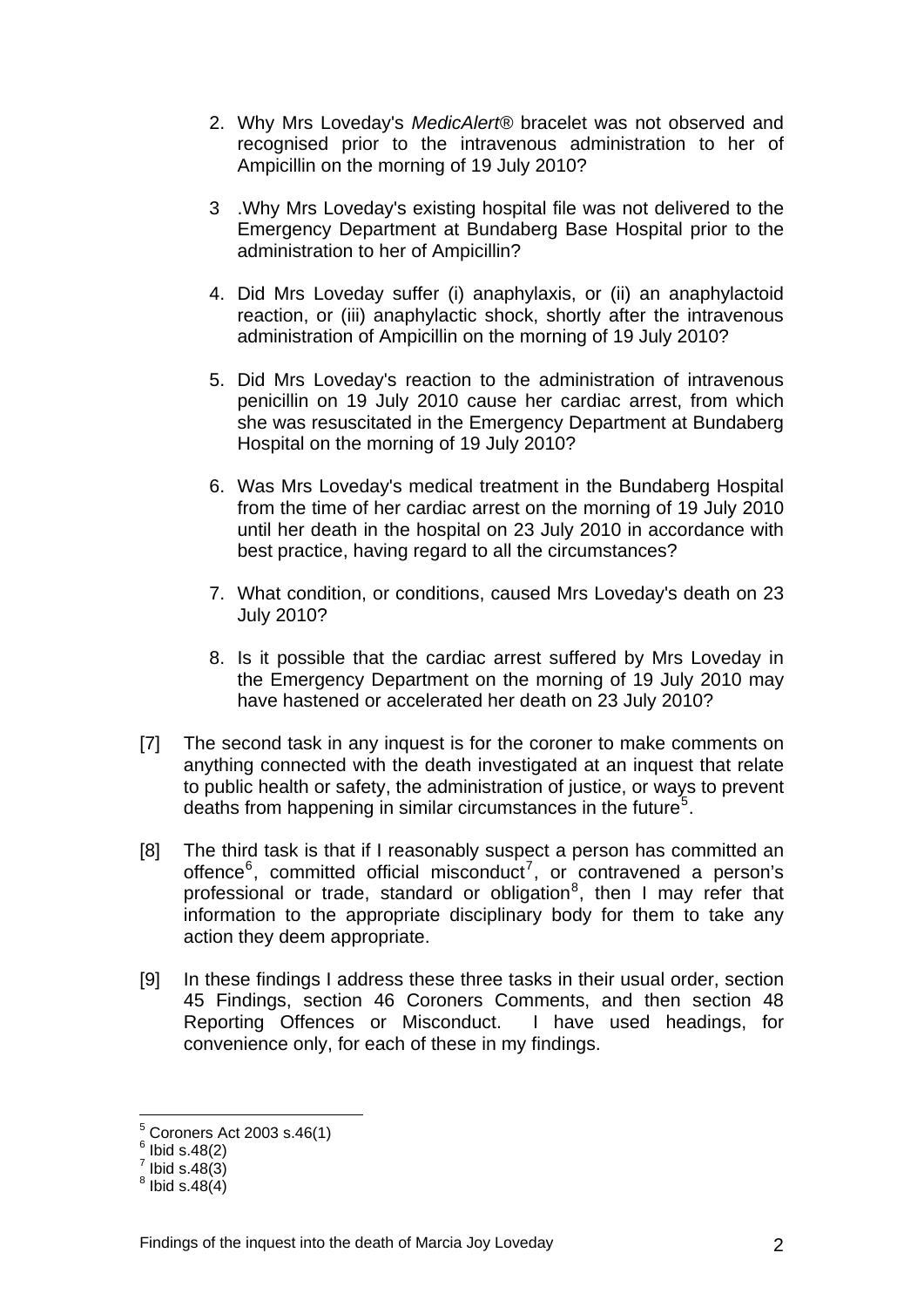### **Background history of Mrs Loveday**

- [10] Mrs Loveday was born on 11 December 1935. She was 74 years of age and resided with her husband, Mr Keith James Loveday, in the Bundaberg area. Mr and Mrs Loveday were married on 4 December 1954 and resided together since that time. Mr Keith Loveday has since passed away on 24 March 2011, less than a year after the death of his wife. Accordingly the family's interests were represented through Mrs Narelle Joy Curd, Mrs Loveday's daughter.
- [11] Generally, Mrs Loveday's health was considered to be good, and she was considered a person who was particular about seeking medical treatment or assessment when she thought she may have a medical problem. Mrs Loveday's medical history included events such as an appendix been removed in 1968, and an operation, ultimately unsuccessful, to reattach a torn muscle in her shoulder. Mrs Loveday suffered from diabetes and glaucoma, and she may also have suffered from asthma.
- [12] From a medical perspective it is important to note that Mrs Loveday suffered from an allergy to penicillin and had done so for about 20 years. Immediately she became aware of this allergy she took, what she believed to be, a responsible approach, by wearing a *MedicAlert®* bracelet on her wrist. She wore that bracelet consistently through the years. She was wearing it as usual on the morning of 19 July 2010.

#### **The events immediately preceding hospital admission**

- [13] On Friday, 16 July 2010 Mrs Loveday complained of chest and abdominal pain. She attended her general practitioner at the Hinkley Central Medical Centre. Her complaints were investigated which then included that she was unable to sleep due to phlegm running down the back of her throat. The doctor prescribed her *Clarithromycin* 250 mg, one tablet twice per day.
- [14] As at the 16 July 2010, Mrs Loveday's medicatory regime was:

 Clarithromycin 250mg - one tablet twice daily Aspirin 100mg - one tablet in the morning Diamicron 60mg - two tablets in the morning Diabex 1000mg - one tablet twice a day Lipitor 40mg - one tablet at night Symbicort Turbuhaler Xaltan eyedrops 0.005% - one drop at night

- [15] Mrs Loveday's chest and abdominal pain remained with her over the weekend of 17 and 18 July 2010. Early on Monday morning 19 July 2010, she was having chest pain and trouble breathing. She contacted her daughter by telephone regarding this.
- [16] Mrs Loveday then called an ambulance for herself, prior to 9.00am that day. She then called a second time, on the 000 number, as her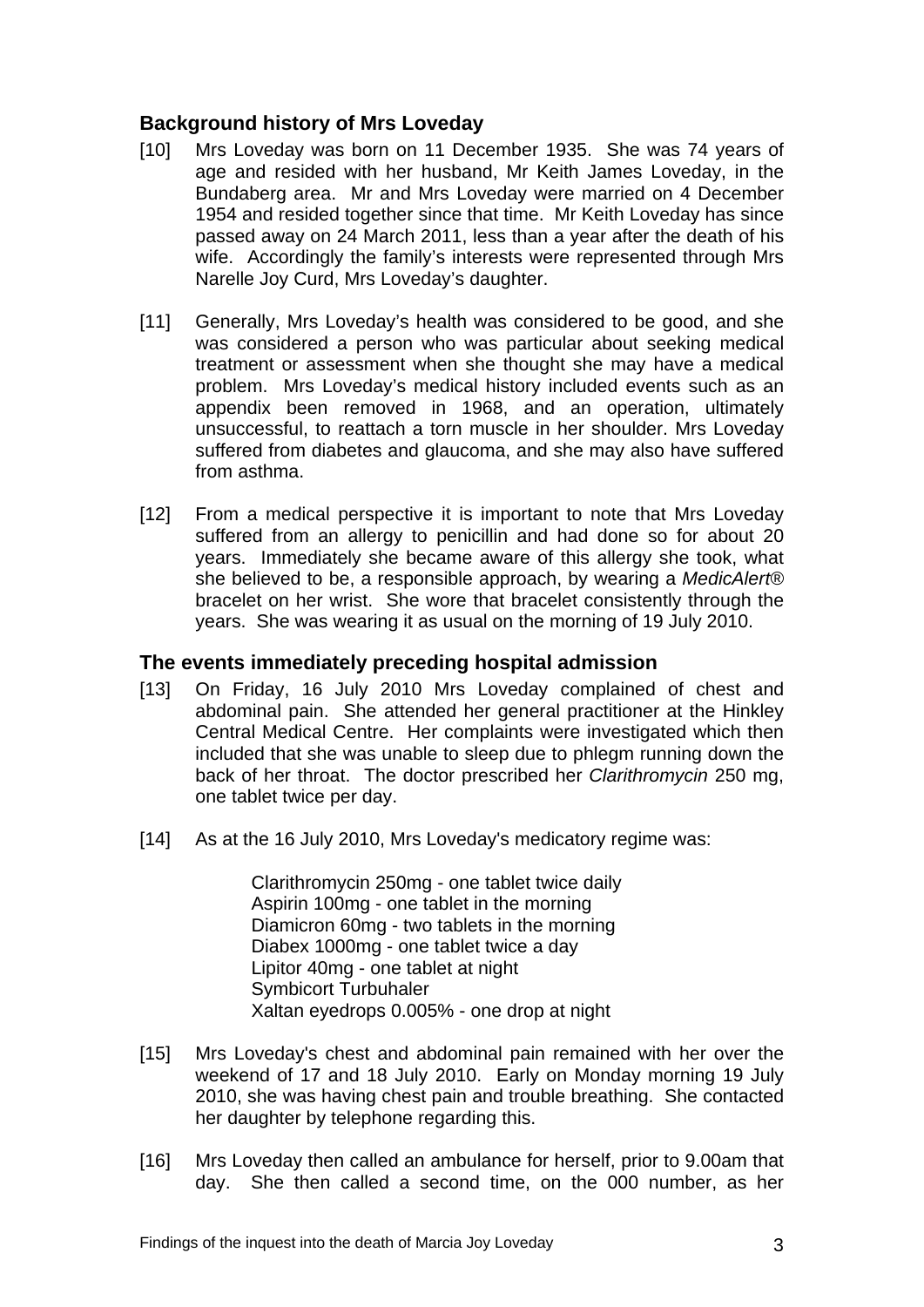condition was worsening. At 9.02am, QAS Officers Maree Wein and Tracey Britton were directed to attend at 7 Lamb Street, Bundaberg, concerning a 74-year-old female patient with breathing difficulties $9$ .

- [17] QAS arrived at the Loveday home at 9.09am. Mrs Loveday was noted to be in respiratory distress, was able to speak words only, and was barely able to answer QAS questions asked of her. She was immediately given oxygen, and was then able to talk more freely, and answer more questions. Mrs Loveday provided her medical history, and advised she had been to her doctor three days previously due to shortness of breath.
- [18] Mrs Loveday also complained of abdominal pain at the navel level, which moved left to right, and was dull and sharp in nature. She denied chest, neck, and arm or jaw discomfort.
- [19] It seems clear Mrs Loveday remained in considerable distress. She was very restless, was perspiring, and became incontinent. As she was being stair-chaired to the stretcher, she told QAS officers that it felt like 'someone was sitting on her chest'. QAS officers then requested ICP (Intensive Care Paramedic) backup.
- [20] QAS Officer Wein set out subsequent events as follows:

'We then administered one spray (400 microg) of Glyceltrinitrate (GTN spray) to relieve the patient's chest pain, which took some effect.

The patient retained a Glasgow Coma Score of 15, which essentially meant that she was fully conscious throughout the trip.

We arrived at the Bundaberg Base Hospital Emergency department at 10.04am, and the patient was triaged at 10.10am.

Patient was off-stretcher at 10.15am, at which time we handed the patient over to hospital staff and brief[ed] them of our actions and what knowledge we have of the patient, including her Penicillin Allergy.'

<span id="page-4-1"></span>[21] The QAS officers then completed what is known as an 'eARF' electronic Ambulance Report Form. Information provided by QAS is that this eARF was lodged at [10](#page-4-0).50am on 19 July 2010<sup>10</sup>. The eARF contained details of allergies in the following terms:

#### '**Antibiotic** Penicillin; **>> CECLOR, MINOMYCIN, KEFLEX**'

<sup>&</sup>lt;u>.</u> <sup>9</sup> Statement of Maree Aileen WEIN, 09/09/11.

<span id="page-4-0"></span> $10$  There is no contest that this time of electronic lodgement is accurate.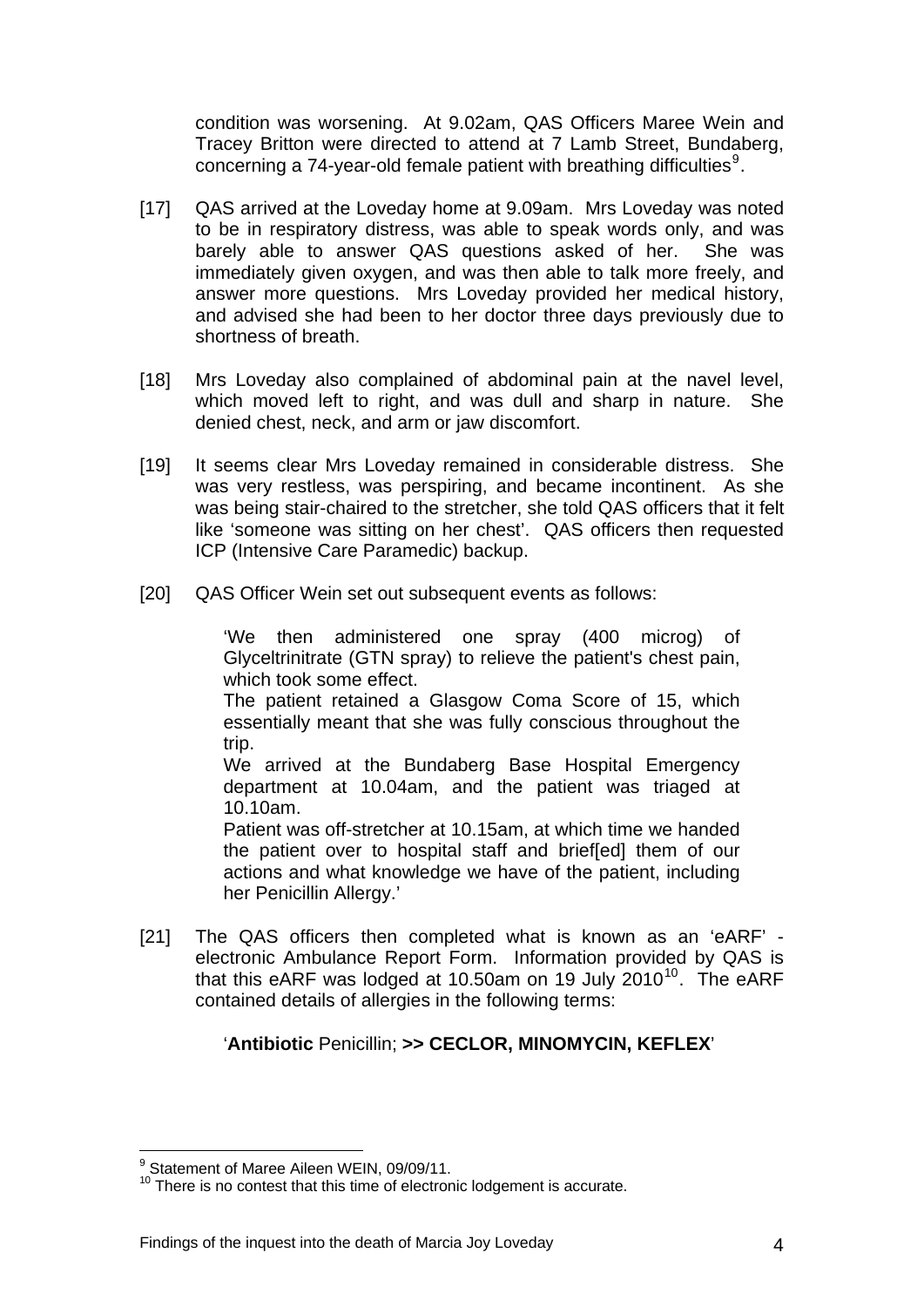#### **The** *MedicAlert®* **Bracelet**

- [22] Mrs Curd provided her mother's *MedicAlert* bracelet for inspection by the court, and the parties, during the hearing. She also provided photographs<sup>[11](#page-4-1)</sup> of both the obverse, and reverse, of her mother's *MedicAlert* bracelet.
- [23] The bracelet may be described as a faded, silver coloured, metal bracelet, styled as a metal interlocking chain-link style bracelet, attached to a tapered ended, oval shaped plate<sup>[12](#page-5-0)</sup>. The entire bracelet, both the chain and oval shaped plate, is of a uniform colour, except for what appears to be substantial wear, as would be expected and consistent with long-term usage.
- [24] There is on one side, the obverse, a slightly raised pattern of words, again in the uniform colour, stating 'MedicAlert', written as two separate words in a vertical arrangement. Located between these two words is the recognised medical symbol of two snakes entwined around a  $rod<sup>13</sup>$  $rod<sup>13</sup>$  $rod<sup>13</sup>$ . Again this is embossed on the plate and displays the same uniform silver colour.
- [25] On the reverse of the plate is engraved a telephone number, an apparent 'reference number', and the words 'ALLERGIC TO PENICILLIN, MINOMYCIN, & CECLOR**',** in block typeface, in a vertical arrangement.The allergies to these conditions are consistent with those recorded by the QAS officers, with one addition (not omission) as detailed in paragraph [21] above.

## **The events on admission of Mrs Loveday at Bundaberg Base Hospital**

- [26] Three health professionals had initial contact with Mrs Loveday upon her arrival at Bundaberg Base Hospital. These were Nicole Marina BLUNT[14](#page-5-2) (*RN* – Triage), Jeremy Paul SITOMAN (*RN* - Emergency Dept), and Doctor Kevin John POWER (Emergency Dept).
- [27] RN Blunt was co-ordinating triage when the QAS arrived with Mrs Loveday. It was a very busy morning, with RN Blunt describing the scene as 'extremely busy'<sup>[15](#page-5-3)</sup> and 'chaotic'<sup>[16](#page-5-4)</sup>. There were already two

<span id="page-5-0"></span><sup>&</sup>lt;sup>11</sup> See exhibits G1 (obverse bearing the principal design) and G2 (reverse or back)  $12$  The actual bracelet was available at the inquest and is of metal construction, silver in appearance, and not an item of gold jewellery as the photographs tendered as exhibits G1and G2 may appear to be

<span id="page-5-1"></span><sup>&</sup>lt;sup>13</sup> Many "medical" organisations use a symbol of a short rod, entwined by one or two snakes, and at the top a pair of wings, which is known as a caduceus or magic wand. It is termed the "The Rod of Asclepius", which relates to a Greek God associated with healing or medicinal practices

<span id="page-5-2"></span> $14$  Throughout my Findings I use the term for any registered nurses as 'RN' then their surname and a Medical Doctor 'Dr" then their surname. This is no disrespect in not stating their proper name title, rather it is for convenience with ease of identifying their clinical designation

<span id="page-5-3"></span><sup>&</sup>lt;sup>15</sup> exhibit F2, Statement of Nicole Marina BLUNT, at para 14<br><sup>16</sup> ibid at para 15

<span id="page-5-4"></span>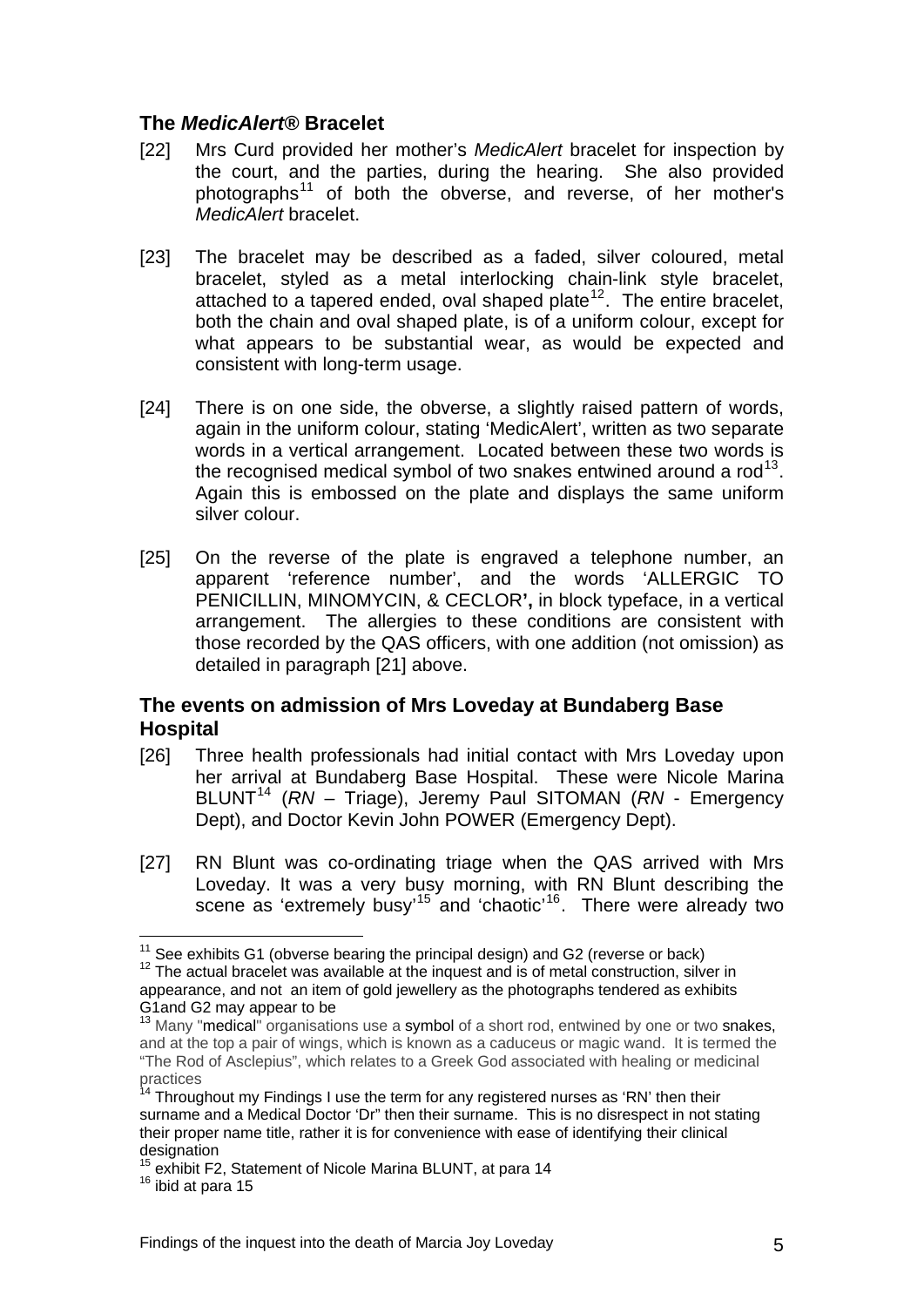other 'stretchers' waiting for attention, and RN Blunt recalls that the QAS with Mrs Loveday, came to the front of the line, 'and appeared anxious to be seen first'. RN Blunt deposed in her statement dated 20 February 2011 $17$ :

'I observed the patient to be experiencing an increased work of breathing and sitting upright on the stretcher with her eyes open. Oxygen was *insitu via* a mask (unable to recollect whether it was a non-rebreather or ordinary face mask). I am unable to recall the exact words by the officers but recall the symptoms included pain in chest and shortness of breath which made [m]e believe that the patient was experiencing a cardiac event. I immediately collected the triage details which included the patient details and the patient allergies prior to allocating the only acute bed available at this time, Resus 1. I directed [QAS] to take the patient to Resus 1 area but advised them to stay with the patient as the nurse was transferring another patient out of this area and would return as soon as possible with a bed to transfer the patient onto.'

[28] RN Blunt provided a further statement through the hospital's solicitors on 8 June 2011, in which she stated $18$ :

> '18. I observed the patient to be experiencing some difficulties with breathing. She was sitting bolt upright on the trolley, with oxygen being administered by mask. Her eyes were open. I am unsure as to whether she was able to speak in sentences.

> 19. I recall the ambulance officers saying that Mrs Loveday had complained of chest pain and shortness of breath. (I am unable to recall their exact words). I remember thinking she must be suffering from an acute cardiac condition. I recall categorising Mrs Loveday as a 'Triage 2'.

> 20. I immediately collected the admission details required to generate the paper work. This included patient details and allergies. I recall the patient's allergies *included* Ceclor, Minamycin and Keflex. I do not recall the ambulance officers saying that Mrs Loveday was allergic to Penicillin. The Emergency Department Clinical Record was generated. Attached and marked with the initials 'NMB-01' is a copy of the Emergency Department Clinical Record.

> 21. I directed the ambulance officers to take Mrs Loveday into the resuscitation room, but to stay with her until a nurse arrived to take official handover. To the best of my knowledge, RN Jeremy Sitoman was Mrs Loveday's primary nurse.'

<u>.</u>

<sup>17</sup> Ibid at annexure 'NMB-02"

<span id="page-6-0"></span><sup>&</sup>lt;sup>18</sup> Exhibit F<sub>2</sub>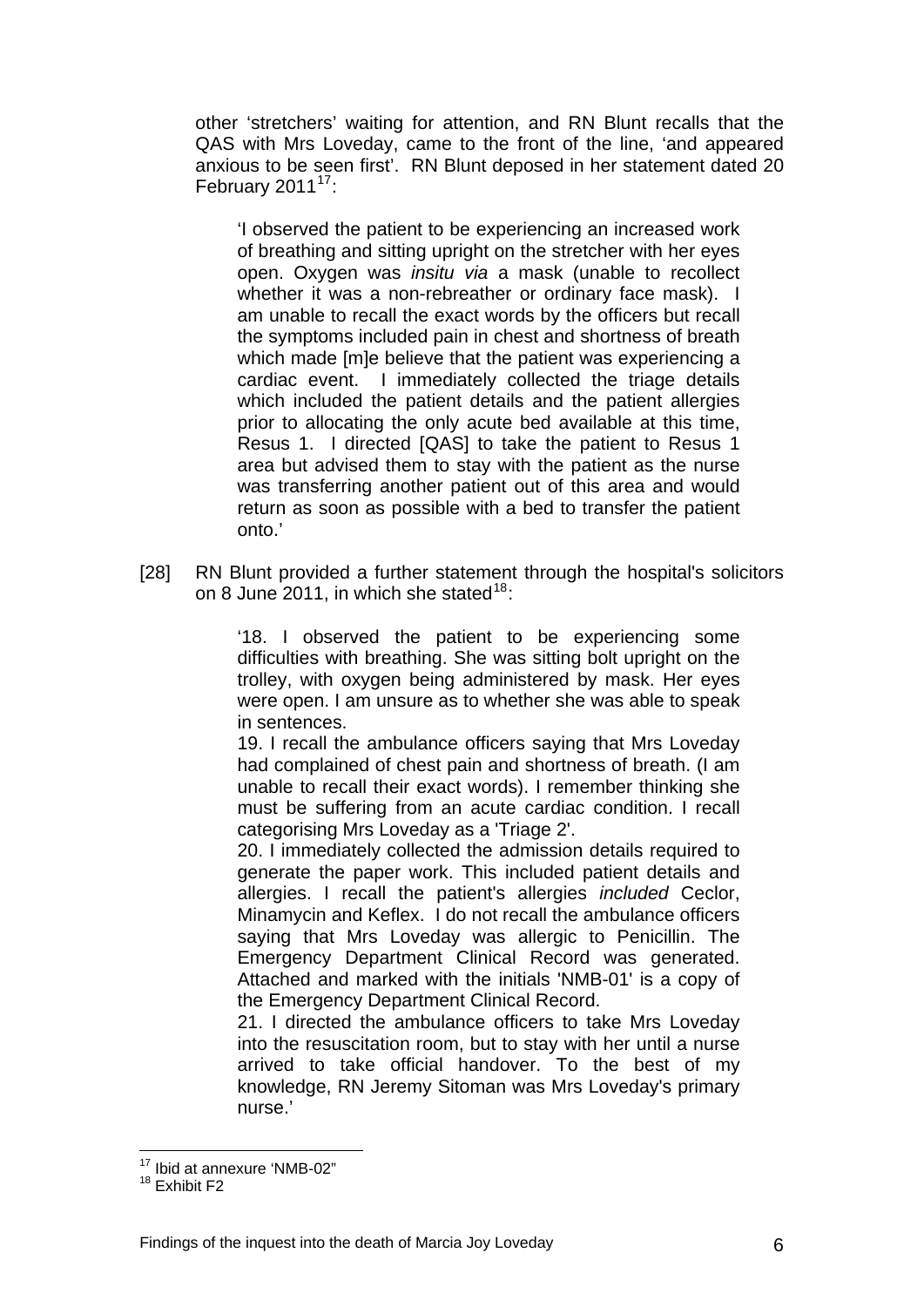- [29] The exhibit 'NMB-01', referred to by RN Blunt in her statement, is a printed document entitled *Emergency Department Clinical Record*. It contains no hand-written notation by any person. It is not suggested that any hand-written notation was made by RN Blunt in triage, with respect to Mrs Loveday. In the relevant box marked 'Allergies' are the printed words: 'CECLOR, MINAMYCIN, KEFLEX'. Significantly, there is no reference to penicillin in this document.
- [30] The order of listing of these three substances is the same as that contained in the QAS eARF, referred to above in paragraph [17]. Mrs Loveday's *MedicAlert®* bracelet specifically mentions 'PENICILLIN, MINOMYCIN & CECLOR'. The bracelet does not mention 'Keflex'.
- [31] RN Blunt makes no reference in either of her statements to looking for, or sighting, any *MedicAlert®* bracelet or device. If RN Blunt had looked for, or seen the bracelet, I consider that she would have stated this fact.
- [32] In her evidence given at the inquest, RN Blunt considered that if she had been told that Mrs Loveday had an allergy to penicillin she would have written this down. This was her usual practice. When she gave evidence she struck me as being a very experienced nurse. Significantly the Queensland Ambulance Service officer gave evidence that when she 'handed over' Mrs Loveday to RN Blunt she told RN Blunt of four allergies which included penicillin. The ambulance officer who provided that handover was Tracey Eileen Britton and she completed her electronic reporting form later that morning (electronically recorded as closed off at 10.52am) where she included penicillin in the known allergies.
- [33] There is a conflict in the evidence between the ambulance officer and the triage nurse over what was said regarding the penicillin allergy at the patient handover in triage. It was suggested to me by counsel for Queensland Health that I need not resolve this conflict. On that issue I disagree. I think it important in the sequence of events, particularly as to my recommendations, that I do need to resolve this conflict in evidence.
- [34] After viewing the ambulance officer and the nurse when giving evidence, I have formed a view that I accept the evidence of the ambulance officer that she told RN Blunt of the allergy to penicillin. I do this because the ambulance officer presented as a person who gave very straightforward evidence, could recall what occurred, and completed the reference to penicillin in her electronic report at about 10:52am that morning before she left the hospital. Of significance is that when the ambulance officer completed the electronic report (essentially as a contemporaneous note), she had no knowledge that Mrs Loveday had suffered a reaction due to her penicillin allergy.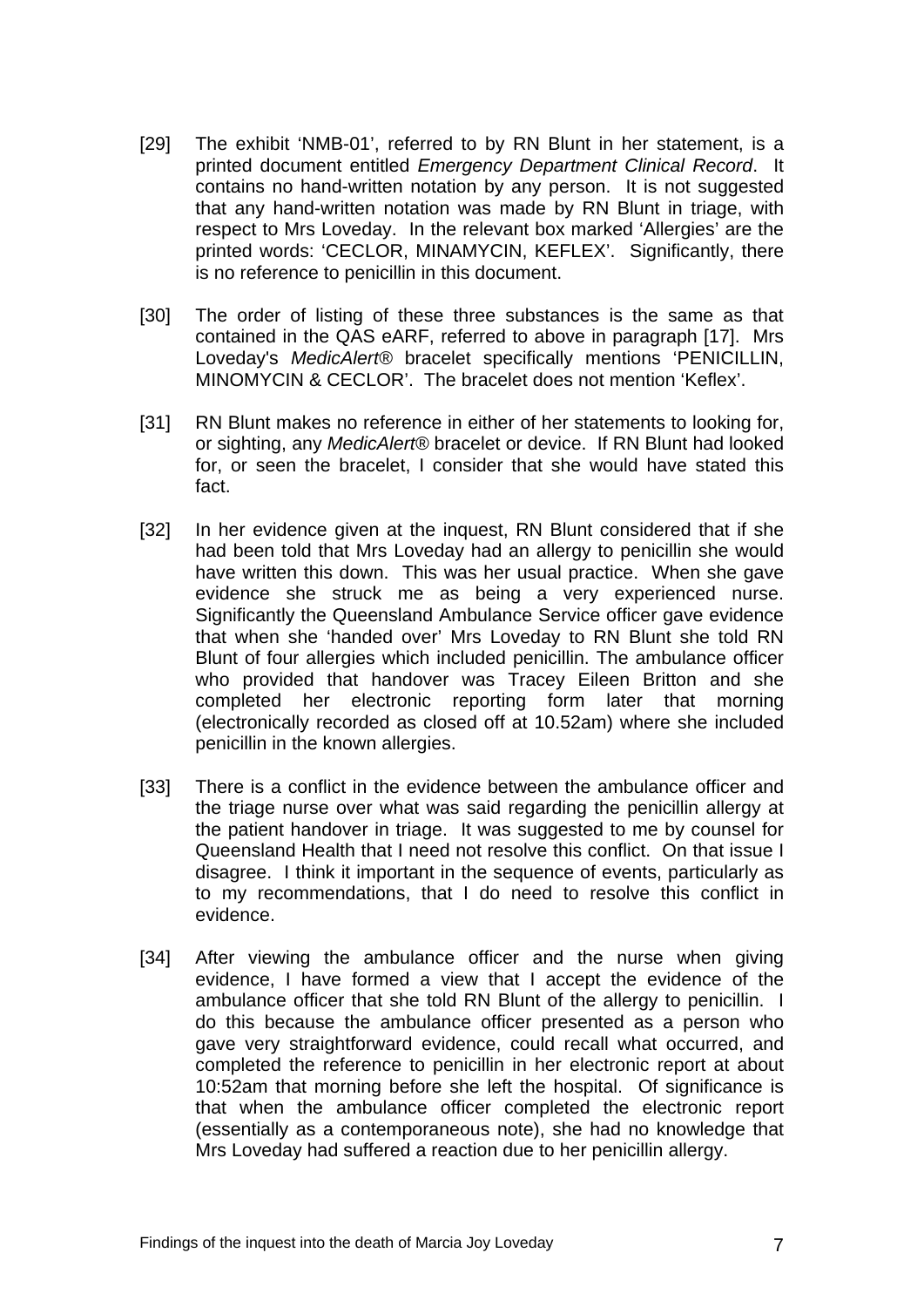- [35] Whilst I prefer the ambulance officer's evidence over RN Blunt on this issue one must be careful to consider and appreciate the then triage system in place at Bundaberg Base Hospital under which RN Blunt and others were working. At that time the triage area was described as merely an area in a hallway with the triage administration officer not located next to the nurse. On this particular morning the triage area was very busy, which I accept. One must always bear in mind the circumstances under which someone is conducting their work, which can be in an environment far removed from the pace and environment which exists in a court room. I appreciate that an Accident & Emergency Department would certainly have times of very intense activity, where split second decisions and assessments are required to be made and implemented. This appears to be one of those times. I have formed the view that, regrettably, in this instance the triage nurse did not note down the fourth allergy of Mrs Loveday, her allergy to penicillin, which has in turn had consequences. Improvement in this system of triaging I speak about further in my coroner's comments or recommendations.
- [36] RN Sitoman was working in the Emergency Department on a 7.00am to 3.30pm shift. Prior to the arrival of Mrs Loveday into his department, he had two other patients. He describes what happened  $19$ :
	- '12. I saw Mrs Loveday arrive. She was wheeled in by the paramedics. She was sitting bolt upright on the trolley. She had a non-rebreather oxygen mask insitu, on high flow oxygen and it appeared as though she was trying to say short words. I could see she was acutely unwell and in respiratory distress.
	- 13. I went straight to the store room to get the BIBAP machine.
	- 14. Mrs Loveday's respirations were fast and she was using accessory muscles. She was clearly struggling to breathe. She was conscious and co-operative, notwithstanding the fact that she was agitated.
	- 15. I received a handover from the QAS. I cannot recall Mrs Loveday's attempt at describing her discomfort, but to the best of my recollection, I think she pointed to her upper abdominal area.
	- 16. I recall that Mrs Loveday's initial observations were satisfactory. She had breathing difficulties but her oxygen saturations were 98% on high flow oxygen.
	- 17. I recall Mrs Loveday was assessed by Dr Kevin Power on arrival. She was also assessed by Dr Khalid Yousseff.
	- 18. I also recall an intravenous cannula being inserted, bloods being taken and a Normal Saline bolus being given. I also recall that Mrs Loveday was given nebulised Salbutamol and a portable chest [x]ray being taken.
	- 19. I remember Dr Power ordering IV Ampicillin and Hydrocortizone. I cannot recall the circumstances surrounding

<span id="page-8-0"></span><sup>1</sup> <sup>19</sup> Exhibit F3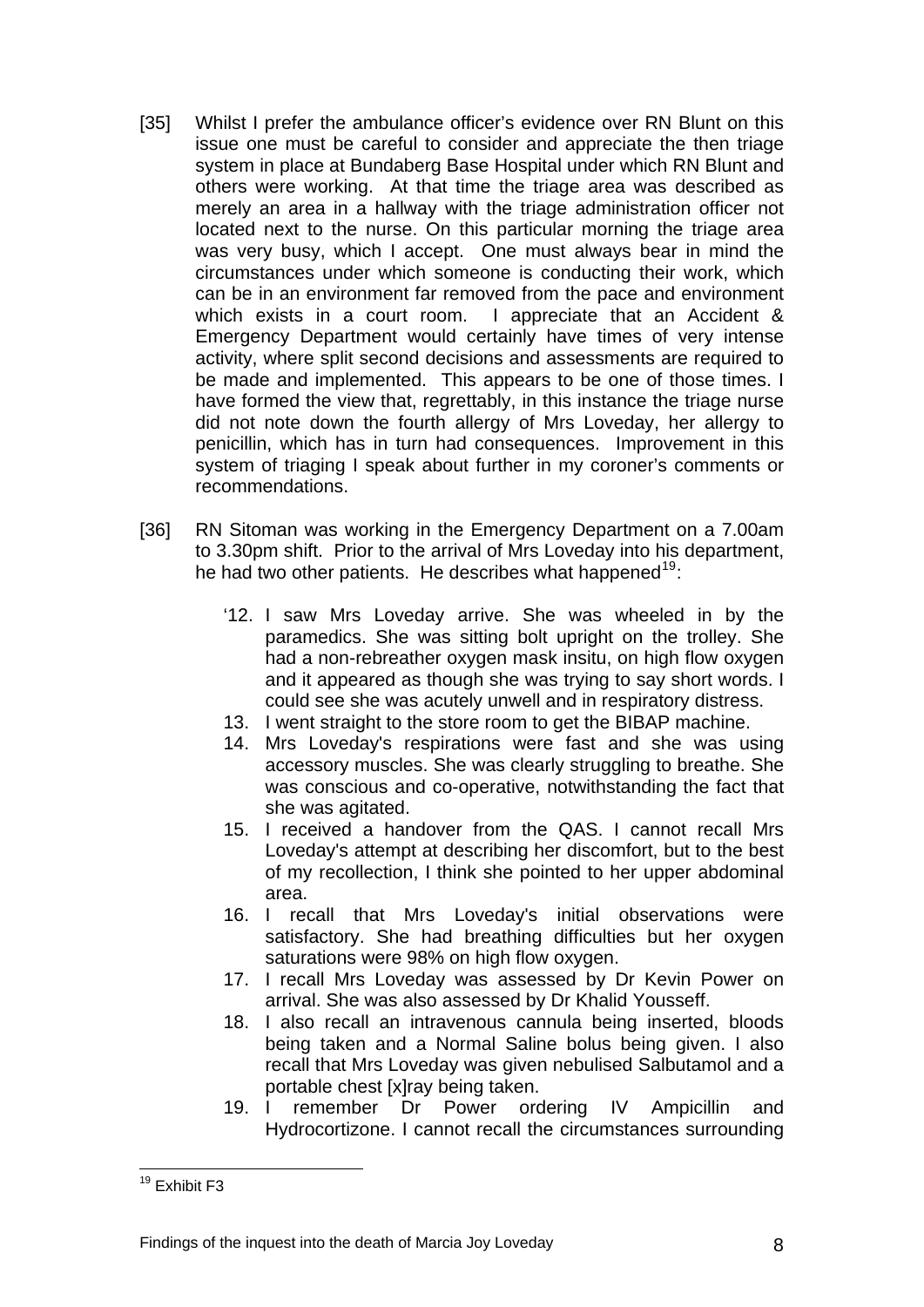the administration of the drugs, including the checking procedures. I am fairly certain that I would have drawn the drugs up in the treatment room, but I cannot recall this occasion.

- 20. I can recall Mrs Loveday's condition deteriorating. She suffered a cardiac arrest and was actively resuscitated.
- 21. I recall that the resuscitation continued from 1043 to 1049 hours. Mrs Loveday's condition was stabilized.
- 22. During the resuscitation, I noticed the alert bracelet on Mrs Loveday's left arm, alerting staff to Mrs Loveday's penicillin allergy.'
- [37] Exhibited to RN Sitoman's statement are copies of medical records bearing written notations, and RN Sitoman's initials. These entries begin on arrival of Mrs Loveday at 'Resus' at 10.15am. The covering sheet, which has been signed off by RN Sitoman, contains no information in the space provided for 'Allergies'. The reason for this is that RN Sitoman did not then know of Mrs Loveday's allergy status as the triage generated paperwork (which incidentally omitted the allergy to penicillin) had not been collected by him from the relevant 'pigeon hole'.
- [38] RN Sitoman explained in his evidence at the inquest that whilst he was heading to collect the paperwork from the 'pigeonhole' his attention was distracted by Mrs Loveday's seriously deteriorating condition. Why the paperwork did not travel with the patient is a failure of the then system.
- [39] I am informed, and I accept, that this system has now changed to ensure that the triage generated paperwork is at all times with the patient for treating clinicians to review.
- [40] RN Sitoman was responsible for making the written entries from 10.15am until 10.40am. The final entry at 10.40am reads<sup>[20](#page-8-0)</sup>:

'200mg IV hydrocortizone - mobile CXR'

There is no mention at all of IV Ampicillin. From 10.43am ['Patient crashed'], entries were continued by RN Cherie Arnold, who went to the assistance of RN Sitoman upon his call for assistance.

[41] RN Sitoman stated that he first noticed Mrs Loveday's *MedicAlert* bracelet during the resuscitation process, after the 'Patient crashed' entry, which of course is after the prescribing, and administration, of the penicillin. There was no indication by him that the bracelet had previously been covered, or that it was otherwise not visible.

<span id="page-9-0"></span><sup>1</sup> <sup>20</sup> Exhibit F3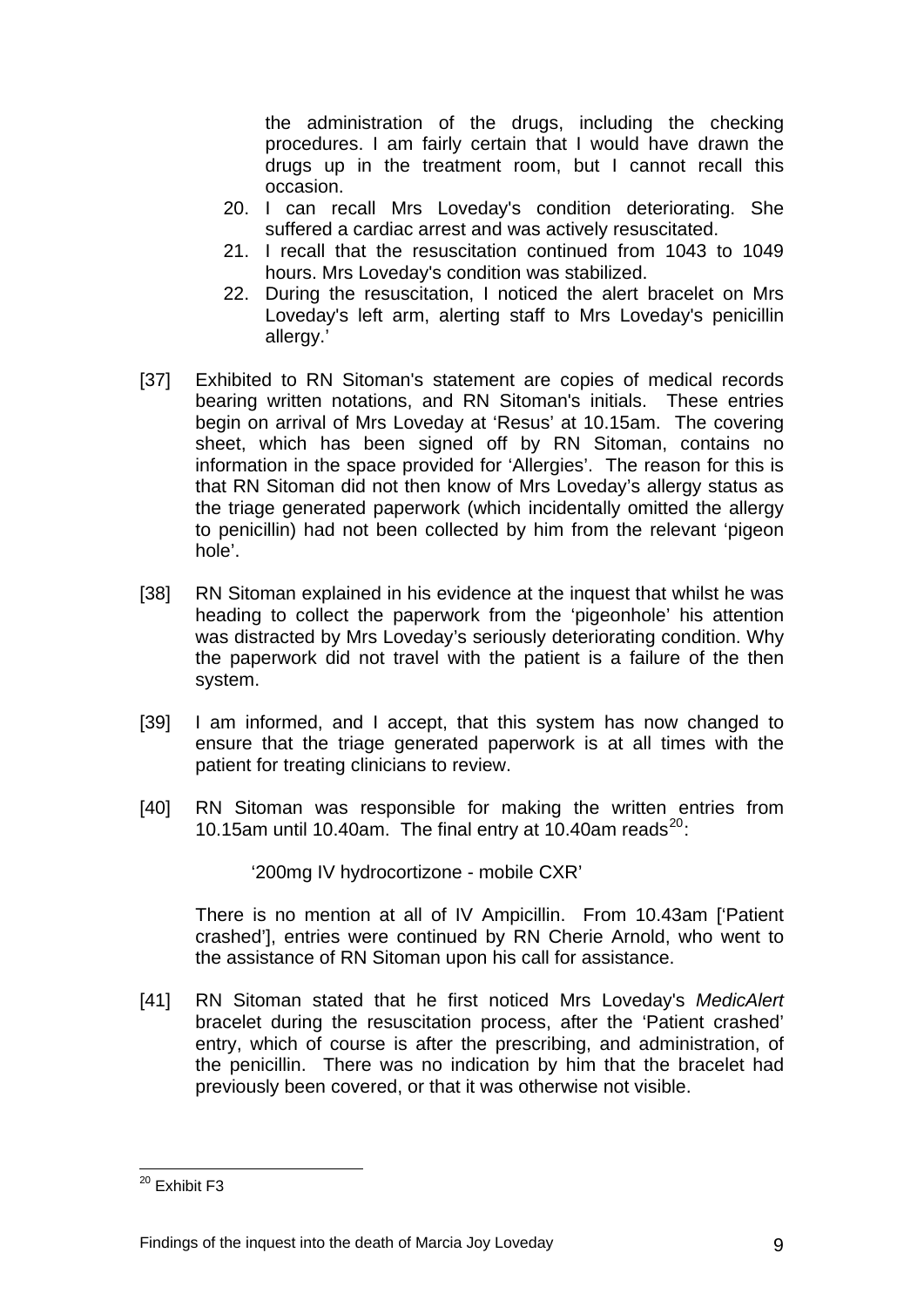- [42] Dr Power was the first medical practitioner to have contact with Mrs Loveday. He provided a statement to the hospital's solicitors on 1 July  $2011^{21}$  $2011^{21}$  $2011^{21}$ 
	- '11. I first saw Mrs Loveday being put into the resuscitation bay with QAS. …
	- 12. I recall she was sitting upright on the trolley and looking critically unwell. She was diaphoretic and had marked respiratory distress. She was agitated, talking in very short phrases or single words.
	- 13. No hospital records were available as she had not been to the Bundaberg Hospital and no family presented with Mrs Loveday to provide a history.
	- 14. I walked into the resuscitation area partly through a verbal handover from QAS. The nurses were attaching monitors to Mrs Loveday.
	- 15. It was my understanding that Mrs Loveday had complained of chest pain and shortness of breath (SOB). Her condition had apparently deteriorated after receiving initial treatment on the way to the hospital.
	- 16. I recall a QAS officer saying she was a smoker with Chronic Obstructive Pulmonary Disease (COPD).
	- 17. I examined Mrs Lovdeay. She was *in extremis.* Her respiratory rate (RR) was 34 and she had very poor air movement with marked wheeze. She was very tachycardic at 124 and hypotensive with a systolic blood pressure (BP) of 90. She was very confused. My initial diagnosis was that Mrs Loveday had an infective exacerbation of COPD. She may also have been septic, suspected because of her hypotensive state.
	- …
	- 19. The standard treatment for COPD is:
		- (a) continuous Salbutamol nebs delivered *via* a high flow mask;
		- (b) intravenous (IV) Hydrocortisone;
		- (c) IV fluid bolus;
		- (d) urgent portable chest x-ray (CXR).
	- 20. Mrs Loveday did not respond to initial treatment.
		- The CXR was reviewed and demonstrated a right lower lobe (RLL) consolidation $^{22}$  $^{22}$  $^{22}$ .
	- 21. Pursuant to current therapeutic guidelines, Mrs Loveday was administered antibiotics including IV Ampicillin and oral Roxithromycin. Antibiotics do not make an immediate difference to a patient's condition, but it is important they are given as soon as possible.
	- 22. Following initial treatment as described [above], I then discussed the case with Dr Khalid Yousif who was the team leader on duty. Dr Yousif's orders were to continue current

<sup>1</sup> <sup>21</sup> Exhibit F4

<span id="page-10-1"></span><span id="page-10-0"></span><sup>&</sup>lt;sup>22</sup> 'right lower pneumonia' in typed notes. No handwritten notes have been provided to the inquest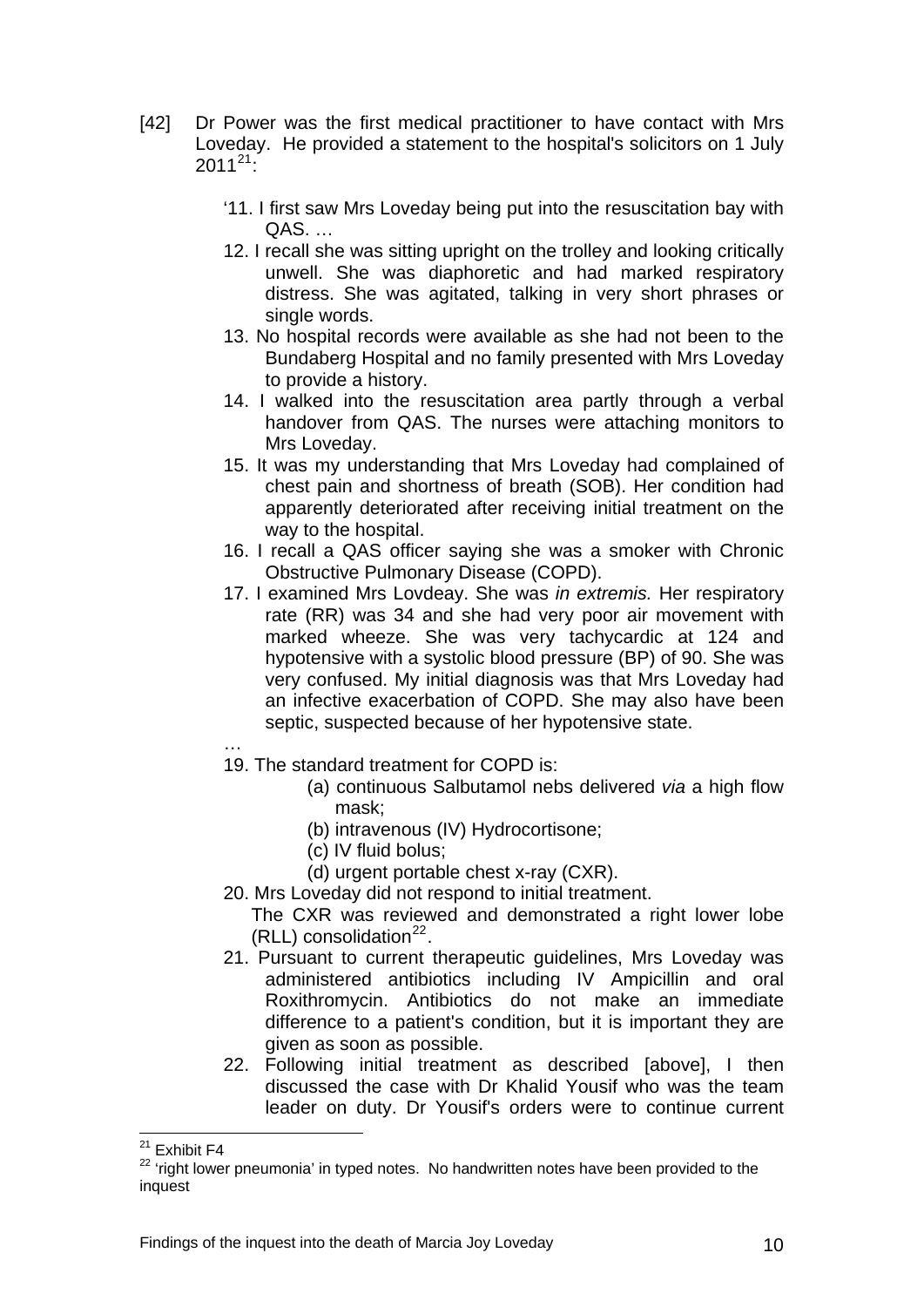therapy and Non Invasive Positive Pressure Ventilation (NIPPV) if she did not respond.

- 23. A few minutes later I was at the nurses' desk just outside the resuscitation bay when RN Jeremy Sitoman came to me and informed me that he was of the impression that Mrs Loveday's condition had deteriorated. …'
- [43] Upon identifying a rapid deterioration in Mrs Loveday's condition, RN Sitoman immediately advised Dr Power. Dr Power, and shortly after Dr Yousif, went to the resuscitation cubicle where Mrs Loveday lay. Dr Power outlined what took place:
	- '24. Both Dr Yousif and myself immediately attended Mrs Loveday. She was clearly agitated and her respiratory effort had increased.
	- 25. I considered the possibility of an anaphylactic reaction however there was no clinical evidence of such. She had no rash and no mucosal oedema. Intramuscular (IMI) Adrenalin was given and Mrs Loveday prepared for intubation.
	- 26. Mrs Loveday then went into asystolic cardiac arrest.
	- 27. Advanced Life Support (ALS) was initiated including CPR with IV Adrenalin. An Endotracheal tube (ETT) was placed. After two to three minutes of CPR and only one minute of Adrenalin, a return of spontaneous circulation (ROSC) was achieved. Mrs Loveday was ventilated in DEM and remained hypotensive despite successful resuscitation.
	- 28. ICU was contacted. Dr Konopke, a Specialist from ICU immediately attended Mrs Loveday in DEM.
	- **…**
	- 31.When discussing the possibility of Mrs Loveday having suffered an anaphylaxis to Penicillin, Dr Youssiff informed me that he had encountered no difficulties at all with airway swelling, *ie*  angio-oedema (as you would expect in someone with an anaphylaxis). Mrs Loveday had a Grade 1 larynx and was very easy to intubate.
	- 32. Dr Youssiff, the ICU consultant and myself discussed whether Mrs Loveday's collapse had been caused by a cardiac event or her rapidly deteriorating COPD. Irrespective of the cause, Mrs Loveday's cardio-respiratory collapse was treated pursuant to the criteria."
- <span id="page-11-0"></span>[44] In Dr Power's opinion, there was, at the time of Mrs Loveday's collapse, 'no clinical evidence' of an anaphylaxis. Dr Yousif assisted with Mrs Loveday's resuscitation. He too observed 'no signs of anaphylaxis'. However, he did advert to the possibility of such when speaking with Mrs Loveday's family following her resuscitation<sup>[23](#page-10-1)</sup>:

<sup>1</sup> <sup>23</sup> Statement of Khalid YOUSIF dated 19th May 2011.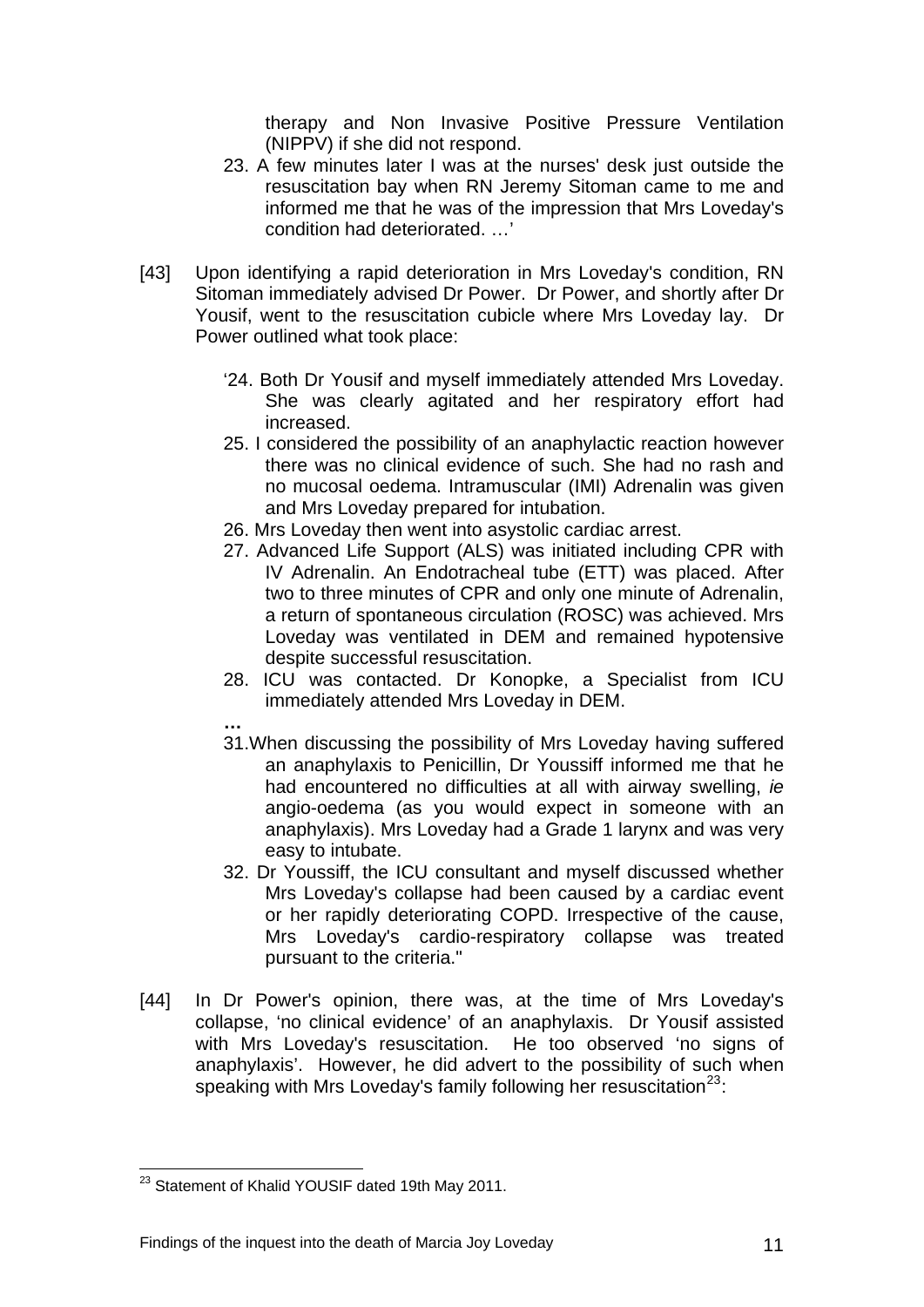- '9. The first time I recall seeing Mrs Loveday was when Dr Kevin Power requested assistance when Mrs Loveday collapsed. …
- 10. I went to the resuscitation bay, not in a supervisory role of Dr Power, but as an assisting Medical Officer.
- 11. Upon arrival I was told that:
	- (a) Mrs Loveday had been in respiratory distress and was unable to give adequate history;
	- (b) it was thought she had infective Chronic Obstructive Pulmonary Disease (COPD);
	- (c) an intravenous line (IV line) had been inserted so that her medical condition could be treated;
	- (d) a chest x-ray confirmed that Mrs Loveday had a community acquired pneumonia;
- 14. On my arrival, I recall that Mrs Loveday was unresponsive;
- 15. There was no respiratory effort from Mrs Loveday. I recall the staff performing CPR.
- 16. I understand that as soon as the allergy bracelet was identified, Dr Power ordered Adrenalin 0.5mg to be given intramuscularly (IM), thinking the collapse might be caused by an anaphylaxis.
- 17. I immediately attended Mrs Loveday's airway, by inserting an endotracheal tube (ETT). There was absolutely no response from Mrs Loveday.
- 18. I expected that if Mrs Loveday had collapsed due to anaphylaxis, there would be signs of anaphylaxis. I encountered no signs of anaphylaxis in that:
	- (a) The ET tube was inserted easily. Mrs Loveday had a Grade 1 (easiest) larynx;
	- (b) no tachycardia;
	- (c) no rash;
	- (d) no angiooedema; and
	- (e) no bronchospasm.
- 19. I have never seen anyone suffer a severe anaphylaxis causing collapse yet have no associated effects.
- 20. Accordingly, I am of the view that Mrs Loveday's deterioration and collapse were caused by her disease process.
- 21. Mrs Loveday's Troponin 'i' was elevated indicating cardiac involvement. She lost consciousness because of her deteriorating clinical condition including end stage respiratory failure. This in turn caused strain on her heart and she suffered Myocardial Infarction.
- 22. It is extremely unlikely that the administration of Ampicillin changed Mrs Loveday's ultimate outcome.
- … 25. I discussed the arrest with Mrs Loveday's husband and daughter. I informed her them [sic] Mrs Loveday was being artificially ventilated and I disclosed the fact that it was possible that her mother had suffered an anaphylaxis due to the inadvertent administration of Ampicillin. I also told Mrs Loveday's daughter that it was entirely possible that her mother's deterioration was due to her disease process itself."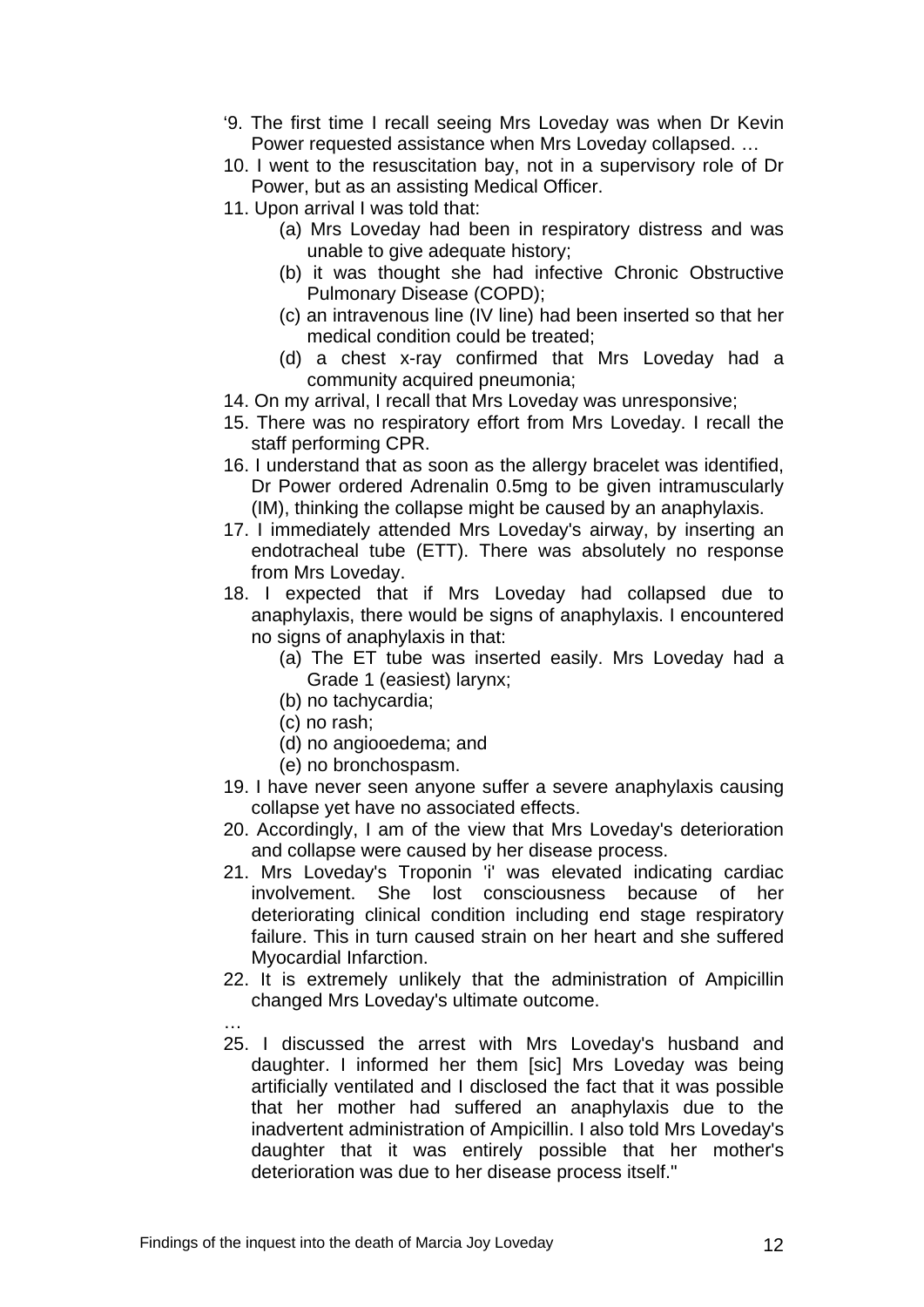- [45] Dr Konopka, anaesthetist, has provided a statement to the hospital's solicitors. He makes no mention of a visit to the Emergency Department as mentioned by Dr Power $^{24}$  $^{24}$  $^{24}$ . He does state that 'Mrs Loveday's tryptase levels were not elevated as one would expect if she has suffered from a severe anaphalyxis<sup>'[25](#page-13-0)</sup>. The opinions set out above from Drs Power, Yousif and Konopka point away from an anaphylactic reaction. Obviously, if it can be shown that anaphylaxis did not occur, then her death must have been due to her existing cardiac, pulmonary and gall-bladder conditions, either singularly or in combination.
- [46] Following Mrs Loveday's deterioration in her condition she was immediately transferred to the Intensive Care Unit of the hospital. Her diagnosis at that time was 'NSTEMI [non ST elevation Myocardial infarction] + ? sepsis +/- anaphylaxis<sup>[26](#page-13-1)</sup>. This is recorded relatively consistently each day except on 21 July 2010 when it includes a reference to 'with cardiogenic shock'.
- [47] Mrs Loveday failed to regain full consciousness throughout her time in the Intensive Care Unit, rather she had periods of waking when off sedation, and she reached a stage of being 'mildly arousable' but with 'no coordination of movements'[27](#page-13-2). Her chart provides a good record of her condition and treatment throughout her time in the intensive care unit.
- [48] There is no criticism of her medical management from the time of her resuscitation in the Emergency Department at 10.43am on 19 July 2010, through to her treatment and management in  $ICU^{28}$  $ICU^{28}$  $ICU^{28}$ . In fact the only criticism of her clinical management at the hospital was the incorrect administration of the Ampicillin<sup>[29](#page-13-4)</sup>.
- [49] Ultimately Mrs Loveday died in the hospital's Intensive Care Unit on 23 July 2010 at 2.46pm $^{30}$  $^{30}$  $^{30}$ .
- [50] Her family expressed their concern that, whilst they understood her health was in a parlous state when she arrived at the hospital, because of the anaphylactic reaction Mrs Loveday never really regained consciousness and accordingly they never had the opportunity to say goodbye. Their position in this regard is entirely understood and respected. At no time throughout the inquest did I ever gain the impression that members of Mrs Loveday's family harboured any anger

<sup>&</sup>lt;sup>24</sup> This may be oversight. His statement was not taken until 25/05/2011.

<span id="page-13-1"></span><span id="page-13-0"></span><sup>&</sup>lt;sup>25</sup> Statement of Piotr Olgierd KONOPKA, para 12.<br>
<sup>26</sup> Statement Dr AWS Thilakarathne dated 9 August 2011 at para 10 – 13 inclusive<br>
<sup>27</sup> Ibid at para 13(a)(iv)<br>
<sup>28</sup> Dr Vinen's report at pages 7 and 8, exhibit E3, Dr Vi

<span id="page-13-6"></span><span id="page-13-3"></span><span id="page-13-2"></span>engaged by Mrs Loveday's family, and Dr AFT Brown, exhibit E4 page 4[6] which described her medical treatment subsequent to her cardiac arrest as "absolutely in accordance with best practice"<br><sup>29</sup> Ibid at page 8

<span id="page-13-5"></span><span id="page-13-4"></span> $30^{30}$  see Life Extinct Form dated 23 July 2010, exhibit A2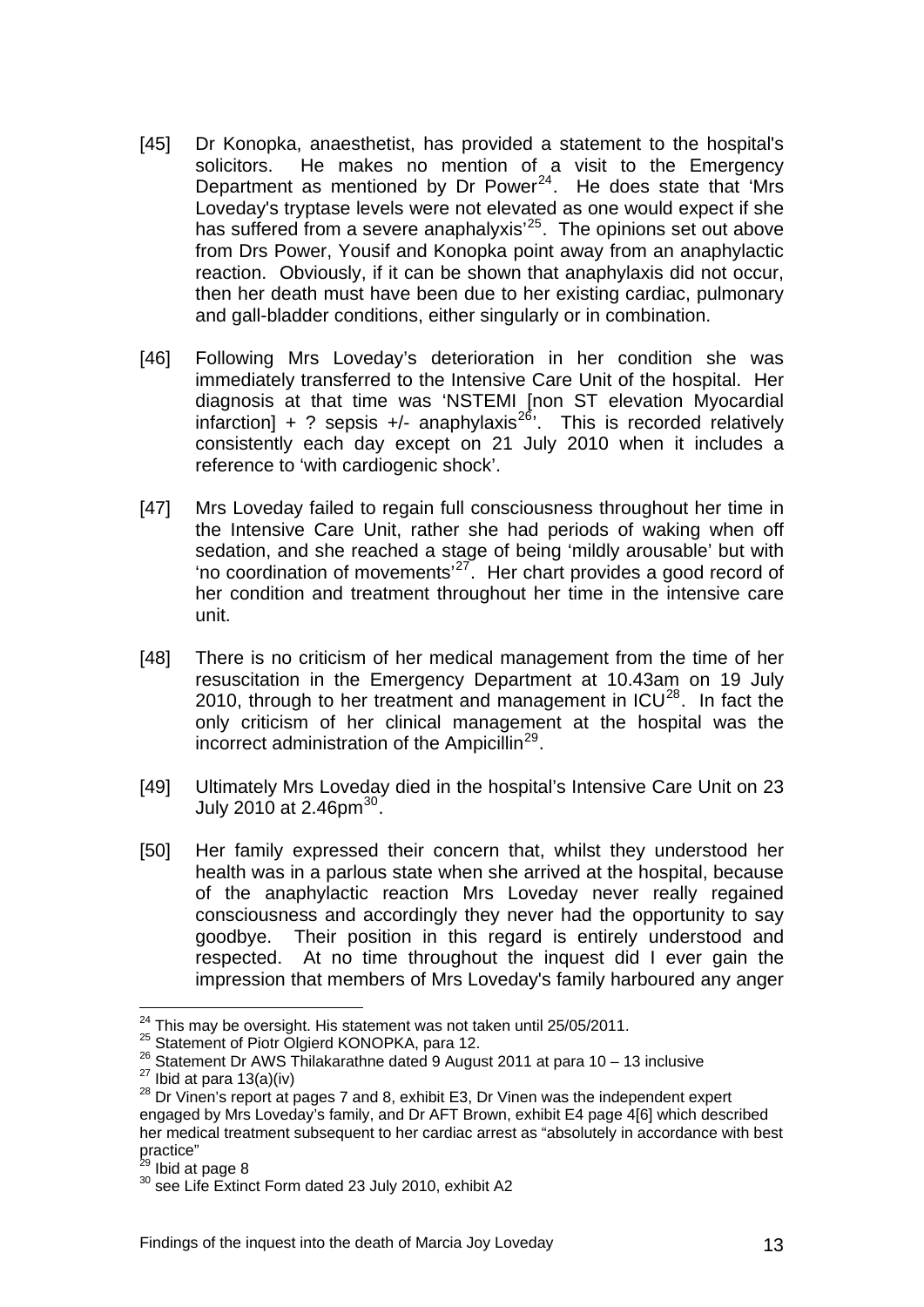towards those who medically treated her, rather they felt regret at not being able to say goodbye. The Loveday family adopted a most understanding position in relation to her medical treatment.

- [51] In the circumstances an autopsy was required. An element of uncertainty was introduced following that autopsy.
- [52] The autopsy examination was performed by Dr Rosemary Ashby on 28 July 2010. Dr Ashby has since passed away. Dr Ashby's Form 30 autopsy certification, issued shortly after completing the autopsy, was:
	- 1(a) Cardio-renal failure due to
	- 1(b) Gangrene of Calculous Gall Bladder [Other significant conditions - contributing to the death, but not related to the underlying cause [in 1(b)]:
	- 2 Hypertensive and ischaemic heart disease; Diabetes mellitus Possible anaphylactioid reaction
- [53] The Autopsy Report by Dr Ashby revealed that Mrs Loveday's gall bladder 'is darkened and strikingly distended, suggestive of impending necrosis<sup>[31](#page-13-6)</sup>. She described it as 'Necrotic (gangrenous)<sup>[32](#page-14-0)</sup>. It seems logical to accept that this condition was responsible for Mrs Loveday's abdominal pain of which she had complained to her husband, and to the QAS.
- [54] Dr Ashby was nevertheless cautious about the possibility that an anaphylaxis had occurred. She stated in her report 'I am unable to say that an anaphylactoid $33$  reaction has occurred but cannot say that it has not  $34'$
- [55] Coroner Hennessey, who had previously made draft findings with respect to this death, understandably sought further assistance by way of a report from Dr Ian Mahoney, of the Clinical Forensic Medical Unit (CFMU), with the specific question:

'whether administration of penicillin needs to be further investigated in light of the Autopsy Report findings'.

[56] Dr Mahoney provided a short report to Coroner Hennessey on 5 August 2011, advising that he did not believe the penicillin issue required further coronial attention. Dr Mahoney noted that Mrs Loveday was seriously ill when she presented to the hospital, was given penicillin (although allergic to it), and shortly afterwards suffered

<sup>&</sup>lt;sup>31</sup> Autopsy Report, 18/08/10, p 2.

<span id="page-14-1"></span>

<span id="page-14-0"></span> $\frac{32}{100}$  Autopsy,  $\frac{32}{100}$ , p 3.<br>33 The appropriate term is 'Anaphylaxis' as Dr Brown's paper explains as set out below  $\frac{34}{100}$  p 4.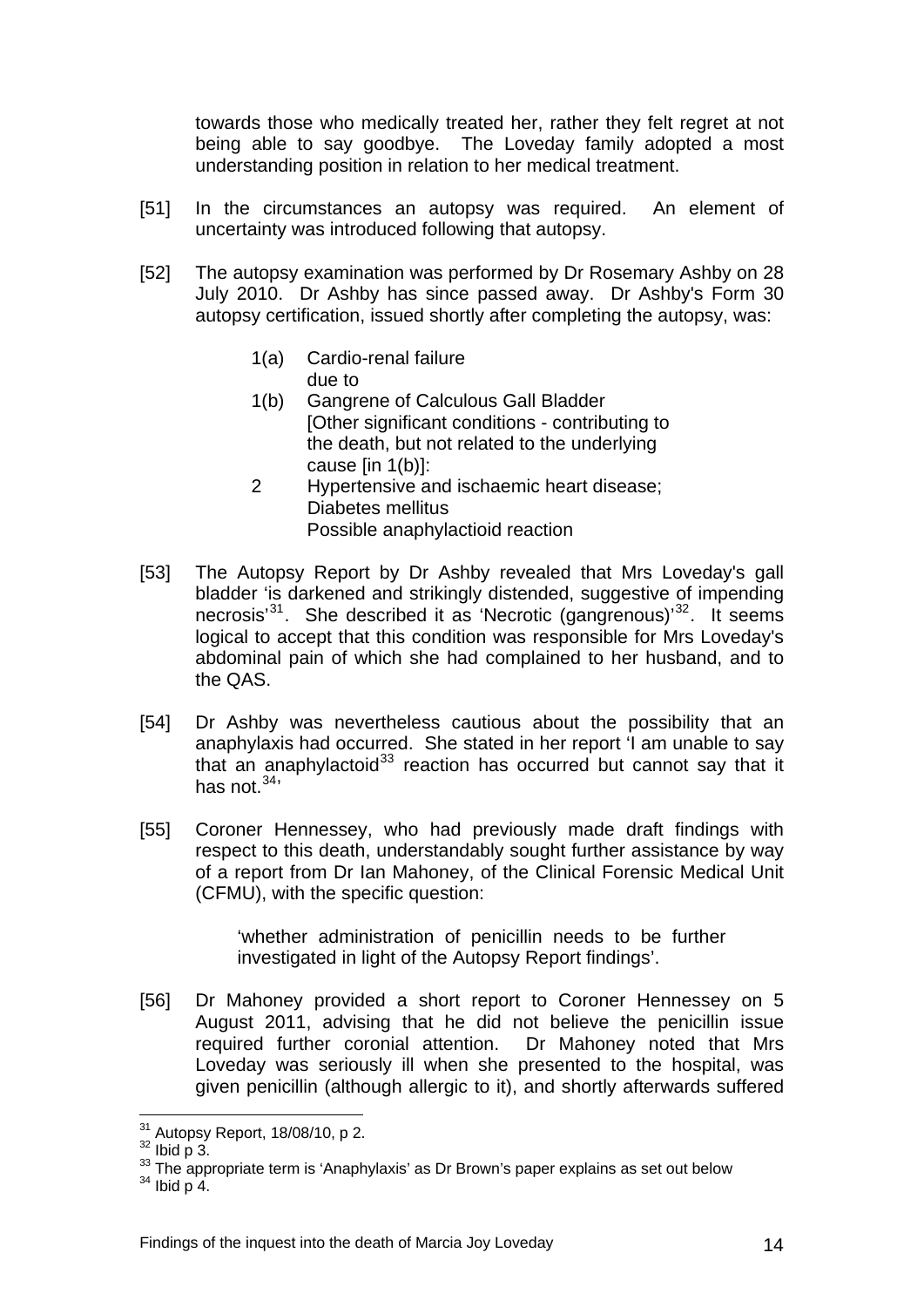cardio-respiratory collapse. He notes her resuscitation, and then observes:

'She then spent four days in intensive care until she died from other pathologies.<sup>[35](#page-14-1)</sup>

- [57] In advising that the administration of penicillin did not require further coronial review, Dr Mahoney relied upon the following factors<sup>[36](#page-15-0)</sup>:
	- 1. Whilst an anaphylaxis or anaphylactoid reaction could have caused the cardiorespiratory arrest other possible causes or contributory factors in this case could include infection (septic shock) or heart disease (cardiogenic shock). The tryptase levels in this case do not provide confirmation of anaphylaxis.
	- 2. The patient was resuscitated from her initial cardiorespiratory collapse and went on to be treated in intensive care for four days. Multiple pathologies were present and the underlying cause of death on the autopsy report is given as a gangrenous gallbladder. The patient was very ill before she had the penicillin dose and he did not believe the penicillin allergy made any difference to the outcome in this case.
- [58] Following receipt of Dr Mahoney's report, Coroner Hennessey decided that an inquest would not be held. That finding was eminently reasonable in the light of the then evidence. That evidence pointed towards the following conclusions:
	- (i) that an anaphylaxis or anaphylactoid reaction was a possibility; but there was an absence of supporting medical evidence. Accordingly, it would not have been possible to find to the required standard of proof that an anaphylaxis or anaphylactoid reaction did occur;
	- (ii) if an anaphylaxis or anaphylactoid reaction did not occur, there was no basis for a finding that Mrs Loveday's death was caused by any other cause than her underlying cardiac, pulmonary or gallbladder conditions, either singularly or in conjunction with each other;
	- (iii) even if an anaphylaxis or anaphylactoid reaction did occur, its effect had been entirely 'spent' by the time of Mrs Loveday's death, i.e. it did not 'cause' death, nor did it hasten or accelerate the death.
- [59] Following receipt of Coroner Hennessey's findings, Mrs Loveday's family requested that an inquest be held. This request was declined by

<span id="page-15-1"></span><sup>&</sup>lt;u>.</u>  $35$  Report of Dr Ian MAHONEY, 05/08/11, p 1.<br> $36$  Ibid p 2.

<span id="page-15-0"></span>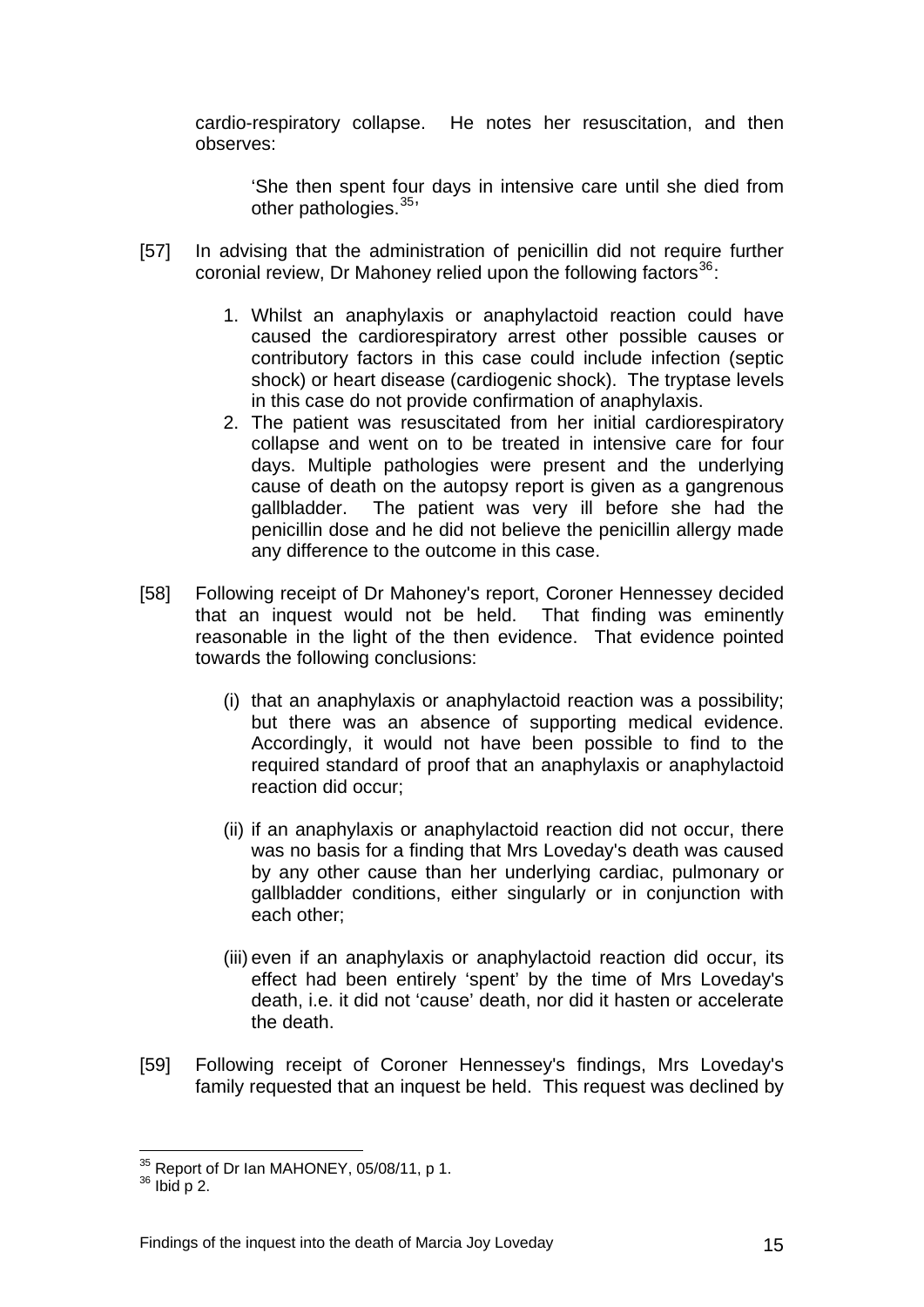Coroner Hennessey, in the absence of any further material requiring her consideration.

[60] Appropriately the family then commissioned a report from Dr John Vinen, Emergency Physician. Dr Vinen, a respected physician, provided a report dated 9 March 2012, wherein he provided an opinion as to the cause of Mrs Loveday's death  $37$ :

'Given:

 (a) Mrs Loveday's history of anaphylaxis to penicillin; (b) the temporal relationship between the administration of the ampicillin and her deterioration requiring resuscitation; (c) the documentation in relation to the causation of her deterioration by a number of practitioners,

 There can be no doubt that her sudden deterioration and subsequent events lincluding her death to a large extentl were due to the administration of an antibiotic to which she was allergic to [sic] resulting in an anaphylactoid [anaphylactic] reaction.'

- [61] By letter dated 2 April 2012 a copy of this report was provided to the State Coroner with a request that an inquest be held.
- [62] By letter of 4 May 2012, the State Coroner advised the solicitors for the family that, having regard to the conflicting medical evidence:

1. The investigation had been re-opened and was to be detailed to another coroner $38$ ; and

2. It was in the public interest for the investigation to proceed to inquest.

[63] Accordingly further investigations occurred, and then an inquest was held on the 9 and 10 September 2013.

# **Coroners Act s. 45(2) Findings**

- [64] As set out earlier my first task is to make findings in accordance with section 45(2) of the Coroners Act.
- [65] Section 45(2) states:

A coroner who is investigating a death or suspected death must, if possible, find-

- (a) who the deceased person is; and
- (b) how the person died; and
- (c) when the person died; and

<span id="page-16-1"></span><sup>&</sup>lt;u>.</u>

<span id="page-16-0"></span> $37$  Report of Dr John VINEN, pp 5-6.<br> $38$  Assigning the case to another coroner is the ordinary process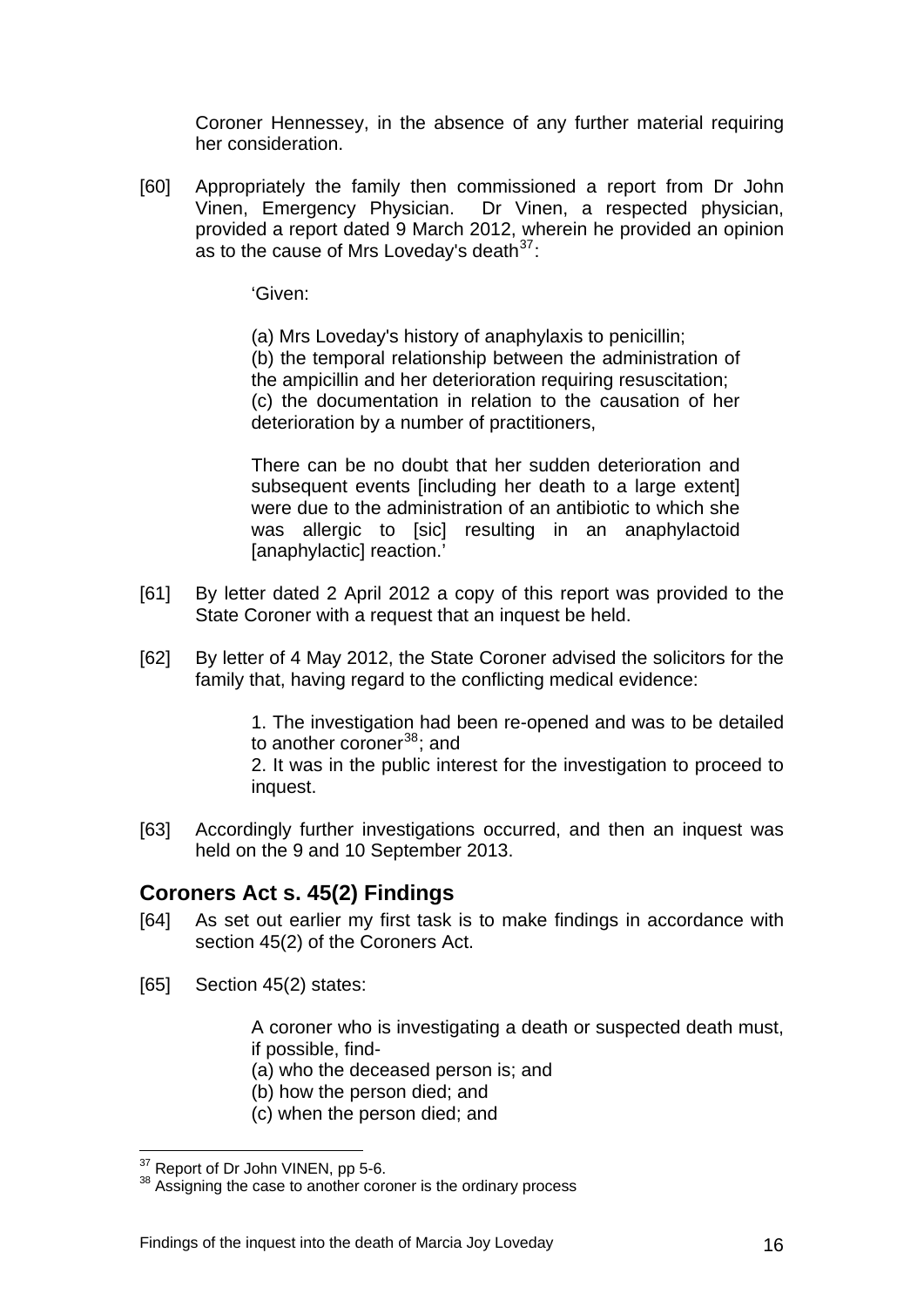(d) where the person died, and in particular whether the person died in Queensland; and

- (e) what caused the person to die.
- [66] In this inquest there was no dispute, in fact there was agreement, as to who, where, and when, the deceased person died. The real issue is how, and what caused that person to die.
- [67] Accordingly, pursuant to the Coroners Act s. 45(2)(a),(c) and (d), I make the following three findings:-
	- 1. That the deceased person was Marcia Joy Loveday<sup>[39](#page-16-1)</sup>;
	- 2. that Mrs Loveday died on 23 July 2010 $40$ ; and
	- 3. that Mrs Loveday died at the Bundaberg Base Hospital, Bundaberg, Queensland<sup>[41](#page-17-1)</sup>.
- [68] The determinations to satisfy the Coroners Act s. 45(2)(b) and (e) findings are more problematic. They require resolution of differences of opinion between medically qualified personnel.
- [69] A consideration of the observations of Mrs Loveday immediately following the administering of the Ampicillin, what happened in the ensuring few days until her passing, the observations made at the autopsy, together with the expert evidence of these issues, is crucial to determining the essential issues of:
	- a. 'Did Mrs Loveday suffer (i) anaphylaxis, or (ii) an anaphylactoid reaction, or (iii) anaphylactic shock, shortly after the intravenous administration of Ampicillin on the morning of 19 July 2010?<sup>[42](#page-17-2)</sup>,

which if answered affirmatively, leads to the further question of :-

b. 'Did Mrs Loveday's reaction to the administration of intravenous penicillin on 19 July 2010 cause her cardiac arrest, from which she was resuscitated, in the Emergency Department at Bundaberg Hospital on the morning of 19 July 2010?<sup>[43](#page-17-3)</sup>',

and thirdly:-

c. 'Is it possible that the cardiac arrest suffered by Mrs Loveday in the Emergency Department on the morning of 19 July 2010 may have hastened or accelerated her death on 23 July 2010?<sup>[44](#page-17-4)</sup>

<span id="page-17-5"></span> $39$  Positive identification occurred on 23 July 2010 at 9.04pm, through personal identification by Mrs N.J. Curd, Mrs Loveday's daughter (see QPS Form 1) exhibit A1

<span id="page-17-1"></span><span id="page-17-0"></span><sup>&</sup>lt;sup>40</sup> See Bundaberg Hospital "Life Extinct Form", dated 23 July 2010, exhibit A2<br><sup>41</sup> Ibid, exhibit A2<br><sup>42</sup> Inquest Issue No. 4

<span id="page-17-3"></span><span id="page-17-2"></span> $\frac{43}{44}$  Inquest Issue No. 5

<span id="page-17-4"></span>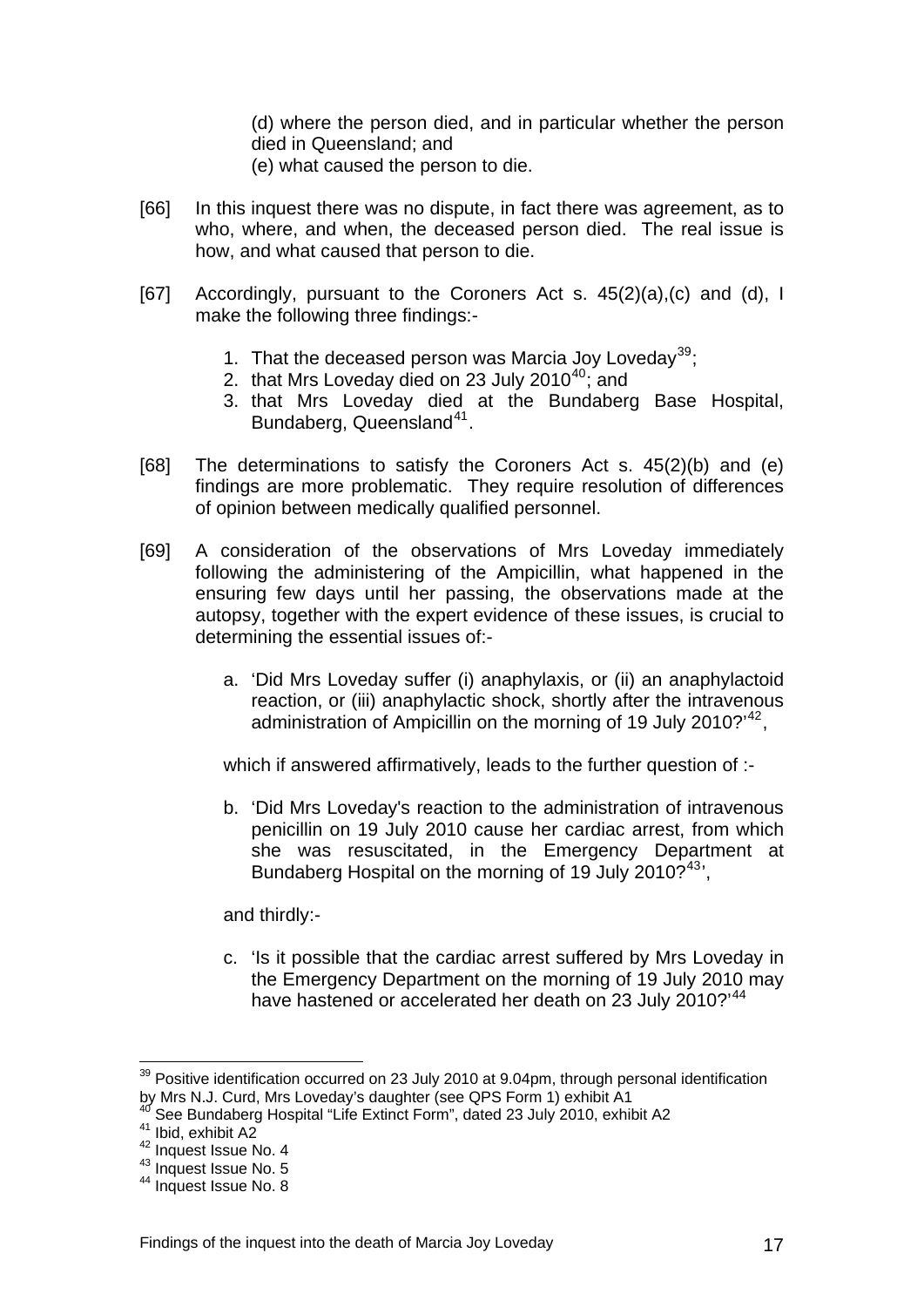- [70] Accordingly the first question is:
	- a. 'Did Mrs Loveday suffer (i) anaphylaxis, or (ii) an anaphylactoid<sup>[45](#page-17-5)</sup>, reaction, or (iii) anaphylactic shock, shortly after the intravenous administration of Ampicillin on the morning of 19th July 2010?'
- [71] Anaphylaxis is used to describe both IgE, immune-medicated reactions and non-allergic, non-immunologically triggered events<sup>[46](#page-18-0)</sup>. It has been described as representing:-

'… the most catastrophic of the immediate type generalised hypersensitivity reactions. Anaphylaxis following exposure to a trigger presents in a dynamic continuum from mild to severe, gradual in onset to fulminant, and may involve multiple organ systems or cause isolated shock or wheeze. It presents unheralded in otherwise healthy people, and mandates prompt clinical diagnosis based on pattern recognition and probability, in the absence of any immediate confirmatory test. It remains the quintessential medical emergency, that clinicians and other health care workers both pre and in-hospital must be familiar with, as urgent treatment averts death from hypoxia or hypotension<sup>[47](#page-18-1)</sup>.'

- [72] There appears to be no international agreement on the precise definition of anaphylaxis and there is reported, also, no prospectively validated grading system to link the clinical features of anaphylaxis with its severity, urgency, treatment, or outcome<sup>[48](#page-18-2)</sup>. What is common, amongst the medical personnel who gave evidence before me, was that the quicker the patient's reaction, the more likely the patient has a greater sensitivity to the trigger/s causing the anaphylaxis.
- [73] Dr A Brown, who gave evidence has included, in his most helpful paper (which was exhibit E4.5), that penicillin is the most common cause of drug induced anaphylaxis. Around 1:500 patient courses have an apparent allergic reaction<sup>[49](#page-18-3)</sup>.
- <span id="page-18-5"></span>[74] Dr Vinen's research is that 12.7% of patients admitted to Australian hospitals reported an allergy to penicillin, with 0.7 to 10% of the population suffering some kind of adverse reaction to penicillin. He advised that between 0.0004% and 0.15% of penicillin courses administered result in immediate anaphylactic reactions<sup>[50](#page-18-4)</sup>.

 $45$  Anaphylactoid reactions are immediate systemic reactions which mimic anaphylaxis but do not involve IgE mediated immune response (see Dr Vinen's report at page 3, exhibit E3)<br><sup>46</sup> Current Management of anaphylaxis, Brown, AFT, at page 213, exhibit E4.5

<span id="page-18-1"></span><span id="page-18-0"></span><sup>47&</sup>lt;br>
exhibit E4.5 'Current Management of anaphylaxis', Brown, AFT, at page 213,<br>
48 Ibid, p 214<br>
50 Dr Vinen's Report dated 9 March 2012 at page 1

<span id="page-18-2"></span>

<span id="page-18-3"></span>

<span id="page-18-4"></span>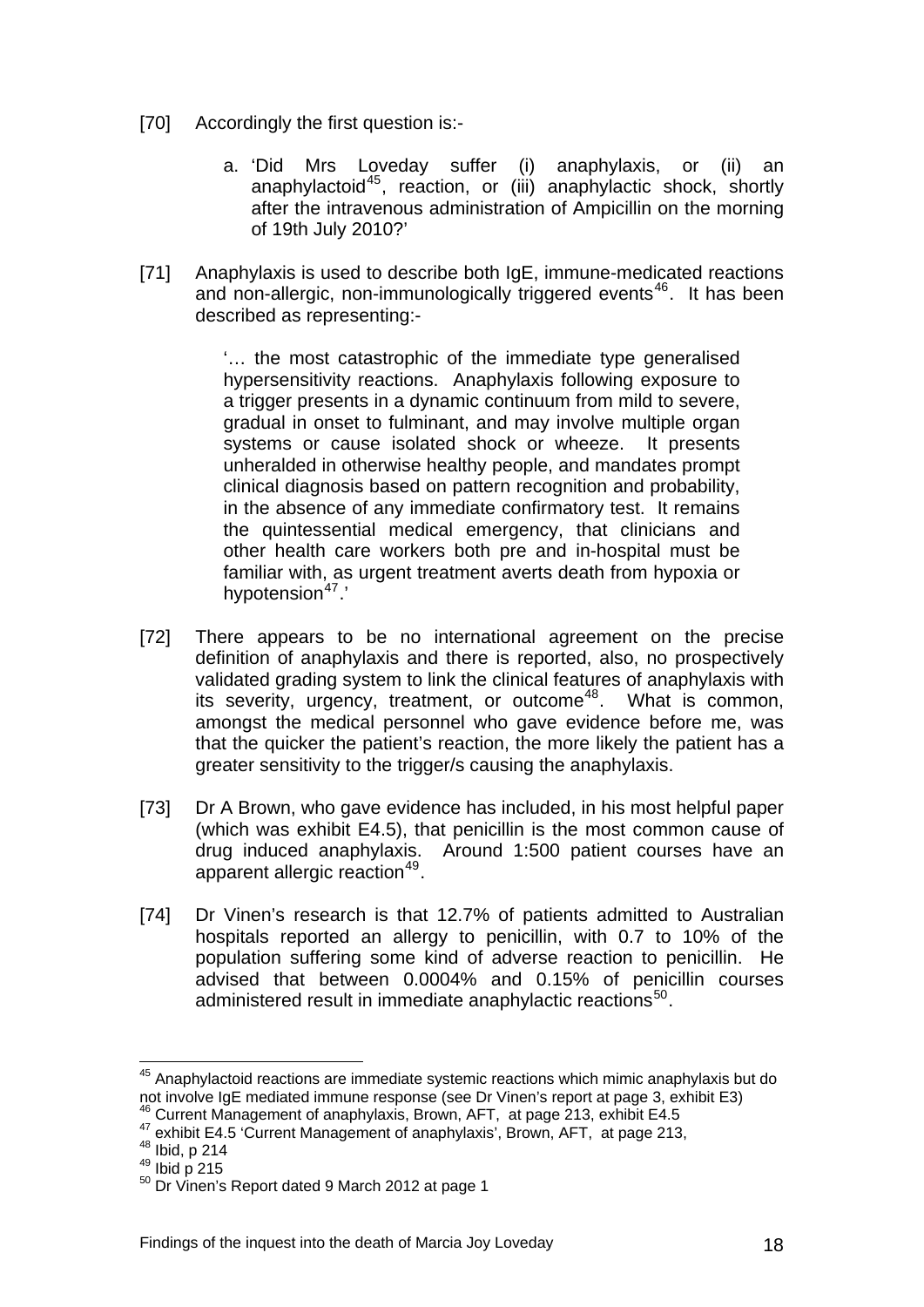- [75] Accordingly, a possible anaphylaxis type reaction to penicillin medication is not a completely unusual event, based on both experts' figures.
- [76] The observations of the Bundaberg Hospital medical personnel of Mrs Loveday's presentation before administration of IV penicillin was that she was experiencing difficulties with breathing<sup>[51](#page-18-5)</sup>, sitting bolt upright on the trolley<sup>[52](#page-19-0)</sup>, oxygen was being administered by mask $53$ , her eyes were open $54$ , she was only able to speak in very short phrases or single words<sup>[55](#page-19-3)</sup>, and was in marked respiratory distress<sup>[56](#page-19-4)</sup>.
- [77] The diagnosis made by Dr Power was that Mrs Loveday had an effective exacerbation of chronic obstructive pulmonary disease (COPD). She may also have been septic, suspected because of her hypotensive state<sup>[57](#page-19-5)</sup>. No criticism<sup>[58](#page-19-6)</sup> is made of this diagnosis by any medical expert and, in view of the then available information, was appropriate.
- [78] Dr Power then commenced standard treatment for COPD. He advised that Mrs Loveday did not respond to the initial treatment and that a chest x-ray demonstrated a right lower lobe consolidation (likely right lower pneumonia<sup>[59](#page-19-7)</sup>). Dr Power says that pursuant to current therapeutic guidelines, Mrs Loveday was administered antibiotics including IV Ampicillin. He readily admits that 'antibiotics do not make an immediate difference to a patient's condition, but it is important they are given as soon as possible<sup>[60](#page-19-8)</sup>. At this time Mrs Loveday's *MedicAlert* bracelet was not noticed and, significantly, Dr Power stated that 'No hospital records were available for Mrs Loveday as she had not been to the Bundaberg Hospital'<sup>[61](#page-19-9)</sup>. That particular assertion is, of cause, incorrect<sup>[62](#page-19-10)</sup>. In his evidence at the inquest he sought to qualify this 'absolute' statement to an assertion that her records where not readily available as she had not been to the Bundaberg Hospital for some time.
- [79] Following administration of the IV Ampicillin Mrs Loveday was observed, within minutes, by RN Sitoman, to suffer a rapid

<sup>&</sup>lt;sup>51</sup> See statement of RN Blunt exhibit F2,

<span id="page-19-0"></span><sup>52</sup> See statements of Dr Power exhibit F4, RN Sitoman exhibit F3, RN Blunt exhibit F2

<span id="page-19-1"></span><sup>53</sup> See statements of RN Blunt exhibit F2 and RN Sitoman exhibit F3

<span id="page-19-2"></span><sup>54</sup> See statements of RN Sitoman exhibit F3, RN Blunt exhibit F2, and Dr Power exhibit F4

<span id="page-19-3"></span><sup>55</sup> See statements of RN Blunt exhibit F2, RN Sitoman exhibit F3, and Dr Power exhibit F4

<span id="page-19-4"></span> $56$  See statements of RN Sitoman exhibit F3 and Dr Power exhibit F4  $57$  See statement of Dr Power exhibit F4 at para 17

<span id="page-19-7"></span><span id="page-19-6"></span><span id="page-19-5"></span> $58$  See Dr Vinen's and Dr Brown's reports<br> $58$  This is stated in the typewritten hospital notes (although no handwritten notes of this were  $\text{produced}\right)$ 

<span id="page-19-8"></span> $60$  See statement of Dr Power exhibit F4<br> $61$  See Dr Powers statement at para 13, restated in paragraph [32] above of these Findings

<span id="page-19-10"></span><span id="page-19-9"></span> $62$  Mrs Lovedav was in fact a frequent patient over many years, see footnote 1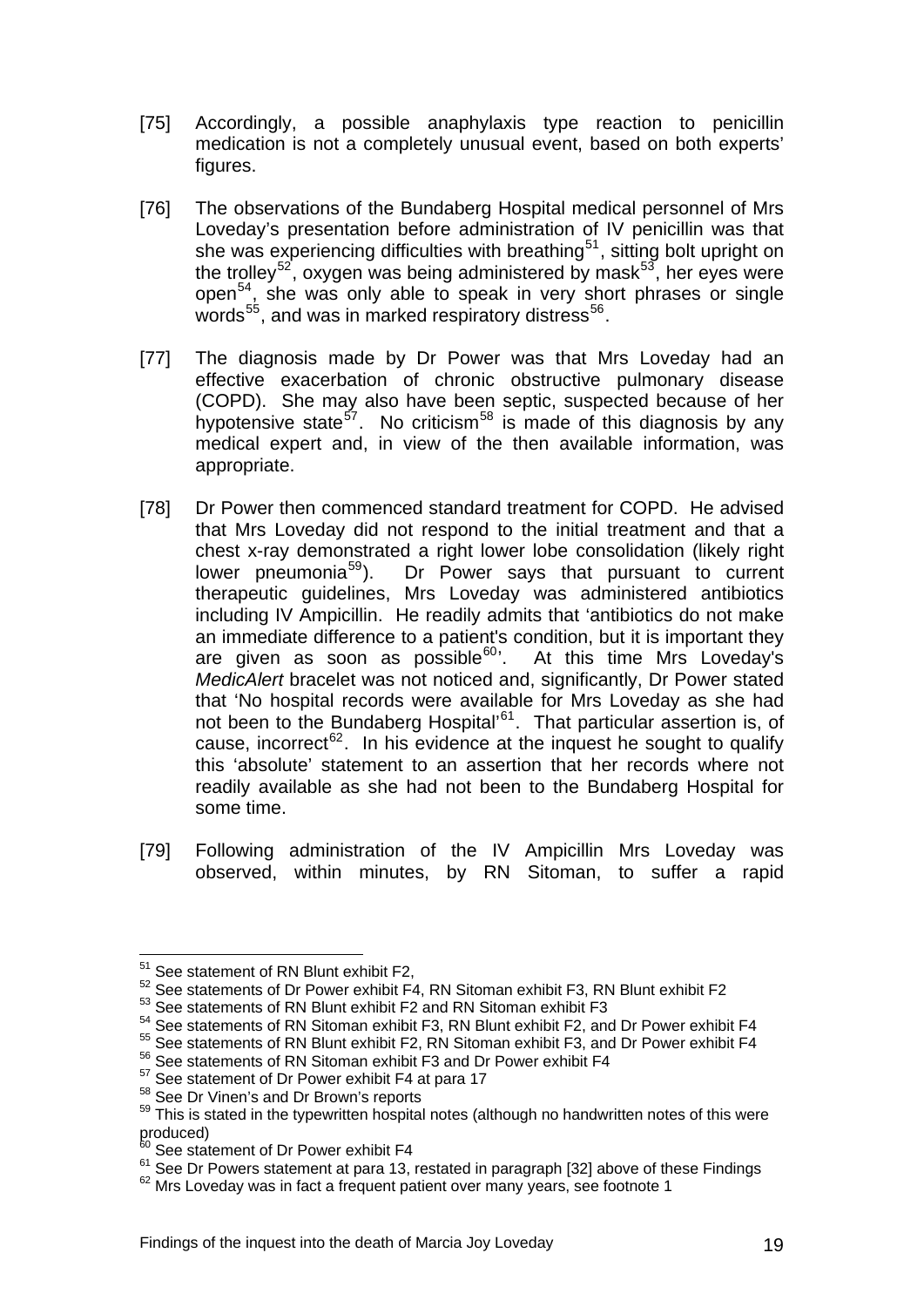deterioration in her condition and suffer a cardiac arrest<sup>63</sup>. Significantly the deterioration was rapid and occurred within minutes.

- [80] The clinical observations by Dr Power and Dr Yousif were that Mrs Loveday could have suffered an anaphylactic reaction but they opined that there was no clinical evidence of this. Dr Power's observations are stated  $as^{64}$  $as^{64}$  $as^{64}$ :-
	- 24. Both Dr Youssiff and myself immediately attended Mrs Loveday. She was clearly agitated and her respiratory effort had increased.
	- 25. I considered the possibility of an anaphylactic reaction, however there was no clinical evidence of such. She had no rash and no mucosal oedema. Intramuscular (IMI) Adrenalin was given and Mrs Loveday prepared for intubation.
	- 26. Mrs Loveday then went into asystolic cardiac arrest.
	- 27. Advanced Life Support (ALS) was initiated including CPR with IV Adrenalin. An Endotracheal tube (ETT) was placed. After two to three minutes of CPR and only one minute of Adrenalin, a return of spontaneous circulation (ROSC) was achieved. Mrs Loveday was ventilated in DEM and remained hypotensive despite successful resuscitation.
	- 28. ICU was contacted. Dr Konopke, a Specialist from ICU immediately attended Mrs Loveday in DEM.
	- **…**  31. When discussing the possibility of Mrs Loveday having suffered an anaphylaxis to Penicillin, Dr Youssiff informed me that he had encountered no difficulties at all with airway swelling, *ie* angio-oedema (as you would expect in someone with an anaphylaxis). Mrs Loveday had a Grade 1 larynx and was very easy to intubate.
	- 32. Dr Youssiff, the ICU consultant and myself discussed whether Mrs Loveday's collapse had been caused by a cardiac event or her rapidly deteriorating COPD. Irrespective of the cause, Mrs Loveday's cardio-respiratory collapse was treated pursuant to the criteria.'

Dr Yousif's observations were stated as<sup>[65](#page-20-1)</sup>:-

- '14. On my arrival, I recall that Mrs Loveday was unresponsive;
- 15. There was no respiratory effort from Mrs Loveday. I recall the staff performing CPR.
- 16.I understand that as soon as the allergy bracelet was identified, Dr Power ordered Adrenalin 0.5mg to be given intramuscularly (IM), thinking the collapse might be caused by an anaphylaxis.

 $^{63}$  Statement RN Sitoman, exhibit F3 at para 20<br> $^{64}$  Exhibit F4

<span id="page-20-2"></span><span id="page-20-0"></span> $64$  Exhibit F4<br> $65$  Exhibit F5

<span id="page-20-1"></span>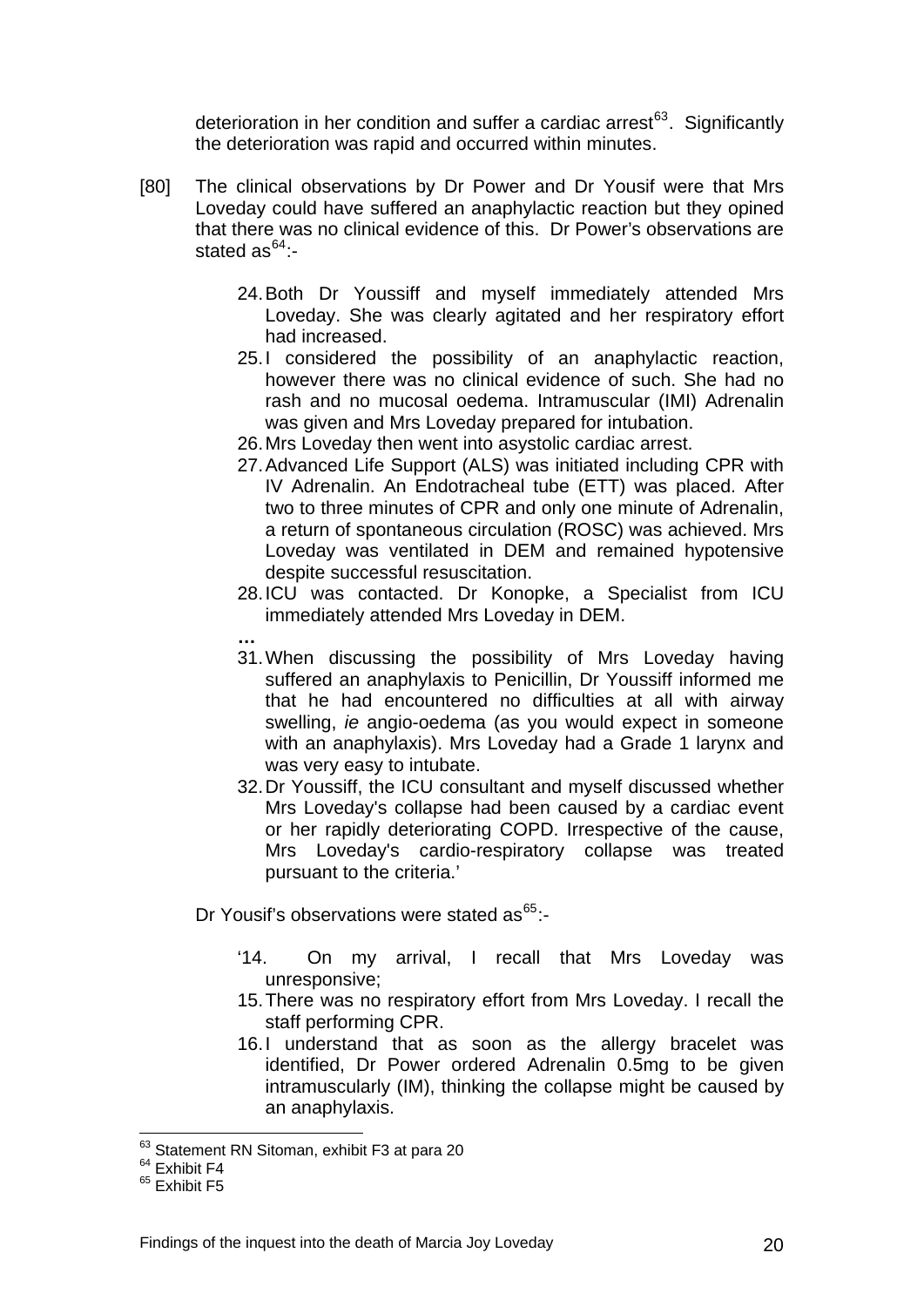- 17. I immediately attended Mrs Loveday's airway, by inserting an endotracheal tube (ETT). There was absolutely no response from Mrs Loveday.
- 18.I expected that if Mrs Loveday had collapsed due to anaphylaxis, there would be signs of anaphylaxis. I encountered no signs of anaphylaxis in that:
	- (a) The ET tube was inserted easily. Mrs Loveday had a Grade 1 (easiest) larynx;
	- (b) no tachycardia;
	- (c) no rash;
	- (d) no angiooedema; and
	- (e) no bronchospasm.
- 19. I have never seen anyone suffer a severe anaphylaxis causing collapse yet have no associated effects.
- 20. Accordingly, I am of the view that Mrs Loveday's deterioration and collapse were caused by her disease process.
- 21. Mrs Loveday's Troponin 'i' was elevated indicating cardiac involvement. She lost consciousness because of her deteriorating clinical condition including end stage respiratory failure. This in turn caused strain on her heart and she suffered Myocardial Infarction.
- [81] Dr Brown was specifically asked to comment on these clinical observations and whether an anaphylaxis, or anaphylactoid, reaction could have occurred.
- [82] Dr Brown's expert opinion was that Mrs Loveday did then suffer from an anaphylaxis, manifesting as anaphylactic shock, shortly after the intravenous Ampicillin injection. His view was supported by the fact that the collapse followed within minutes, and that sudden cardiovascular collapse within minutes of receiving an intravenous drug to which a patient is allergic is a typical time course in response for an acute anaphylactic reaction. He stated that anaphylaxis can manifest as sudden cardiovascular collapse alone, without associated cutaneous alerting features such as rash or oedema. He stated that this is because cutaneous alerting features may be absent in 10% to 20% of cases of anaphylaxis. In addition laryngeal and facial oedema may also be absent in 30% or more of cases of anaphylaxis. Dr Brown said that contrary to Dr Power's comment the absence of rash and muscular oedema is not against a diagnosis of anaphylaxis $^{66}$  $^{66}$  $^{66}$ . Dr Brown also considered Dr Yousif's comments of the absence of rash, angioedema, bronchospasm, tachycardia and collapse alone is again anglocating, biomorospasm, dony cardia and conapse alone is again<br>not against a diagnosis of anaphylaxis $^{67}$  $^{67}$  $^{67}$ . Dr Vinen was of the same opinion. Dr Mahoney did not question Dr Brown's expert opinion. I accept Dr Brown's opinion on this issue. Accordingly, I find that Mrs Loveday did suffer an anaphylaxis.

 $66$  Clearly the 'absence' of cutaneous features is an issue for education of medical personnel, and I comment on this later in my Findings

<span id="page-21-1"></span><span id="page-21-0"></span> $67$  Exhibit E4 at paragraphs  $4 - 4ix/$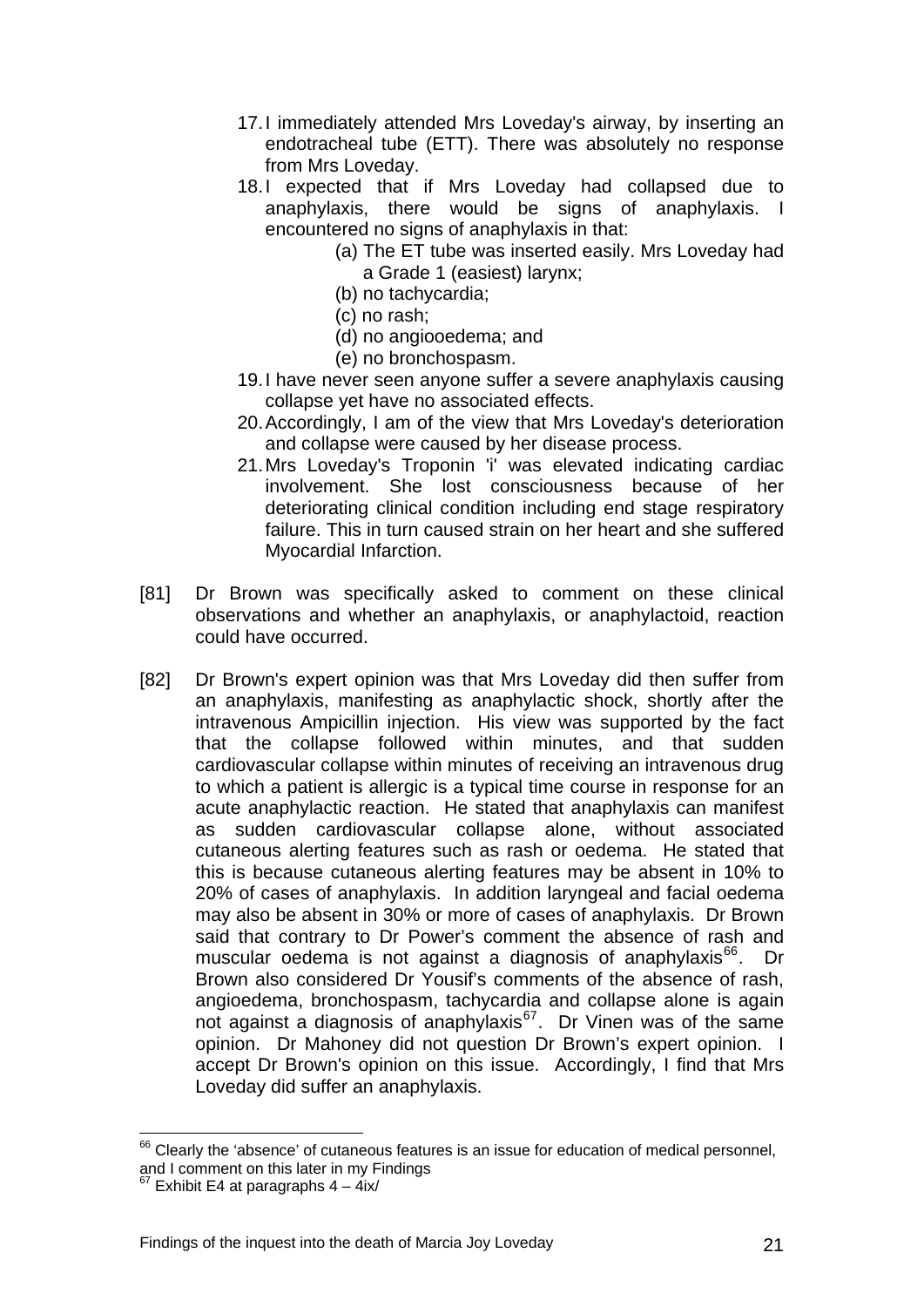- [83] Accordingly the second question must now be considered:
	- b. "Did Mrs Loveday's reaction to the administration of intravenous penicillin on 19th July 2010 cause her cardiac arrest, from which she was resuscitated, in the Emergency Department at Bundaberg Hospital on the morning of 19th July 2010?"
- [84] The expert opinion of Dr Brown was that Mrs Loveday's reaction to the injection of IV Ampicillin did directly cause a cardiac arrest just minutes later. He described the clinical observations as 'a typical contemporaneous response to the intravenous exposure to an agent to which a patient is known to be allergic<sup>[68](#page-21-1)</sup> significantly he described<sup>[69](#page-22-0)</sup> that:
	- a. it is likely that Mrs Loveday was suffering from an acute respiratory illness on her admission to the ED on the morning of 19 July 2010, as manifested by history of lung disease, recent breathlessness and phlegm production. It is also likely that Mrs Loveday was in addition suffering from an acute cardiac event, as manifested by chest pain responsive to glyceryl trinitrate GTN, breathlessness with a preference to sit upright, and sweating.
	- b. In the light of these two potential presenting complaints, and the respiratory infection caused her cardiorespiratory arrest, I would have expected this to have been preceded by a fall in oxygen saturations, and or inability to breathe with respiratory distress prior to the sudden cardiac arrest with asystole. These did not occur.
	- c. Likewise, had there been a cardiac cause for the cardiorespiratory arrest, I would have expected this to have been preceded by a sudden cardiac arrhythmia such as ventricular tachycardia (VT) or ventricular fibrillation (VF), which would have been visible on the ECG monitor. This also did not happen.
	- d. In addition, I note the serum tryptase level results taken at 4:54 PM on 19 July (level 1.5 at 6 hours and 11 minutes postcollapse); at 4.00pm on 20 July (level 1.8 at 29 hours and 17 minutes post-collapse); at 5.00am on 23 July (level 2.0 at Day 4 post-collapse) and at post mortem (level 9.1 on Day 5 postdeath). Although these are all below the upper limit of normal at 11.4 – 13.5 ng/mL, contrary to Dr Konopka's comment the absence of a rise in serum tryptase levels does not exclude a diagnosis of anaphylaxis. This is an incorrect assertion. I say this because:-
	- e. A mast cell tryptase level may not be elevated following anaphylaxis if it is taken too late. One recommended interval to take a mast cell tryptase level is at 15 minutes to 3 hours after

<sup>&</sup>lt;u>.</u>  $68$  Ibid at 5i/

<span id="page-22-1"></span><span id="page-22-0"></span> $69$  Exhibit E4 at paragraphs 5iv – 5vi inclusive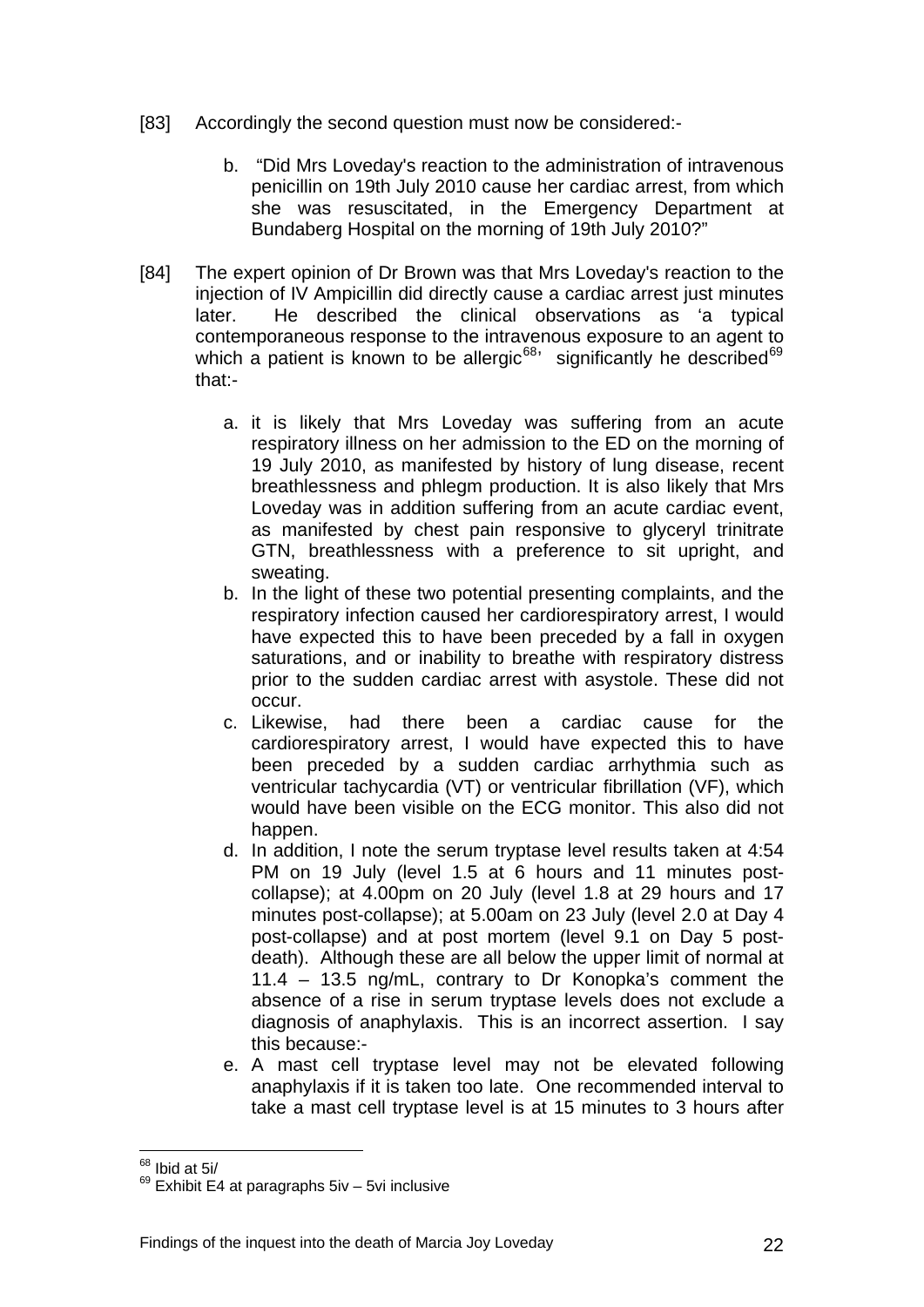onset of the suspected anaphylactic reaction. An alternate recommendation to when to take a tryptase level is as soon as feasible, at 1-2 hours after symptom onset and at 24 hours or in convalescence.

- f. Therefore, as the first mast cell tryptase sample was taken at 6 hours and 11 minutes, it may simply have missed any rise. This would relate to tryptase's short half-life of 2 hours, meaning that the level may have already fallen back to normal.
- g. In addition, the serum tryptase level may simply not rise at all following anaphylaxis. Therefore a mast cell tryptase level cannot be used to exclude anaphylaxis if it is normal.
- h. Whilst it is true that the absence of a rise in serum tryptase is thought to be more common following food anaphylaxis, and or when shock is absent, this still does not preclude a likely diagnosis of anaphylaxis in Mrs Loveday's case.
- [85] Dr Vinen's views on this issue were very succinctly covered in his report, where he agreed that Mrs Loveday had an anaphylactoid reaction to the penicillin<sup>[70](#page-22-1)</sup>. Dr Vinen expressed in his evidence at the inquest, that the opinion and conclusions of Dr Brown on this issue were agreed by him.
- [86] Accordingly I find, in accordance with the opinion of Dr Brown, confirmed by Dr Vinen, that the administration of IV penicillin on 19 July 2010 did cause Mrs Loveday to suffer cardiac arrest.
- [87] Therefore the third question to consider is:
	- c. "Is it possible that the cardiac arrest suffered by Mrs Loveday in the Emergency Department on the morning of 19th July 2010 may have hastened or accelerated her death on 23rd July 2010?"
- [88] Dr Brown's view was clear that Mrs Loveday would almost certainly have died in hospital following her admission on 19 July from her cardiorespiratory failure, and gangrenous gall bladder causing septicaemia, irrespective of whether she suffered from an acute anaphylactic reaction. This was even if Mrs Loveday then had an operation to remove her gall bladder, because she would still have developed irreversible multiple organ failure with cardiorespiratory and renal failure. He was unable to determine the precise effect the anaphylactic shock had, but in his view it was clear that Mrs Loveday would not have survived to leave hospital even if she had not suffered an acute episode of anaphylaxis<sup>[71](#page-23-0)</sup>. He considered that with the prompt intervention by Dr Power and the administration of intramuscular adrenaline and other treatment steps taken, the effect of the anaphylaxis had in fact passed, and Mrs Loveday then succumbed a

<span id="page-23-1"></span><sup>&</sup>lt;u>.</u>  $70^7$  Exhibit E3 at page 6, question 2<br> $71^7$  Exhibit E4 at page 6, para 8viii

<span id="page-23-0"></span>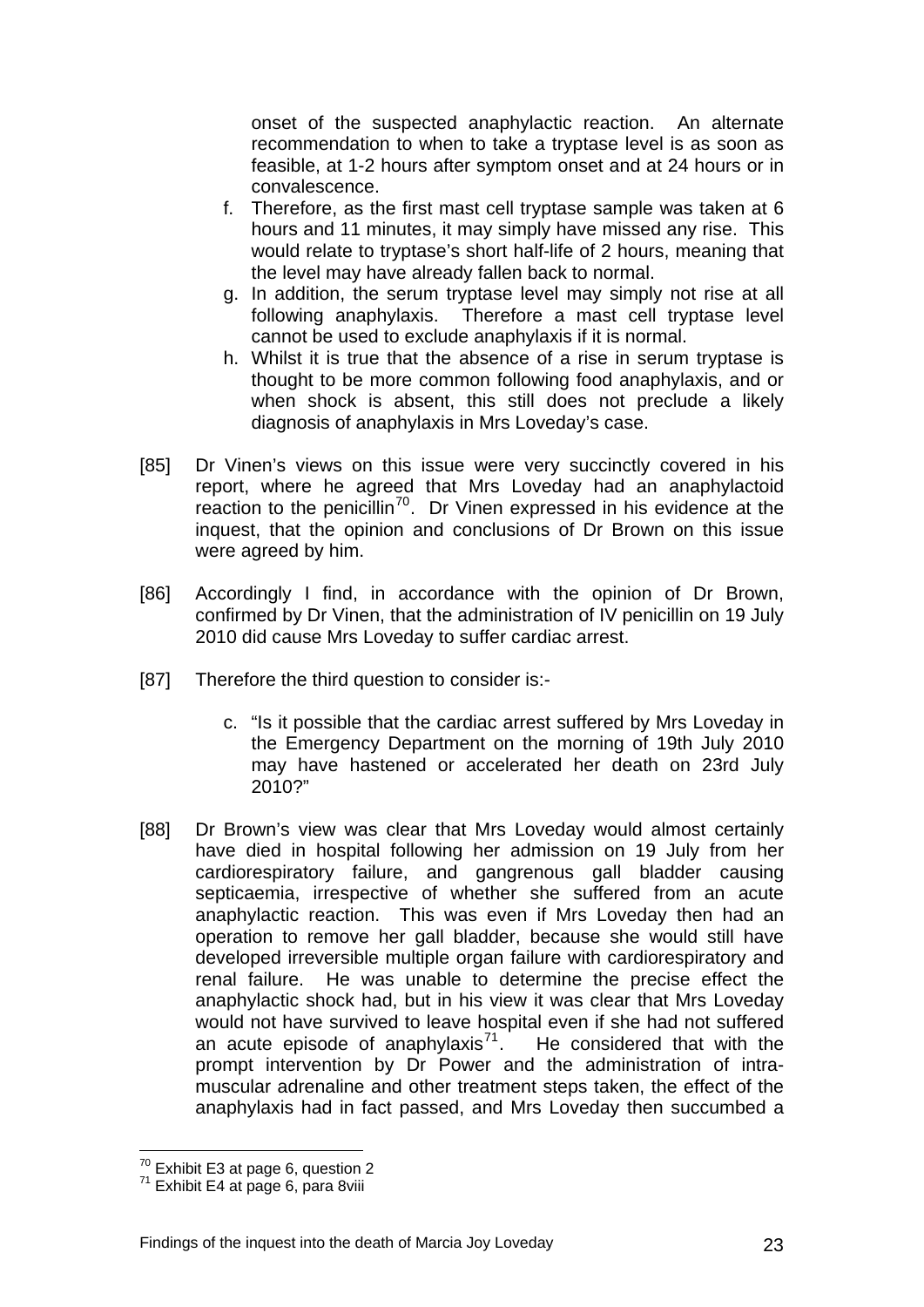few days later to her combination of other serious conditions. She was, in his words, 'a very sick woman' when she first presented to the emergency department on the Monday morning.

- [89] Dr Vinen was not so convinced. He considered that with early surgical intervention Mrs Loveday had a chance of survival, although he conceded her chances were very limited. Dr Brown considered that even with surgical intervention, Mrs Loveday was most unlikely to have survived $^{72}$  $^{72}$  $^{72}$ .
- [90] Whilst respecting Dr Vinen's opinion I was impressed by Dr Brown on this issue.
- [91] Accordingly I find that whilst the cardiac arrest was suffered by Mrs Loveday, the effect of it did not hasten or accelerate her death on 23 July 2010.
- [92] The next question to consider is:-
	- 6. Was Mrs Loveday's medical treatment in the Bundaberg Hospital from the time of her cardiac arrest on the morning of 19 July 2010 until her death in the hospital on 23 July 2010 in accordance with best practice, having regard to all the circumstances?
- [93] I will not restate what I have set out earlier, but it is clear that in the independent expert opinions of Dr Brown and Dr Vinen that Mrs Loveday's medical treatment in the Bundaberg Hospital, from the time of her cardiac arrest until her death in the hospital, was in accordance with best practice and cannot be criticised $7^3$ .
- [94] It was also the observation of both experts that her treatment from the time of admission was appropriate except, of course, the administration to her of the IV Ampicillin (and why this occurred)<sup>[74](#page-24-1)</sup>.
- [95] The next question to consider is:-
	- 7. Why Mrs Loveday's *MedicAlert®* bracelet was not observed and recognised prior to the intravenous administration to her of Ampicillin on the morning of 19th July 2010?

<u>.</u>

<sup>&</sup>lt;sup>72</sup> Exhibit E4 at 8i

<span id="page-24-0"></span> $73$  it is clear that Dr Vinen and Dr Brown excluded from the assessment of 'appropriate care' the failure by both Dr Power and RN Sitoman to establish the patient's allergy status prior to prescription and administration, of the ampicillan

<span id="page-24-1"></span> $74$  I note Dr Vinen also felt there was a failure to identify the Medicalert bracelet, and this is intrinsically bound up in the failure to establish the patient's allergy status either through the hospitals medical records, the ambulance personnel, or the patient herself who presented with a GCS of 15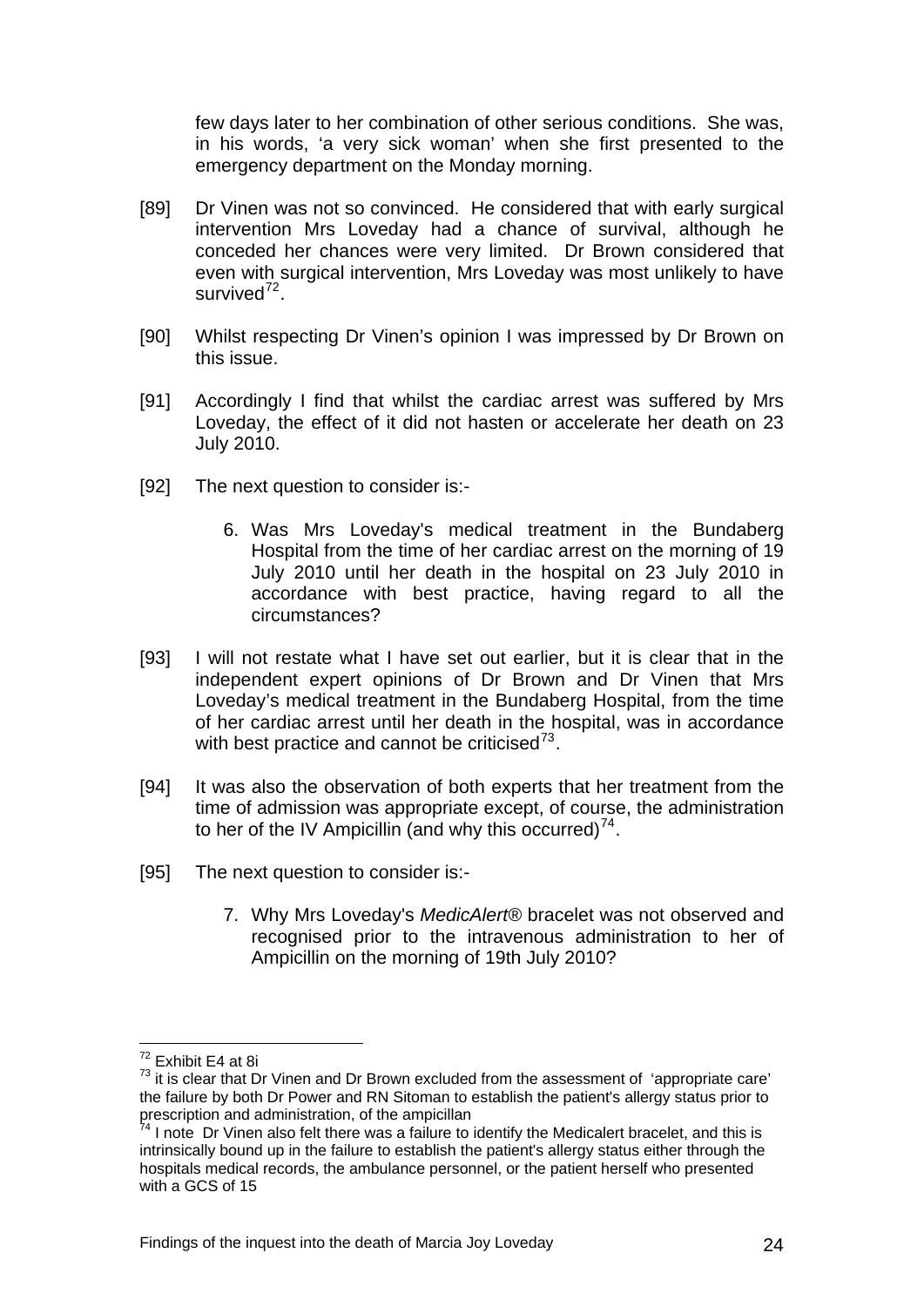- [96] I have set my observations of the design and appearance of the *MedicAlert* bracelet in paragraphs [22] – [25], inclusive, above.
- [97] The bracelet, to my mind, does not have any standout or striking feature to immediately draw a persons attention to it as a device to warn of the wearers' medical allergies. Rather it resembles an item of jewellery. To my mind this is a deficient feature of the bracelet for which its' design appears to place fashion above function.
- [98] What is clear from the evidence of Dr Power is that the *MedicAlert* bracelet was never noticed at all whilst Mrs Loveday was at the hospital prior to the administration of the Ampicillin. Quite alarmingly the ambulance officer, who spent approximately one hour with Mrs Loveday, never noticed it either. There was no suggestion that the bracelet was in any way obscured from view by clothing. It was only after Mrs Loveday began to show signs of an anaphylactic reaction did R.N. Sitoman notice the bracelet.
- [99] The conclusion I draw from the evidence is that whilst Dr Power failed to diligently observe the *MedicAlert* bracelet, he most likely mistook it for an item of jewellery. The bracelet in its design needs to have as its purpose, its focus on being a method of 'alert' (its primary focus), rather than as a fashion accessory. Concerning to me was the evidence given by the very experienced emergency department practitioner, Dr  $\text{AFT Brown}^{75}$  $\text{AFT Brown}^{75}$  $\text{AFT Brown}^{75}$ , that when he asked young interns or nursing staff at the hospital[76](#page-25-0) where he practises if they knew what a *MedicAlert* bracelet or jewellery was, that they did not recognise these items, nor did they routinely search for them.
- [100] I will comment further on this in my section 46 Recommendations.
- [101] The next question is:-
	- 3. Why Mrs Loveday's existing hospital file was not delivered to the Emergency Department at Bundaberg Base Hospital prior to the administration to her of Ampicillin?
- [102] Mrs Loveday was a person who was cautious about her medical treatment. She was a frequent patient<sup>[77](#page-25-1)</sup> of the Bundaberg base Hospital, as her records showed. Dr Power is simply incorrect to say 'No hospital records were available as she had not been to the

Dr Brown practices regularly in the Accident & Emergency Department at the Royal Brisbane & Women's Hospital, Brisbane. This, in addition to his published papers on anaphylaxis, gives him exposure to the current "cut and thrust" of an emergency department at a very large hospital

<span id="page-25-0"></span><sup>&</sup>lt;sup>76</sup> Dr AFT Brown is a Senior Staff Specialist, Department of Emergency Medicine, Royal Brisbane and Women's Hospital (RBWH), Brisbane, Qld.

<span id="page-25-1"></span><sup>&</sup>lt;sup>77</sup> Refer to footnote numbered 1 above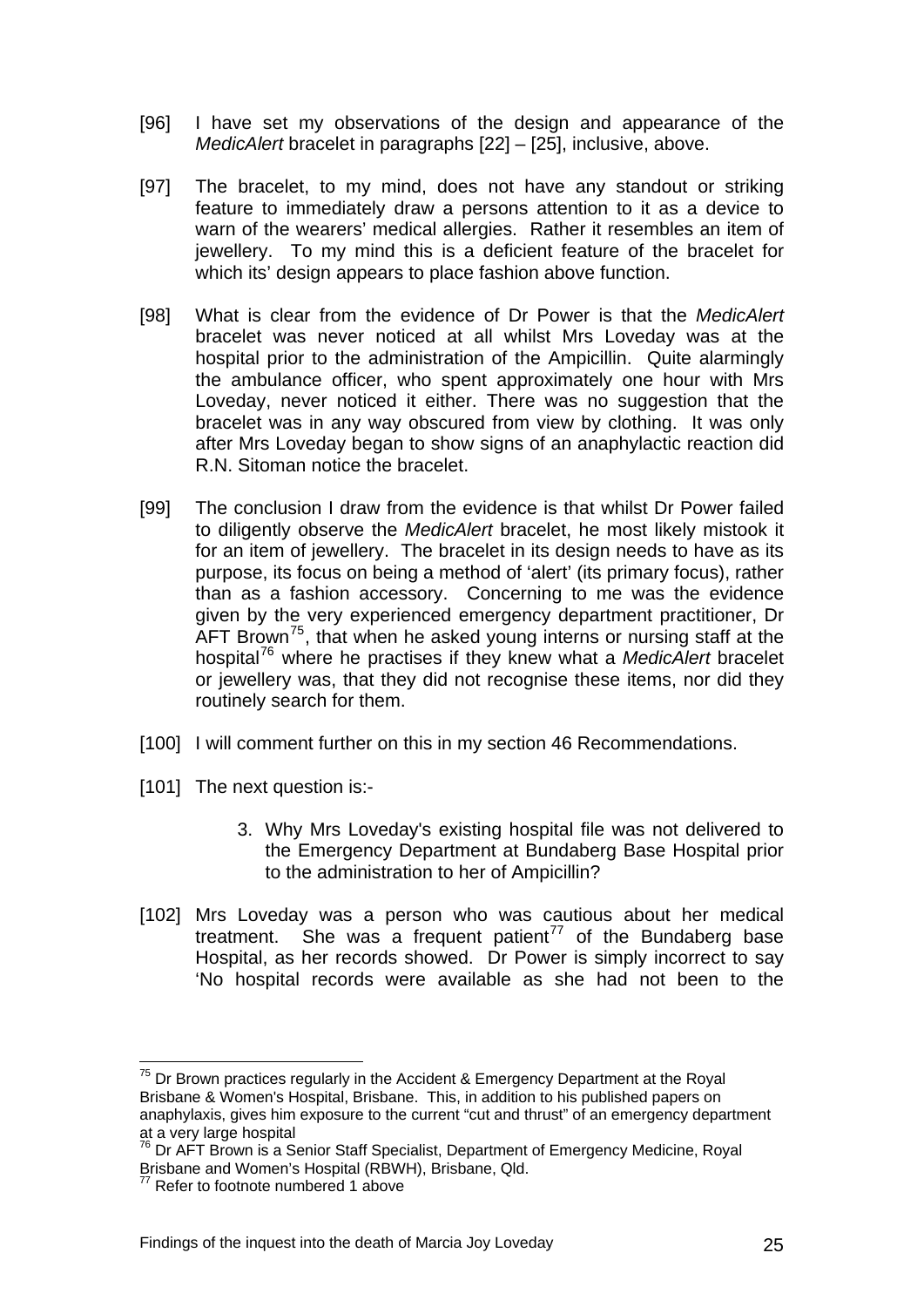Bundaberg Hospital<sup>'78</sup> or 'not been to hospital for quite some time' as he stated in evidence at the inquest<sup>79</sup>.

- [103] Her hospital records were clearly marked for her allergies on the cover. I think it important to observe that these hospital records need merely to have been with the patient for any clinician to see the alert sticker on the outside of the records/hospital file. The clinician need not have even commenced to read the file to have known that the patient had an allergy status. Any clinician would then know to establish what her then current allergy status was. Mrs Loveday was conscious (she had a GCS of 15), and able to talk in 'short phrases' or even nod or shake her head to questions. I am sure she could have pointed to her wrist, or raised it, to display her bracelet. She could have readily advised of her allergies in a number of ways, if only the enquiry was made of her.
- [104] When Mrs Loveday was admitted to the hospital she was triaged as a category 2 patient. This meant that she was required to be seen, or clinically attended to by medical personnel, within 10 minutes. Certainly her treatment commenced within that time period. There is no criticism by any expert of the timeframe within which treatment commenced. There was no valid criticism of RN Blunt's triaging of Mrs Loveday as a category 2 patient  $80<sub>1</sub>$  $80<sub>1</sub>$ .
- [105] Mrs Loveday's hospital records were held in a storage area approximately 175 metres from the Emergency Department. This was due to her not attending the hospital recently. The process for recovering these patient records is categorised on a number of codes depending upon urgency. They are numbered  $(1) - (4)$ , with '1' being the most urgent code.
- [106] Mrs Loveday records were requested as a code 2 whish aligns to her triage assessment. The administration officer should have requested those files with the appropriate urgency of code 2, which would have meant those files were delivered within ten minutes to the Emergency Department. That simply did not occur, and there was no reasonable explanation given to me as to why it did not occur. At the inquest I did not have available to me sufficient evidence to identify why on this occasion the system failed, other than to note that the system did fail.
- [107] At this time it is useful to examine the Bundaberg Base Hospital triage system as at 2010.
- [108] A statement was provided by Angela Dingle<sup>[81](#page-26-1)</sup> who is employed by the hospital in the position of Acting Business Practices Improvement Officer.

<sup>&</sup>lt;sup>78</sup> Exhibit F4 at para 13

<span id="page-26-0"></span> $\frac{79}{79}$  Inquest evidence recorded at 2.18pm<br><sup>80</sup> Dr Vinen thought that Mrs Loveday may have been a category 1, but accepted category 2 would also be appropriate

<span id="page-26-1"></span><sup>&</sup>lt;sup>81</sup> Exhibit F18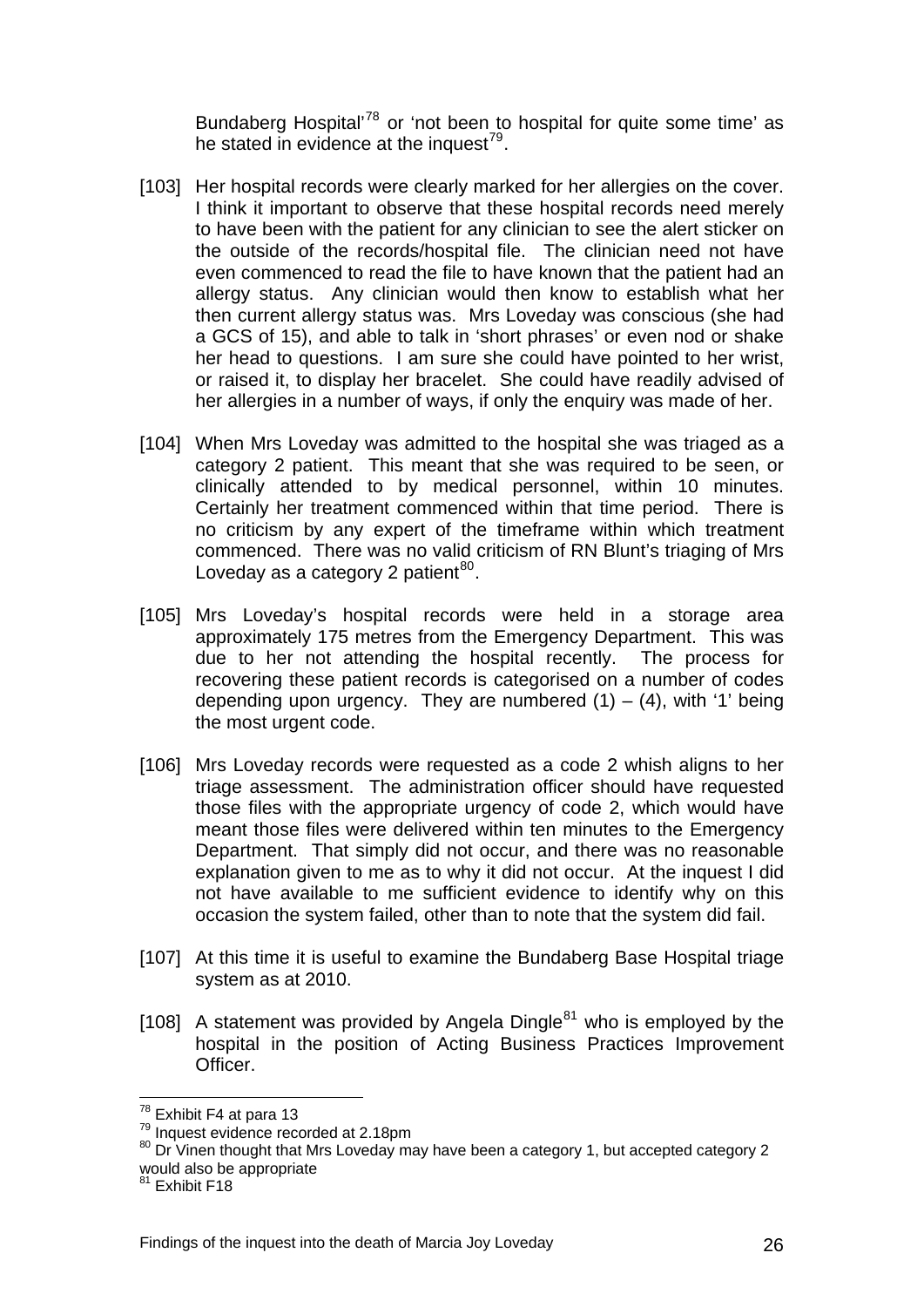- [109] Ms Dingle described<sup>[82](#page-26-0)</sup> how the hospital uses a patient administration system known as 'Hospital Based Corporate Information System' (termed HBCIS). The salient features of this system, for the purposes of this inquest, are that it:
	- a. is operated by an administration officer,
	- b. who worked nearby, but not next to the triage nurse,
	- c. it produced an alert flag (i.e. the flag signifying or referring to any adverse drug reactions, allergies, infection control or a social alert)
	- d. but there was no obligation upon noting the alert flag to inform the triage nurse nor include this in any of the then created paperwork to alert clinicians who may later be treating that  $p$ atient $^{83}$  $^{83}$  $^{83}$ .
- [110] I see this as an alarming deficiency in work practice. I was informed  $84$ by the Senior Administration Officer in the Department of Emergency Medicine at the hospital, Ms Nicole Reid, that the triaging system has now been very significantly altered with the relocation of the triage area now in the Department of Emergency Medicine.
- [111] Ms Read admitted in her evidence that in the old Department of Emergency Medicine that some of the triage took place in a separate area to where the administration officer was located, but that now the physical layout of the new Department of Emergency Medicine differs in that the triage nurse station and the administration officer are in a location together. Now the administration officer can hear the triage taking place.
- [112] More importantly, and to my mind most importantly, I am now advised that when an alert flag is raised for a patient the administration officer has a positive obligation to print that out, and attach it to, the other paperwork then generated for that patient. They ensure this is given to the triage nurse to be forwarded with the patient. The important factors to draw from this are that there is now:
	- a. a changed system,
	- b. a positive obligation on the administration officer to act when they see an 'alert flag' for a patient, and
	- c. that a printed copy is attached with the other paperwork which the triage nurse will then forward through with the patient so that the treating clinicians will see when they review the admission notes.
- <span id="page-27-2"></span>[113] I comment further on this issue in Coroners Comments below.

<span id="page-27-0"></span><sup>&</sup>lt;sup>82</sup> Exhibit F18 at paragraph 4<br><sup>83</sup> Exhibit F20 at paragraph 15<br><sup>84</sup> Exhibit F20

<span id="page-27-1"></span>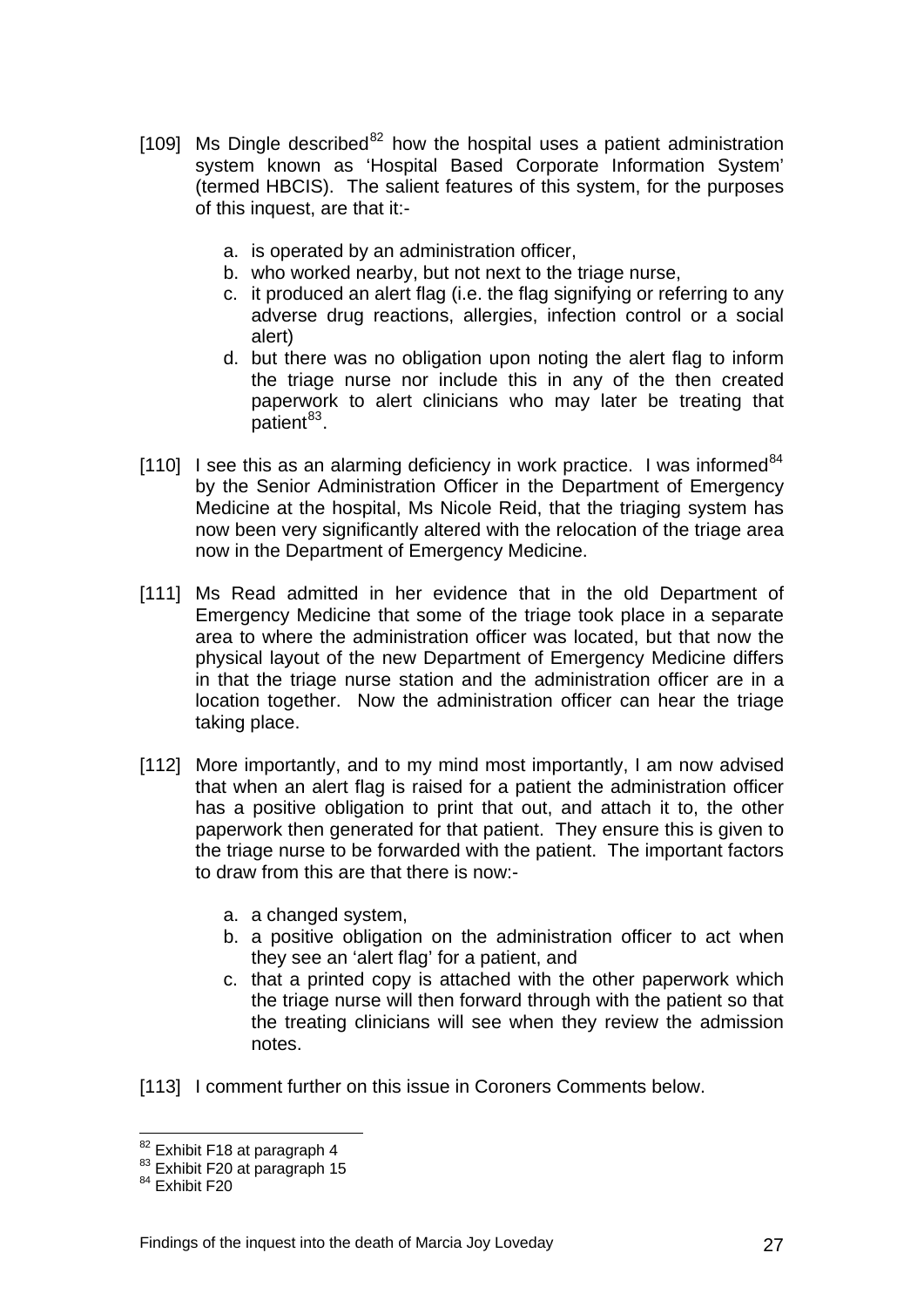### **List of Inquest Issues - Answers**

#### **Coroners Act s. 45(2): 'Findings'**

- [114] Dealing with the list of issues for this inquest the findings are as follows:-
- [115] *Issue 1***.** My primary task is the information required by section 45(2) of the *Coroners Act 2003*, namely:
	- a. Who the deceased person is Marcia Joy Loveday<sup>[85](#page-27-2)</sup>,
	- b. How the person died Mrs Loveday died due to multi-organ failure, overlaid by an episode of an anaphylaxis reaction of which the effects had passed, leading to her death four days late $r^{86}$  $r^{86}$  $r^{86}$ .
	- c. When the person died  $-23$  July 2010<sup>[87](#page-28-1)</sup>.
	- d. Where the person died Bundaberg Base Hospital, Bundaberg, Queensland $88$ , and
	- e. what caused the person to die Cardio-Renal Failure, Gangrene of Calculous Gall bladder, and the Significant underlying conditions of hypertensive and ischemic heart disease, diabetes mellitus, and anaphylaxis reaction<sup>[89](#page-28-3)</sup>
- [116] I specifically find that the Form 30 Autopsy Certificate<sup>[90](#page-28-4)</sup> at item 2 'Other Significant Conditions' which says 'possible anaphylactoid reaction', should be corrected to 'anaphylaxis reaction $91'$  $91'$ . Both medical experts agreed that this was the correct position as to her actual cause of death. Accordingly pursuant to section 97 Coroners Act 2003 I shall notify, in writing, the Registrar of Births, Deaths and Marriages of this inquest's findings and the Registrar shall, in turn, correct the register of the Death Certificate<sup>[92](#page-28-6)</sup>.
- [117] *Issue 2*. Why Mrs Loveday's *MedicAlert*® bracelet was not observed and recognised prior to the intravenous administration to her of Ampicillin on the morning of 19th July 2010?
- [118] I have set out my relevant observations and analysis on this issue at paragraphs  $[22] - [25]$  and  $[95] - [100]$  above. Accordingly in the circumstances I find that the medical personnel simply did not look for,

<sup>&</sup>lt;sup>85</sup> See exhibit A1 QPS Form 1

<span id="page-28-0"></span><sup>&</sup>lt;sup>86</sup> Incidentally the Life Extinct Form refers to it as being a 'Death in care', where it is properly a "Death was healthcare related" categorisation

<span id="page-28-1"></span><sup>87</sup> See exhibit A2 Life Extinct Form

<span id="page-28-2"></span><sup>88</sup> See exhibit A2 Life Extinct Form

<span id="page-28-3"></span> $89$  See exhibit A3, Form 3 Autopsy Certificate  $90$  Exhibit A3

<span id="page-28-5"></span><span id="page-28-4"></span><sup>&</sup>lt;sup>91</sup> Dr Brown's evidence confirmed this issue

<span id="page-28-6"></span> $92$  See Births, Deaths and Marriages Act s.42(1)(d)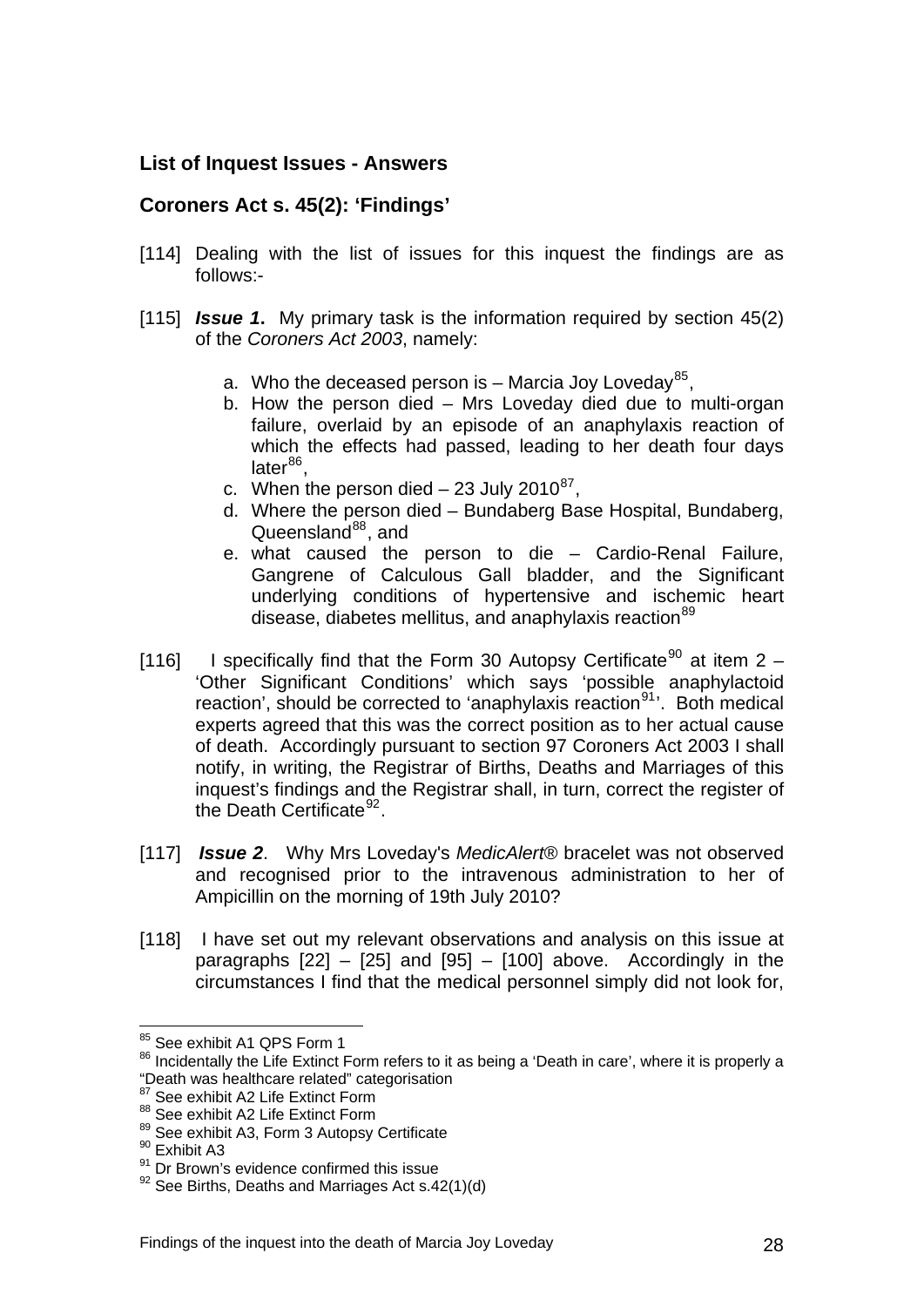nor recognise, the *MedicAlert* brand bracelet prior to the administration of the Ampicillin injection, because they failed to recognise it as a medical identification product.

- [119] *Issue 3*. Why Mrs Loveday's existing hospital file was not delivered to the Emergency Department at Bundaberg Base Hospital prior to the administration to her of Ampicillin?
- [120] I have set out my relevant observations and analysis on this issue at paragraphs [101] – [113] above. Accordingly, in the circumstances, I find that there is insufficient evidence available to me to know definitively of why Mrs Loveday's existing hospital file was not delivered prior to the Emergency Department prior to the administration to her of IV Ampicillin, other than to note that was not delivered in accordance with the urgency code it was allegedly assigned.
- [121] *Issue 4.* Did Mrs Loveday suffer (i) anaphylaxis, or (ii) an anaphylactoid reaction, or (iii) anaphylactic shock, shortly after the intravenous administration of Ampicillin on the morning of 19th July 2010?
- [122] I have set out my relevant observations and analysis on this issue at paragraphs [70] – [82] above. Accordingly, in the circumstances, I find that Mrs Loveday did suffer an anaphylaxis shortly after the administration to her of the IV Ampicillin.
- [123] *Issue 5*. Did Mrs Loveday's reaction to the administration of intravenous penicillin on 19th July 2010 cause her cardiac arrest, from which she was resuscitated, in the Emergency Department at Bundaberg Hospital on the morning of 19th July 2010?
- [124] I have setout my relevant observations and analysis on this issue at paragraphs [83] – [86] above. Accordingly, in the circumstances, I find that Mrs Loveday did suffer a cardiac arrest as a reaction to the administration of IV Ampicillin to her, but she was successfully resuscitated from that cardiac event.
- [125] *Issue 6*. Was Mrs Loveday's medical treatment in the Bundaberg Hospital from the time of her cardiac arrest on the morning of 19th July 2010 until her death in the Hospital on 23rd July 2010 in accordance with best practice, having regard to all the circumstances?
- [126] I have set out my relevant observations and analysis on this issue at paragraphs [92] – [94] above. Accordingly, in the circumstances, I find that Mrs Loveday's medical treatment from the time of her cardiac arrest, until her death on 23 July 2010, was in accordance with best practice having regard to all the circumstances.
- [127] *Issue 7.* What condition, or conditions, caused Mrs Loveday's death on 23rd July 2010?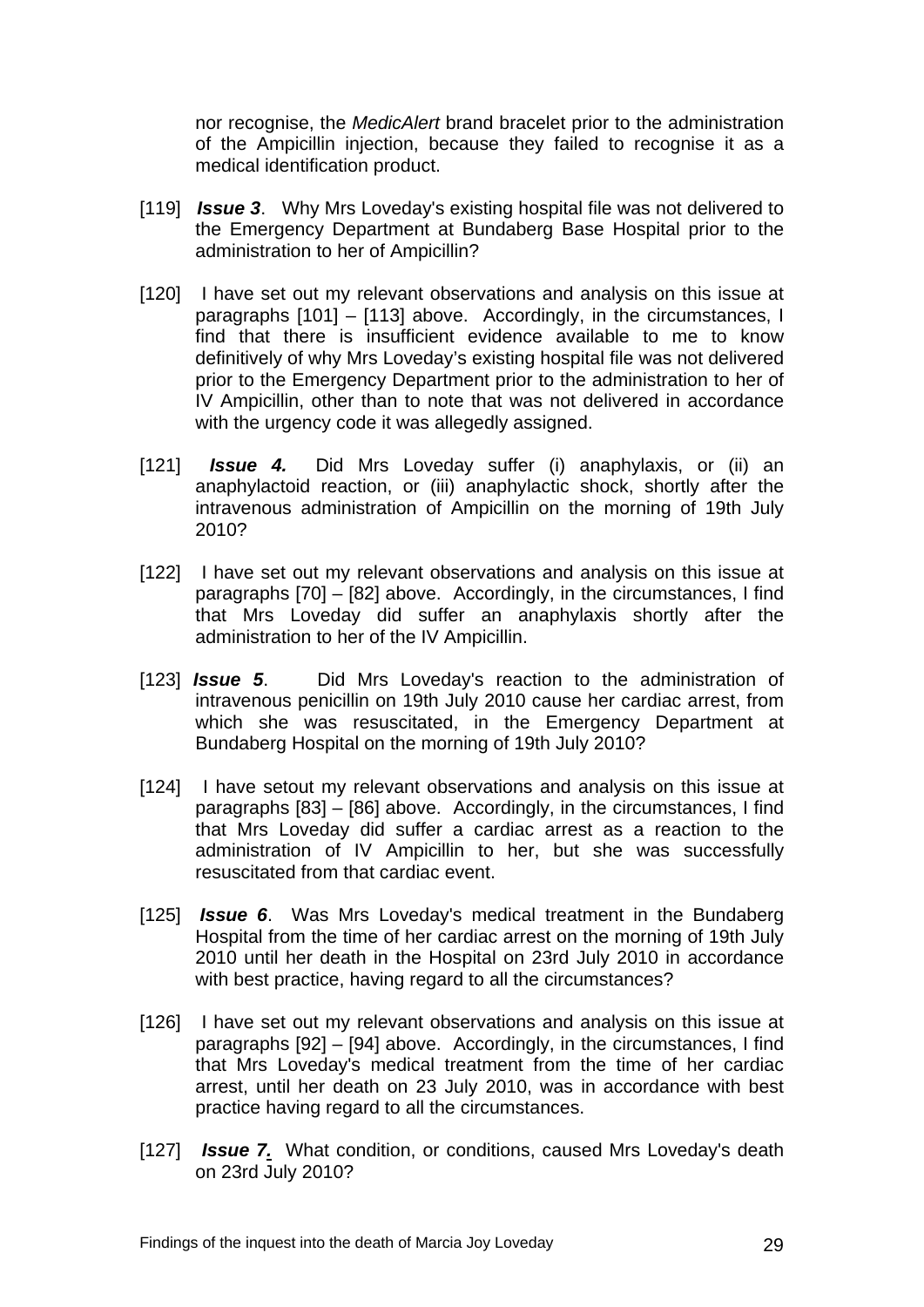- [128] I have set out my relevant observations and analysis on this issue at paragraph [115] above. Accordingly, in the circumstances, I find that the conditions which cause Mrs Loveday death on 23 July 2010 were cardio-renal failure, gangrene of calculous gall bladder, and the significant underlying conditions of hypertensive and ischemic heart disease, diabetes mellitus, and anaphylaxis reaction.
- [129] *Issue 8*. Is it possible that the cardiac arrest suffered by Mrs Loveday in the Emergency Department on the morning of 19 July 2010 may have hastened or accelerated her death on 23 July 2010?
- [130] I have set out my relevant observations and analysis on this issue at paragraphs [87] – [91] above. Accordingly, in the circumstances, I find that the cardiac arrest suffered by Mrs Loveday in the Emergency Department on the morning of 19 July 2010 did not hasten, or accelerate, her death on 23 July 2010, and that the effects of the cardiac arrest had entirely passed as at 23 July 2010.

# *Coroners Act s. 46: 'Coroners Comments' (Recommendations)*

[131] This incident does provide the opportunity to recommend important improvements aimed at reducing the risk to patients in similar situations.

## *Medical identification products*

- [132] Medical identification products, such as a *MedicAlert®* brand bracelets, are represented as providing personal medical information in the case of emergencies, specifically where the wearer can not advise the attending medical professional of their condition, such as for allergies.
- [133] It was very clear to me at the inquest that medical identification products, such as *MedicAlert* bracelets, have very little 'recognition factor' by persons within the medical fields. The lack of recognition factor appears to be 'across-the-board' from nursing staff through to practising doctors. On the evidence of Dr AFT Brown it did not matter if the clinician was a first-year intern or a very experienced medical emergency practitioner. It was suggested in information from the Chief Executive Officer of the Australian MedicAlert Foundation that perhaps this comes from the variety of medical identification products that are now available, and the lack of standardisation  $93$ , as they operate in a totally unregulated market.
- <span id="page-30-0"></span>[134] After viewing the *MedicAlert* bracelet that Mrs Loveday was wearing at the time of her admission to hospital I can understand why such a bracelet was not immediately recognised by busy medical personnel. Mrs Loveday's bracelet resembled a piece of well worn jewellery. Apart from the engraving on it there was no distinctive feature of its appearance.

<sup>1</sup> <sup>93</sup> See exhibit H1 annexure 'A'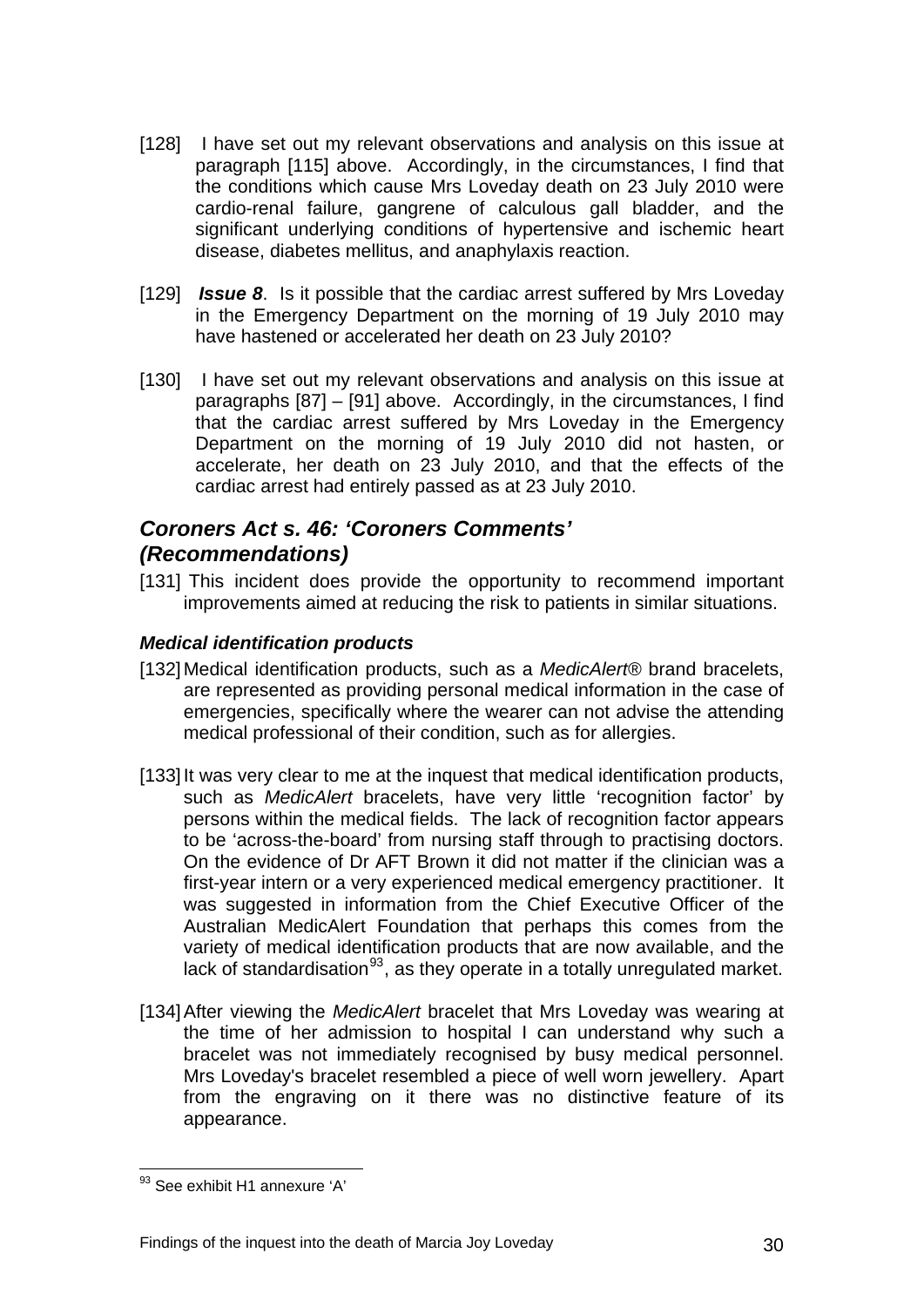- [135] Counsel Assisting at the inquest tended a number of photographs<sup>[94](#page-30-0)</sup> of other examples of *MedicAlert*® branded bracelets. I comment on one design in particular because it highlighted an issue to me. The item is of a bracelet design which, in my opinion, appears akin to a piece of costume jewellery<sup>[95](#page-31-0)</sup> as the bracelet itself had lilac<sup>[96](#page-31-1)</sup> coloured baubles<sup>[97](#page-31-2)</sup> making up the 'links' of the bracelet, with a plain, gold coloured, tapered, metal plate where the important medical information was recorded for allergies or the like. What struck me about this item of medical identification product, as did Mrs Loveday's, was that, very regrettably, fashion has overtaken function in the design of the item. I am very firmly of the opinion that function is the sole objective if this item is to perform its intended task. Fashion must only ever represent a very small element in the overall consideration of its design.
- [136] I was advised at the inquest that these items can be purchased 'just about anywhere', including over the internet, so there is very little utility in legislative regulation of this area. Instead it will rely upon the individual deciding that they prefer 'function' over 'fashion' in protecting the interests of the end user. Manufacturers, retailers, and promoters, of these items need to also adopt that approach. At the inquest I mentioned that I also knew, through media coverage<sup>[98](#page-31-3)</sup> which would be known widely and which I feel I can take judicial notice of, that there is now an increasing number of people having these items (or warnings) tattooed on themselves. This may simply increase the difficulty for medical personnel in quickly recognising that the tattoo is for a medical status, such as allergy, rather than simply a "decorative<sup>[99](#page-31-4)</sup>" tattoo. No photographic examples of these tattoos were provided at the inquest so I cannot comment further other than say that they would be of very little utility for the purpose for which they are intended.
- [137] Clearly manufacturers, retailers, and promoters of medical identification products should only make available those items which distinctly place function over fashion, and which bear a distinct and readily recognised medical symbol. It seems the Rod of Asclepius is not broadly recognised, even by medical personnel<sup>[100](#page-31-5)</sup>, which very much surprised me. Certainly a well recognised medical symbol is the red cross, on white background, being the international symbol of the Red Cross Society, but of course its' use would require the Red Cross Society to allow their symbol to be licensed for any product. At the very least for the brand 'MedicAlert' their bracelet needs to have as its' most prominent

<sup>&</sup>lt;u>.</u> <sup>94</sup> See exhibit G7

<span id="page-31-0"></span><sup>95</sup> and I mean no disrespect to the designers or retailers of this item, rather I am using it as an example of this design as against other designs available

<span id="page-31-1"></span> $96$  It may also be seen as lavender, but in any event it was a soft purple shade and I do not profess to be a colour consultant

<span id="page-31-2"></span><sup>97</sup> I do not profess to be completely au fait in the world of fashion jewellery but I think most people will be familiar with the term 'bauble', especially if they viewed the item

<span id="page-31-3"></span><sup>98</sup> And the CEO of Australian MedicAlert Foundation also commented on this in her affidavit, see exhibit H1

<span id="page-31-4"></span><sup>99</sup> If "decorative" is the correct term

<span id="page-31-5"></span><sup>&</sup>lt;sup>100</sup> Refer to the evidence of Dr AFT Brown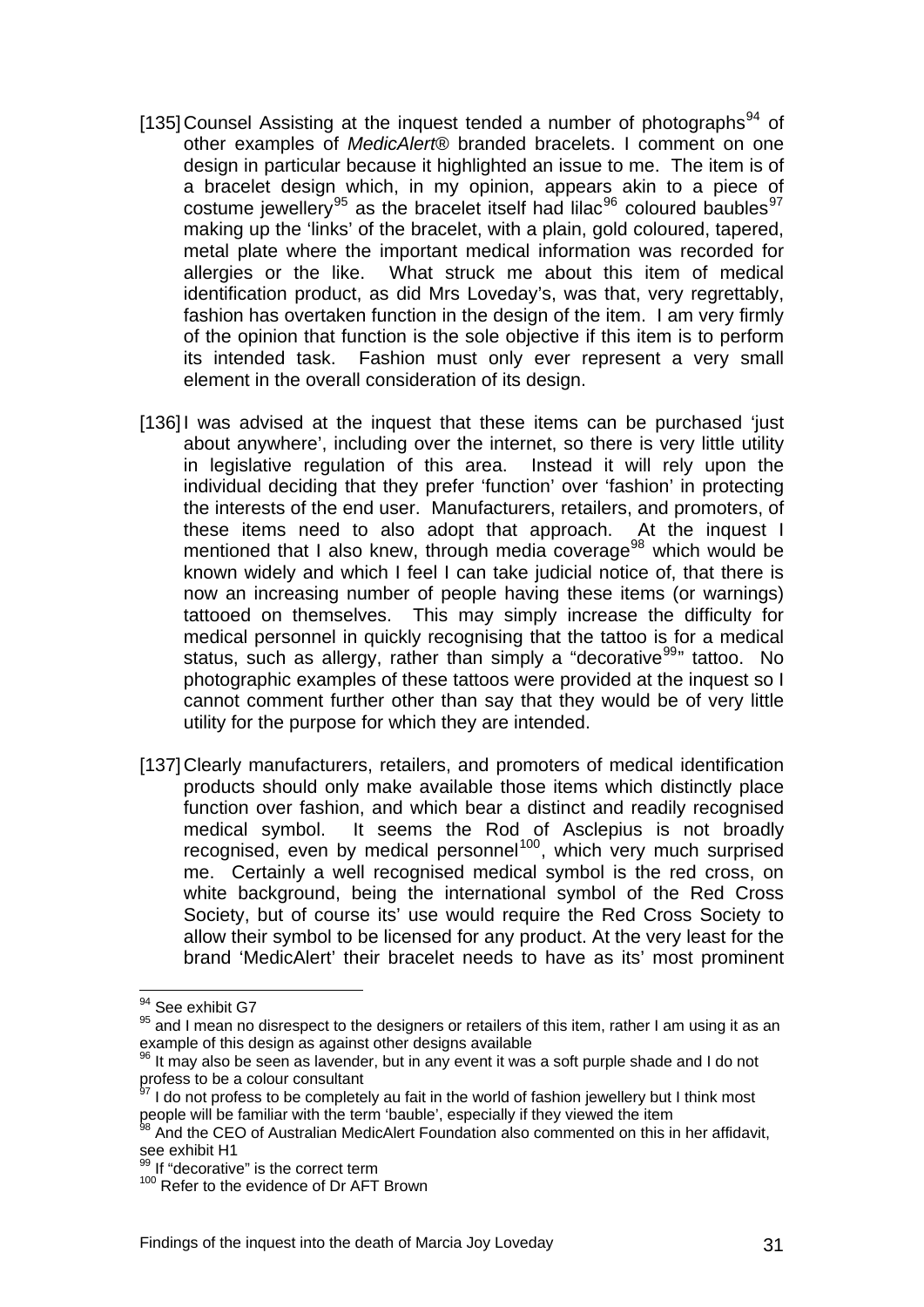feature the words 'Medic' or 'Medical' and 'Alert'. These words would need to stand out very prominently on the bracelet, no doubt in a contrasting colour, and be in a durable finish<sup>101</sup> to ensure it does not become dull over time through use.

- [138] In addition the medical profession needs to educate all medical personnel, particularly first response personnel, to look for these items, and to recognise the various styles they may be.
- [139] I note that Queensland Health has already taken a step<sup>[102](#page-32-0)</sup> in this regard, by issuing a Safety Bulletin<sup>[103](#page-32-1)</sup> and displaying signage in the Resuscitation bays and Emergency departments. These were steps taken before the inquest occurred. That is most promising, and commendable, as it was in response to Mrs Loveday's death, rather than reactionary to the inquest outcome. Hopefully there will be continued promotion of this, perhaps through the issuing of warning bulletins at regular intervals to keep these issues uppermost in medical personnel's minds. It is also advisable that the various medical schools take the small amount of time required to teach their students, at a time when they are commencing their practical work, of the styles of medical alert bracelet that are available, and to be vigilant to look for them.
- [140] As Queensland Health has already taken steps to notify medical personnel I do not feel a recommendation is required in that regard, and I am sure that the various medical schools in Queensland could simply include this information in their curriculum, rather than it being required as a specific recommendation from this inquest.
- [141] I do wish to make clear that I encourage the wearing of medical alert or medical identification products, as they do have benefits. It is their 'recognition factor', the seemingly endless design variety, and in some cases their 'innocuous' design features, that I focus on as requiring improvement.
- [142]**Recommendation** That manufacturers, retailers, and promoters of medical identification products only make available those items which:-
	- (i) distinctly place function over fashion in their design, and
	- (ii) bear a distinct and readily recognised medical symbol or wording depicting that it is a medical identification product,
	- (iii) all wording, identifying it as a medical identification product, needs to be very prominent on the bracelet, in a contrasting colour, and of a durable finish, so that it is a standout feature on the bracelet.

<span id="page-32-2"></span><sup>101</sup> Such as gloss enamel

<span id="page-32-0"></span><sup>&</sup>lt;sup>102</sup> Se exhibit F1 which details the HEAPS (*Human Error and Patient Safety*) Review and the implementation of recommendations of that review

<span id="page-32-1"></span> $103$  Patient Safety Notices 01/2013 (dated 20.03.2013) and 07/2013 (dated 05.07.2013)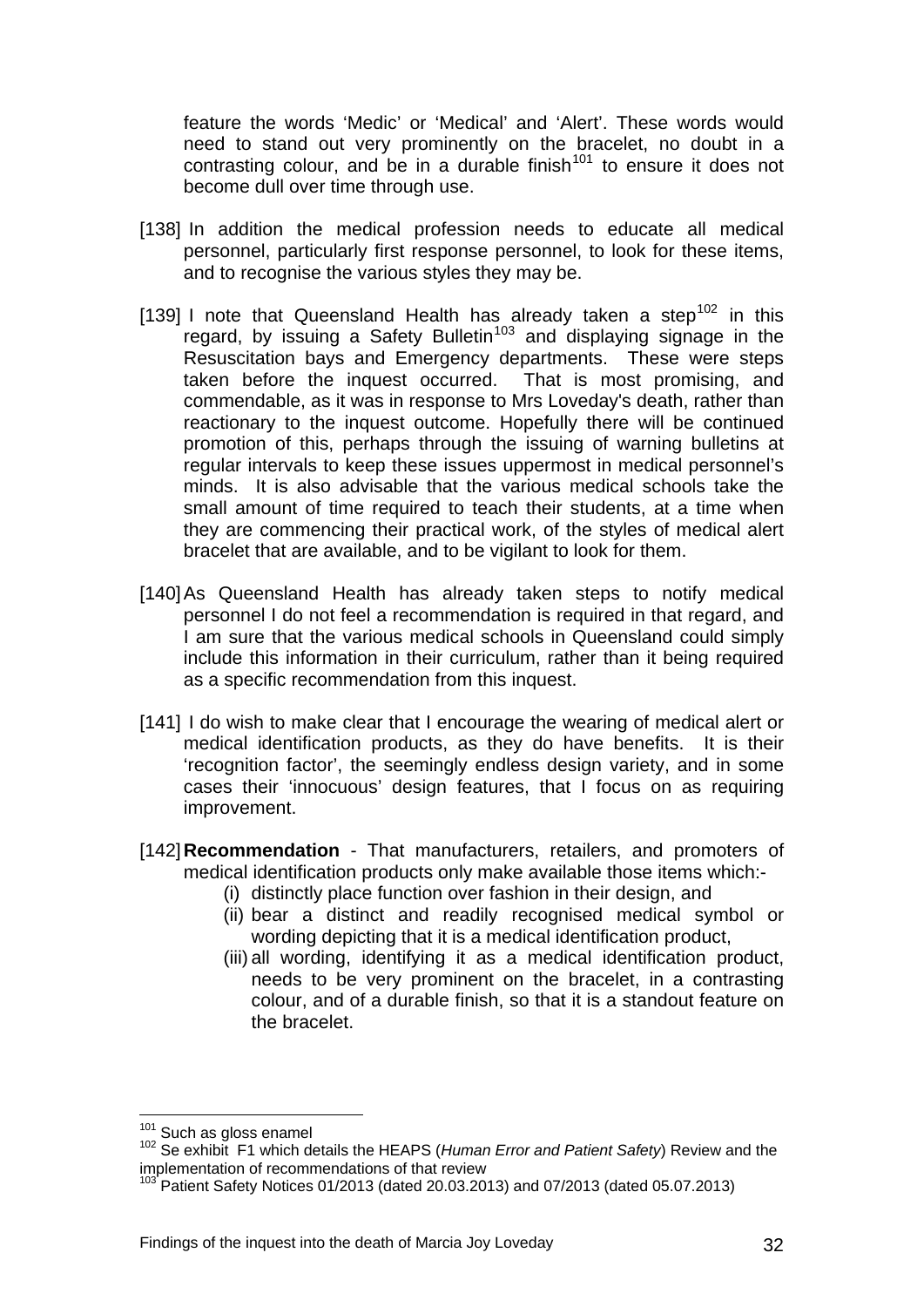#### *Education of Anaphylaxis*

- [143] The doctors who gave evidence before me were all experienced practitioners. What was evident is that even experienced practitioners were unaware that certain cutaneous features, usually associated with anaphylaxis, may not present in a patient even though they are suffering an anaphylactic reaction. It was only the very experienced, specialist, emergency department practitioners who were aware that anaphylaxis can readily occur without presentation of certain cutaneous features.
- [144] Clearly, with the widespread nature of the occurrence of anaphylaxis, greater education of medical personnel would assist. Accordingly I recommend that Queensland Health and the Queensland Ambulance Service consult with the very experienced specialist doctors in this area, and prepare brief, and appropriate, educational material, to disseminate and educate their medical personnel, especially those who practise in the Accident and Emergency Department setting and as first response ambulance officers.

#### *Patient Records, Triage and Emergency Departments, and 'Alert' wristbands*

- [145] The circumstances, as at 2010, of the physical layout of the triage area at the Bundaberg Base Hospital, the process of the administration officer in record retrieval, and the lack of positive obligation to notify of alert flags, was an extremely poor situation.
- [146] I note that this situation has already been addressed by Queensland Health. A repetition of the same issue that occurred with Mrs Loveday should not now occur at the Bundaberg Base Hospital.
- [147] Although that hospital has addressed their triage/record retrieval/alert flag issues, there may be a similar '2010 like situation' waiting to occur at any other hospital throughout Queensland. Accordingly I recommend the Queensland Health conduct an audit, within six months, of their hospitals to identify if any similar 'Bundaberg Base Hospital 2010 style triage situation' exists elsewhere. If it does Queensland Health will need to take appropriate action to implement the necessary changes of the type of changes seen in the Bundaberg Base Hospital situation.
- [148] Queensland Health should also have a system of continual education, at regular intervals, by issuing their Patient Safety Notices regarding the types and styles of medical information products. Whilst I do not make this a formal recommendation of this inquest I do encourage Queensland Health to set an appropriate timeframe for education, or reminding, of all clinicians to be aware of, and look for, the various medical information products which may be worn by patients.
- [149] Queensland Health should also continue the process of having signage, as it presently does, in all Accident and Emergency Departments, and Resuscitation bays regarding medical information products likely to be worn by patients.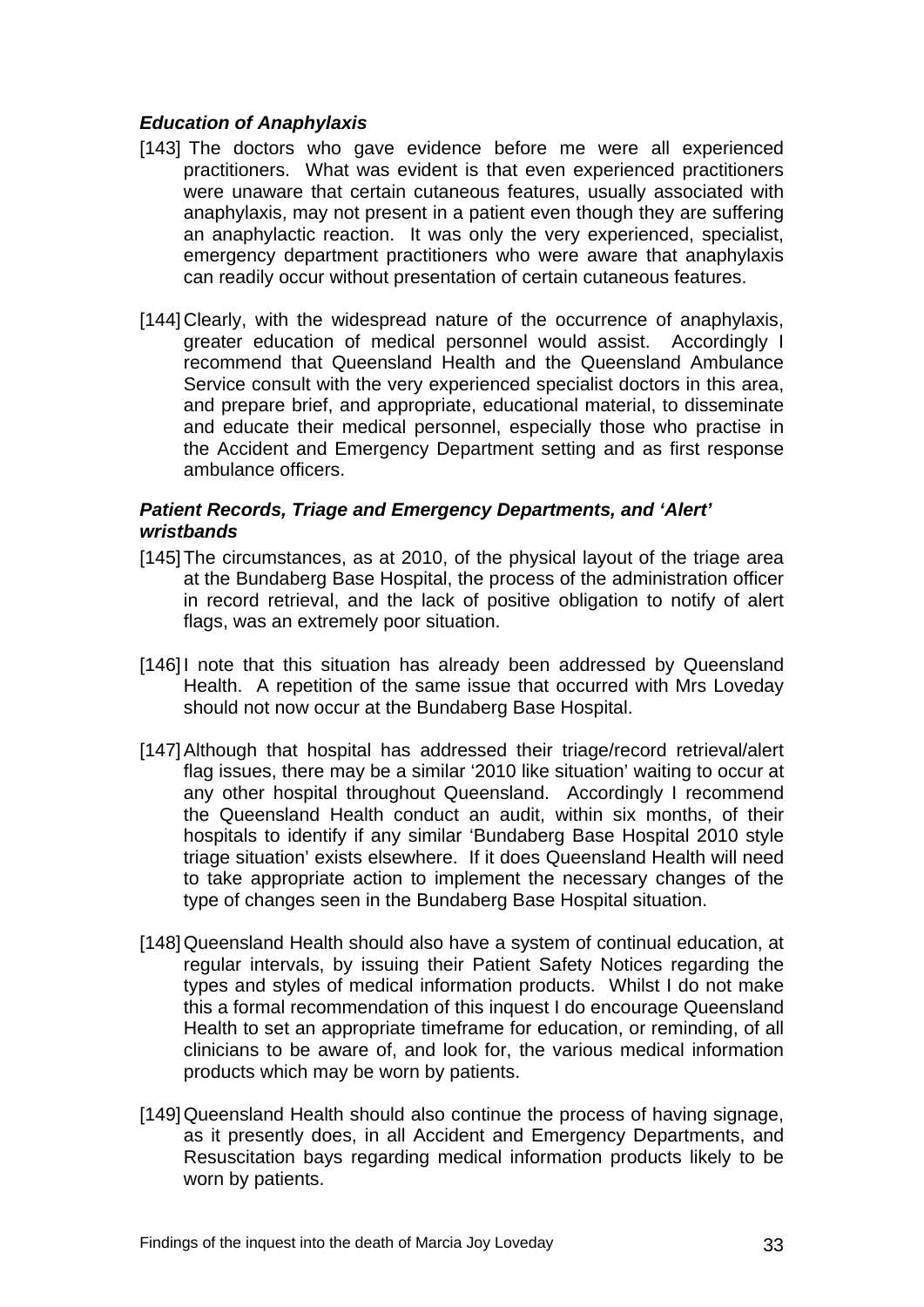- [150] One issue which was only briefly canvassed at the inquest was whether first responder medical personnel, whether that be an ambulance officer or an Accident and Emergency Department triage nurse, should as soon as they establish the patient has a significant condition(s), such as a known allergy, that an 'alert' wristband be placed on the patient's wrist. Dr AFT Brown advised that it was a practice that he had seen utilised, by means of a red coloured alert wristband, and sighting of the wristband, which was sufficiently unusual in appearance being bright red and stating 'ALERT' on a patient, immediately caused a clinician to stop to realise that they must enquire as to what the particular alert related to. When I enquired at the inquest of the ambulance officer as to whether this practice could be done, they thought it was possible, but of course they had not had any opportunity to consider properly all the ramifications and practicalities of implementing such a procedure.
- [151] The question I posed myself is whether such an alert wristband, if placed on Mrs Loveday by the ambulance officer, would have avoided her being administered the IV Ampicillin, when clearly her known allergies were not successfully passed 'along the chain', due to a breakdown in communication at the patient handover in the triage area, and even the three recorded allergy information did not pass from the triage nurse to the Emergency Department nurse due to the patient's paperwork not travelling with the patient.
- [152] If Mrs Loveday had been wearing a red alert wristband then I consider that clearly the prescribing doctor, or nurse administering the medication, would very likely have seen the red alert wristband and stopped, before administering the medication, to enquire what of the red alert related to. I do not see how a simple red alert wristband could be a difficult, or expensive, system to be implemented.
- [153] As I stated, I do not have enough information to make this a formal recommendation, but I do have enough information to make a recommendation that Queensland Health and the Queensland Ambulance Service consult, investigate, and, if appropriate, devise a policy to implement a wristband alert system along these lines.
- [154] Accordingly, summarising my Coroners Comments or Recommendations, outlined above, they are as follows:-
	- 1. That manufacturers, retailers, and promoters of medical identification products only make available those items which:-
		- (i) distinctly place 'function' over 'fashion',
		- (ii) bear a distinct and readily recognised medical symbol, or wording, depicting that it is a medical identification product, and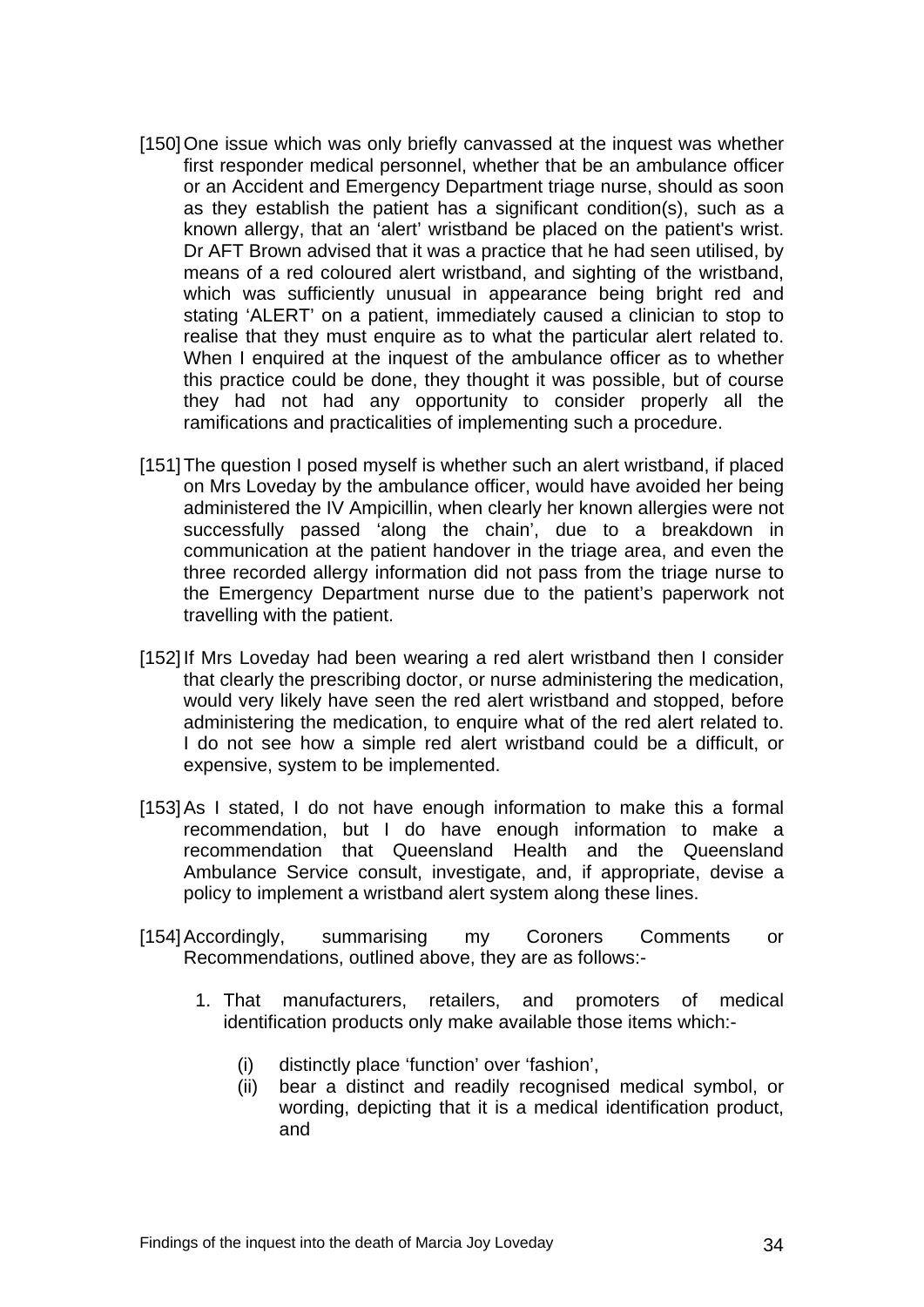- (iii) have all wording, identifying it as a medical identification product, as very prominent on the bracelet, in a contrasting colour, and of a durable finish, so that it is a 'standout' feature of the bracelet.
- 2. That Queensland Health and the Queensland Ambulance Service consult with the very experienced specialist doctors in this area, and prepare brief, and appropriate, educational material, to disseminate and educate their medical personnel, especially those who practise in the Accident and Emergency Department setting and as first response ambulance officers.
- 3. That Queensland Health conduct an audit, within six months, of their hospitals to identify if any similar 'Bundaberg Base Hospital 2010 style triage situation' exists elsewhere. If it does they will need to take appropriate action to implement the necessary changes of the type of changes seen in the Bundaberg Base Hospital situation.
- 4. That Queensland Health and the Queensland Ambulance Service consult, investigate, and, if appropriate, devise a policy to implement a wristband Alert system for patients who have significant medical conditions.

## *Coroners Act s. 48: 'Reporting Offences or Misconduct'*

- [155] The Coroners Act section 48 imposes an obligation to report offences or misconduct.
- [156] At inquest Dr Kevin Power and RN Jeremy Sitoman both conceded that each should have independently ascertained Mrs Loveday's allergy status before prescribing<sup>[104](#page-32-2)</sup> or administering<sup>[105](#page-35-0)</sup> to her the IV Ampicillin medication.
- [157] Both medical expert witnesses, Dr Vinen and Dr Brown, considered that the clinical staff's medical treatment was 'textbook', other than their failing to first obtain the patient's allergy status. Both experts agreed that there had been a failure in the required standard of practice by these two clinicians in this one regard<sup>[106](#page-35-1)</sup>. It was obvious to me how very difficult it was for both Dr Power and RN Sitoman to admit their error, but they did so openly and readily. It was plain their error on this occasion has already caused them great distress and each have modified their practice $107$ .

<sup>&</sup>lt;sup>104</sup> Prescribing in the case of Dr Power

<span id="page-35-1"></span><span id="page-35-0"></span><sup>105</sup> Administering in the case of RN Sitoman<br><sup>106</sup> Although Dr Brown did comment that if he did not have the patient's allergy status that he would have, because of Mrs Loveday's parlous medical condition, prescribed and had administered penicillin 'but with some regret' as he termed it

<span id="page-35-2"></span><sup>&</sup>lt;sup>107</sup> RN Blunt has also modified her practises and, most significantly, appropriately teaches this to her student nurses as she now is in a nurse education role